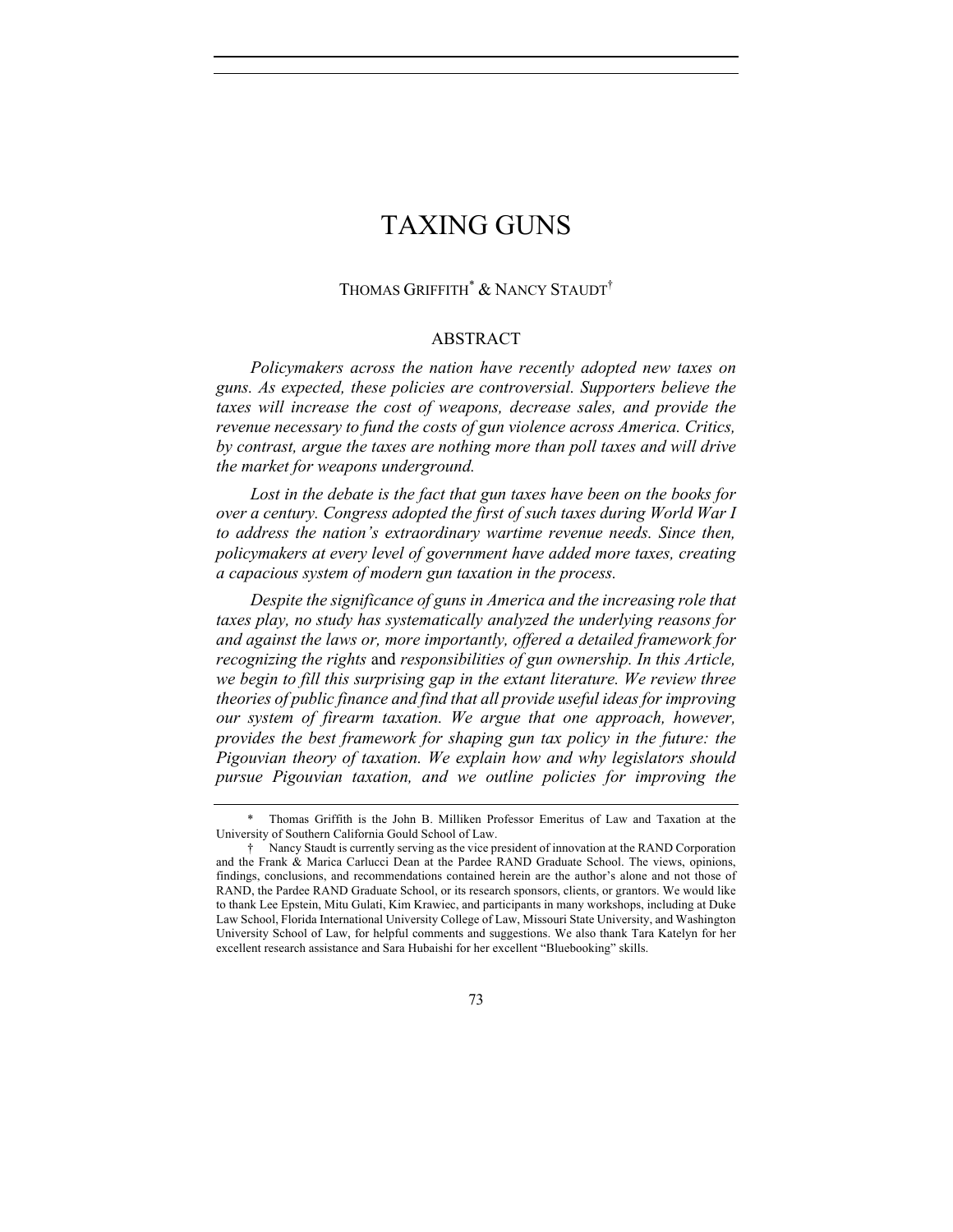*nation's approach to taxing guns.* 

#### TABLE OF CONTENTS

| II. TAXING GUNS: THREE THEORETICAL PERSPECTIVES83<br>B. OPTIMAL COMMODITY TAXATION AND THE INVERSE ELASTICITY<br>C. PIGOUVIAN TAXATION AND THE PROBLEM OF EXTERNALITIES 89<br>IV. HURDLES TO SUCCESS: TAX EVASION AND UNDERGROUND |  |
|-----------------------------------------------------------------------------------------------------------------------------------------------------------------------------------------------------------------------------------|--|
|                                                                                                                                                                                                                                   |  |
|                                                                                                                                                                                                                                   |  |
|                                                                                                                                                                                                                                   |  |
|                                                                                                                                                                                                                                   |  |
|                                                                                                                                                                                                                                   |  |
|                                                                                                                                                                                                                                   |  |
|                                                                                                                                                                                                                                   |  |
|                                                                                                                                                                                                                                   |  |
|                                                                                                                                                                                                                                   |  |
|                                                                                                                                                                                                                                   |  |
|                                                                                                                                                                                                                                   |  |
|                                                                                                                                                                                                                                   |  |
|                                                                                                                                                                                                                                   |  |
|                                                                                                                                                                                                                                   |  |
|                                                                                                                                                                                                                                   |  |
|                                                                                                                                                                                                                                   |  |

#### INTRODUCTION

Depending on your perspective, the last several years have been very encouraging or seriously troubling as far as guns and taxes are concerned. During this period, legislators at every level of government have adopted or considered a wide range of new taxes on firearms, ammunition, and related devices.<sup>1</sup> To state the obvious: these laws are controversial.

<sup>1.</sup> For a summary of these initiatives, see Elizabeth Daigneau, *Gun Taxes and State Revenues*, GOVERNING (Feb. 13, 2013), https://www.governing.com/archive/col-guns-money-states-localitiestaxes.html [https://perma.cc/3QHV-BGCR] (gun taxes unfolding across the country); Judy Keen, *States Look to Tax Guns, Ammo*, USA TODAY (Apr. 7, 2013, 5:28 PM), https://www.usatoday.com/story/ news/nation/2013/04/07/gun-taxes-owners-second-amendment/2049363 [https://perma.cc/A8QS-Q65J] (same). Many of these initiatives were added to the rich collection of gun taxes already on the books. *See, e.g.*, ALA. CODE §§ 40-12-143, 40-12-158 (LexisNexis 2021) (license fee for firearm and ammunition dealers ranging from \$3 to \$150); COOK COUNTY, ILL., CODE OF ORDINANCES § 74-668(a) (2020) (\$25 surtax on firearms); MD. CODE ANN., PUB. SAFETY  $\S$  5-117.1(g)(2) (West 2021) (\$50 licensing fee); 18 PA. STAT. AND CONS. STAT. ANN. § 6111.2(a) (West 2021) (\$3 surtax); SEATTLE, WASH., MUNICIPAL CODE § 5.50.030 (2015) (\$25.00 surtax on firearms, \$0.02 surtax on cartridges of 0.22 caliber or smaller, and \$0.05 surtax for all other ammunition); *see also* H.B. 2331, 101st Gen. Assemb., Feb. Sess. (Ill. 2019) (proposed 3.75% surcharge on firearms and "components"); Assemb. B. 18, 2019–2020 Assemb., Reg. Sess. (Cal. 2019) (proposed surtax on firearms); Gun Violence Prevention and Safe Communities Act of 2018, H.R. 5103, 115th Cong. (2018) (proposed surtaxes).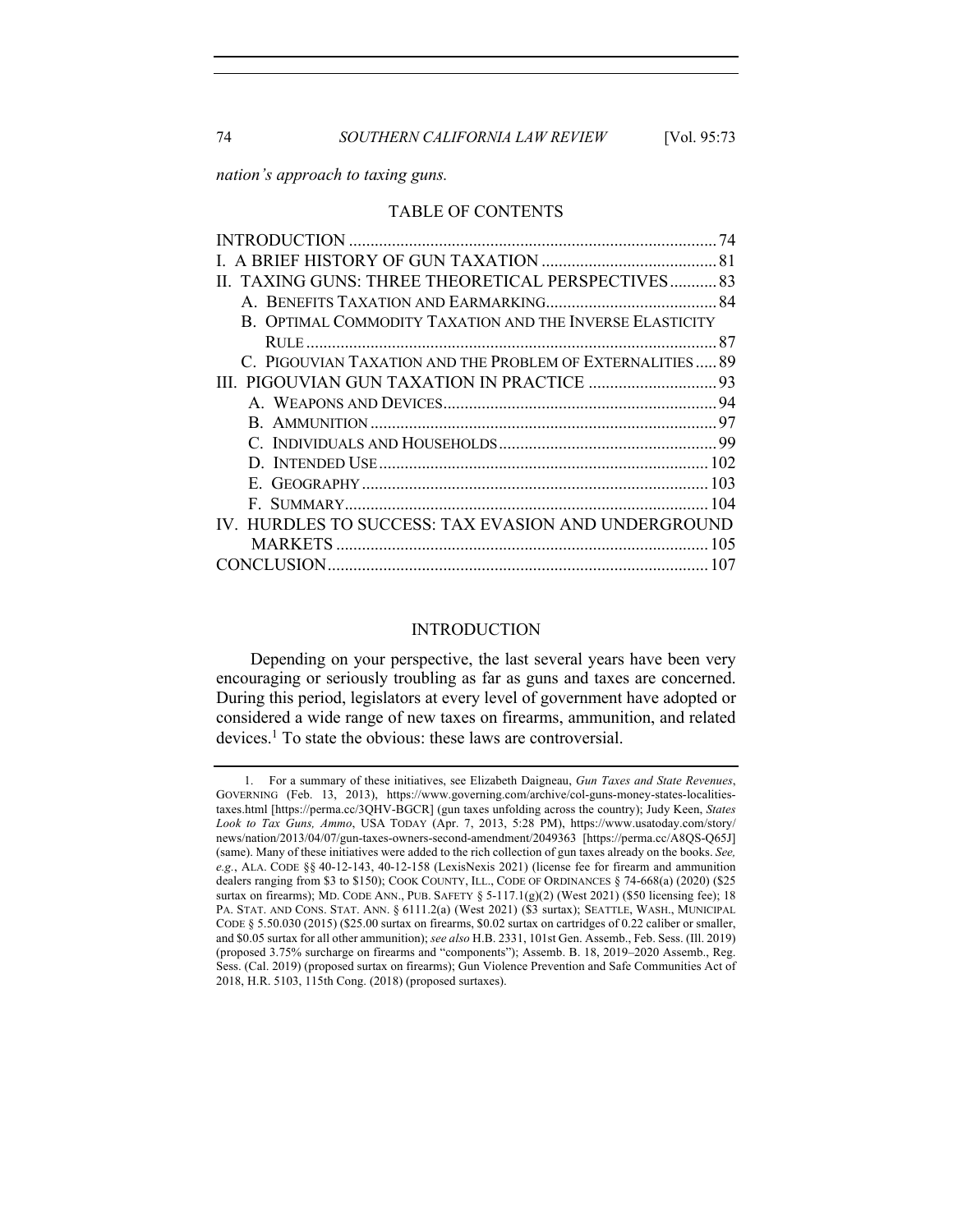Supporters argue the tax laws will increase the cost of weaponry, thereby decreasing gun sales and violence.<sup>2</sup> The revenue, they argue, will also offset the social and economic costs generated by America's strong gun culture.<sup>3</sup> Critics, by contrast, take the position that the laws impose unfair costs on law-abiding citizens and will have no effect on the underground market for guns and ammunition. The laws, it is argued, will neither deter crime nor raise much revenue.<sup>4</sup> Claiming the new taxes are nothing more than an assault on the Second Amendment, critics suggest the policies are "pretty much a poll tax," consigning gun owners to the same demeaned status that *Plessy v. Ferguson* imposed on Black Americans.<sup>5</sup>

The gun tax debates have heated up in recent years, but they are not

4*. See, e.g.*, David Brunori, *Why Exactly Are We Taxing Guns?*, FORBES (Aug. 26, 2015, 12:00 PM), https://www.forbes.com/sites/taxanalysts/2015/08/26/why-exactly-are-we-taxing-guns/?sh=23cff2 6a5c2f [https:/perma.cc/U6HP-CHYH] (arguing that the new gun taxes will not deter violence or raise revenue); Joseph R. Buoscio Jr., *Violence Taxes: New Way to Recoup and Prevent the Costs of Gun Violence? Or New Method to Destroy Business and Competitiveness?*, 15 DEPAUL BUS. & COM. L.J. 81, 96 (2016) (arguing that new gun taxes will encourage gun owners to evade taxes and punish consumers for their hobbies); Daniel Beekman, *How Gun-Tax Legislation Would Affect Seattle Firearms Stores*, SEATTLE TIMES (July 29, 2015, 11:07 AM), https://www.seattletimes.com/seattle-news/politics/how-gun -tax-legislation-would-affect-seattle-firearms-stores [https://perma.cc/83KB-3FSD] (arguing that taxes will move gun demand to the illegal market); Daniel D. Polsby, *The False Promise of Gun Control*, ATLANTIC (Mar. 1994), https://www.theatlantic.com/magazine/archive/1994/03/the-false-promise-ofgun-control/306744 [https://perma.cc/4WH6-Y2SV] (arguing that gun taxes and other controls are futile and result in predictably perverse consequences).

5. Timothy Johnson, *Wash. Times' Miller Compares Proposal to Tax Firearms to Racially Discriminatory Poll Taxes*, MEDIA MATTERS FOR AM. (June 28, 2013, 3:37 PM), https://mediamat ters.org/blog/2013/06/28/wash-times-miller-compares-proposal-to-tax-fire/194672 [https://perma.cc/R5 59-SYYM]; *see also* Plessy v. Ferguson, 163 U.S. 537 (1896); Whet Moser, *Today in Violence Prevention: The Chicago Violence Tax and Inner-City Farming*, CHI. MAG. (Oct. 9, 2012, 2:57 PM), https://www.chicagomag.com/city-life/october-2012/today-in-violence-prevention-the-chicago-violence -tax-and-inner-city-farming [https://perma.cc/W6RD-PD4G] (quoting an NRA lobbyist's statement that the tax laws are just "another way to enact a Jim Crow law and keep people from exercising their constitutional right").

<sup>2.</sup> *See, e.g.*, *Gun Policy in America*, RAND CORP., https://www.rand.org/research/gun-policy. html [https://perma.cc/6RW5-9W7U] (local jurisdictions using tax laws to deter gun use and violence); Saul Cornell, *Don't Ban Assault Weapons—Tax Them*, ATLANTIC (Aug. 14, 2019), https://www.the atlantic.com/ideas/archive/2019/08/taxing-assault-weapons-old-solution-modern-problem/596047 [https ://perma.cc/3S8P-VNJP] (supporting firearms taxation).

<sup>3.</sup> *See* Rachael Bade, *New Gun Control Strategy: Tax 'Em*, POLITICO (Apr. 9, 2013, 4:39 AM), https://www.politico.com/story/2013/04/guns-bullets-taxes-gun-control-tool-089782 [https://perma.cc/ HV6J-46WB] (summarizing arguments for and against the new gun tax laws). For a discussion of strong and abiding gun culture in the United States, see generally David Yamane, *The Sociology of U.S. Gun Culture*, SOCIO. COMPASS, July 2017, at 1 (presenting a brief history from the founding era to the 1960s); PAMELA HAAG, THE GUNNING OF AMERICA: BUSINESS AND THE MAKING OF AMERICAN GUN CULTURE (2016) (arguing that the culture of guns was forged during the American Revolution); JOAN BURBICK, GUN SHOW NATION: GUN CULTURE AND AMERICAN DEMOCRACY (2006) (providing a history of gun culture through the lens of gun shows); CLAYTON E. CRAMER, ARMED AMERICA: THE REMARKABLE STORY OF HOW AND WHY GUNS BECAME AS AMERICAN AS APPLE PIE (2006) (discussing the history of guns from the colonial through Revolutionary War periods); Vivek Chaudhri & John Geanakoplos, *A Note on the Economic Rationalization of Gun Control*, 58 ECON. LETTERS 51 (1998) (commenting on gun policy and regulation).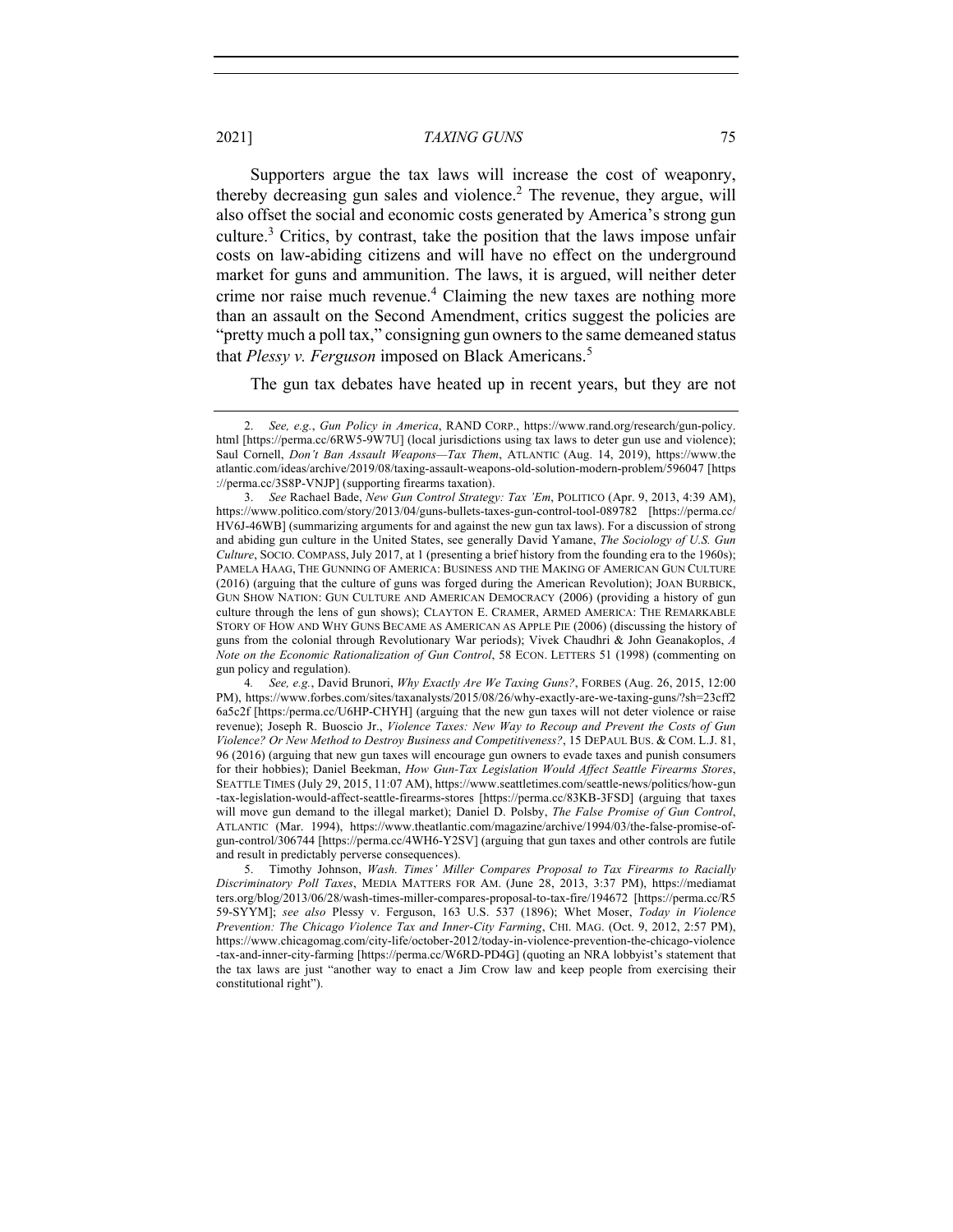new. Congress adopted the first tax on firearms in  $1918$ <sup>6</sup>, and forty-five states, the District of Columbia, and many localities have taxed the sale and use of firearms for decades.<sup>7</sup>

So why are the new gun tax laws so divisive?

One possible explanation is the recent rhetoric around guns and taxes. Historically, legislators were silent on the social impact of guns, or they explicitly acknowledged owners' rights and responsibilities. Congress adopted the earliest gun taxes, for example, as part of a wartime revenueraising measure that included a long list of newly taxed commodities, including candy, tobacco, and electricity. $8$  A few decades later, policymakers chose to earmark gun tax revenue for wildlife preserves, hunter education programs, and other initiatives widely believed to benefit society.<sup>9</sup> By the 1960s, legislators emphasized the social costs of guns and adopted steep taxes intended to deter criminal activity but simultaneously supported gun ownership through special preferences for weaponry used in leisure, gaming, and other law-abiding activities.<sup>10</sup>

The tone of the gun tax debates has dramatically shifted. Commentators now choose sides and systematically highlight either the social costs or benefits of guns and gun ownership.<sup>11</sup> Passionate advocates exist on both sides for good reason—the stakes are high. After all, millions of Americans

<sup>6.</sup> For a brief history of the early gun taxes, see STEVEN A. BANK, KIRK J. STARK & JOSEPH J. THORNDIKE, WAR AND TAXES (2008) (discussing wartime revenue measures, including taxes on guns and ammunition); Carol Skalnik Leff & Mark H. Leff, *The Politics of Ineffectiveness: Federal Firearms Legislation, 1919–38*, 455 ANNALS AM. ACAD. POL. & SOC. SCI. 48 (1981); Robert J. Spitzer, *Gun Law History in the United States and Second Amendment Rights*, 80 LAW & CONTEMP. PROBS. 55 (2017) (examining how gun regulations, generally, have been around for centuries and span every conceivable category of regulations); Franklin E. Zimring, *Firearms and Federal Law: The Gun Control Act of 1968*, 4 J. LEGAL STUD. 133 (1975) (discussing gun taxes in the 1960s).

<sup>7.</sup> States and localities tax guns and related equipment through a combined system of sales and use taxes applied to commodities. For a list of the state sales and use tax rates, see JANELLE CAMMENGA, TAX FOUND., FISCAL FACT NO. 686: STATE AND LOCAL SALES TAX RATES, 2020, at 1 (2020), https:// files.taxfoundation.org/20200115132659/State-and-Local-Sales-Tax-Rates-2020.pdf [https://perma.cc/F WW6-3KUP]. The remaining five states do not have state sales taxes, and a small number of states offer "Second Amendment Weekends." *See* Matthew Rocco, *Buy Guns Tax-Free in These States*, FOX BUS. (Aug. 25, 2016), https://www.foxbusiness.com/features/buy-guns-tax-free-in-these-states [https://perma. cc/L42M-CH99] (noting that Alaska, Delaware, Montana, New Hampshire, and Oregon do not have sales taxes and that Mississippi and Louisiana have offered special weekend exemptions of gun sales from state sales taxes).

<sup>8</sup>*. See infra* text accompanying notes 29–35 (providing a brief history of gun taxation in the United States).

<sup>9</sup>*. See infra* note 34 and accompanying text (discussing earmarked gun taxes).

<sup>10</sup>*. See infra* note 36 and accompanying text (noting that it is widely accepted that individuals use guns for leisure, self-defense, and noncriminal activities).

<sup>11.</sup> Spitzer, *supra* note 6, at 56 (noting that modern gun debates are "fierce, zero-sum" struggles); *see also* Leff & Leff, *supra* note 6, at 57 (noting that modern gun debates represent a "clash of world views"); B. Bruce-Briggs, *The Great American Gun War*, 45 PUB. INT. 37, 61 (1976) (noting that modern gun debates are akin to a "low-grade war").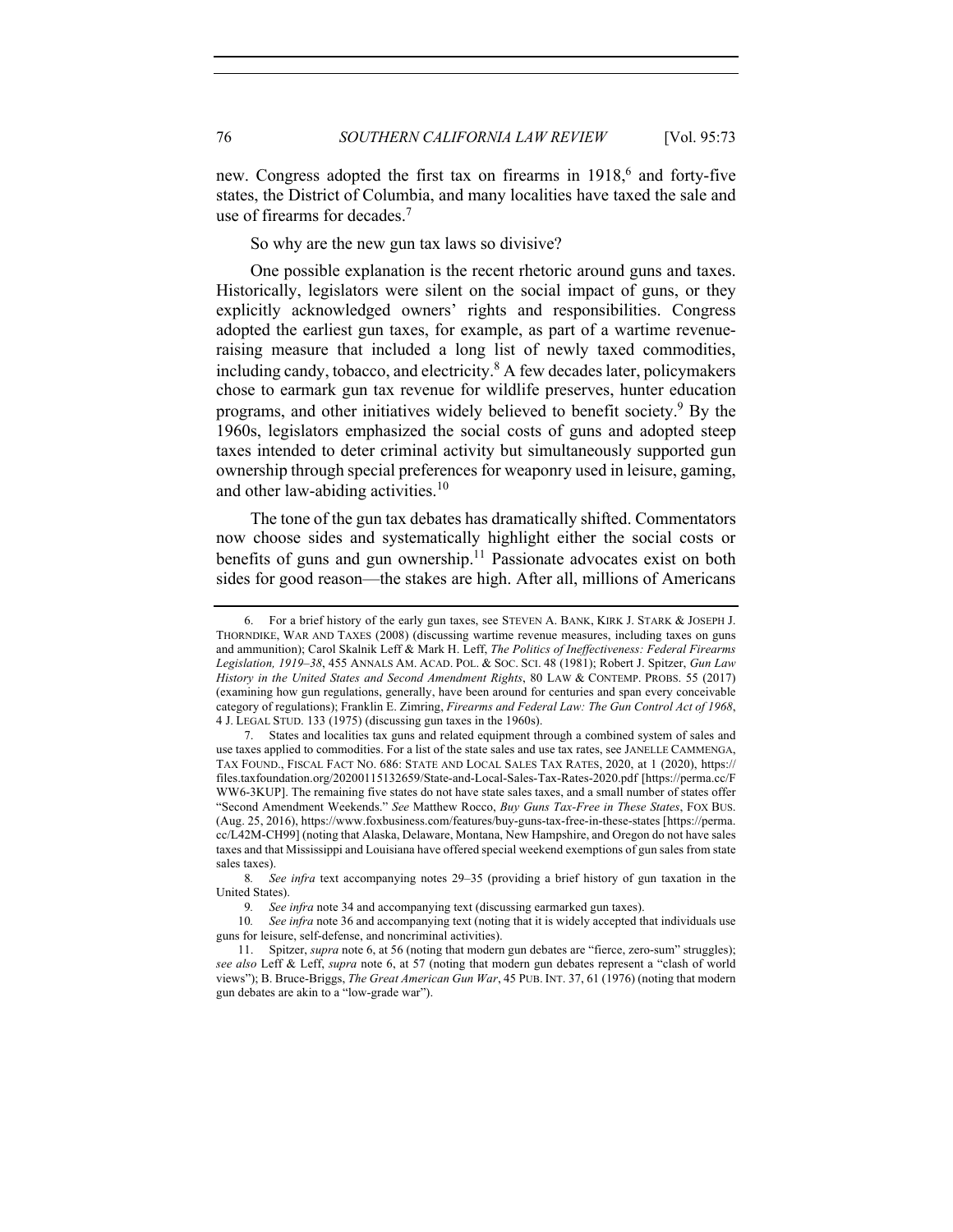venerate their guns, and the U.S. Supreme Court held that our Framers provided constitutional protection for guns in the hands of individuals.<sup>12</sup> At the same time, these weapons are undeniably linked to deaths, injuries, and heartbreak across our nation. In 2015, 36,252 people died of gun injuries: sixty-one percent were suicides, thirty-seven percent were homicides, and two percent were due to accidental firings and undetermined intent.<sup>13</sup>

Notwithstanding the significance of guns in American culture and the increasing role that taxes play, no study has systematically analyzed the underlying reasons for and against gun taxation or, more importantly, offered a detailed framework for a system of taxation that reflects the rights and responsibilities of gun ownership.<sup>14</sup> History, law, and data suggest both sides of the debate offer plausible claims, and we believe policymakers should account for these perspectives. With this Article, we begin to fill the surprising gap in the extant literature.

We begin our study with public finance theory, which offers a useful framework to determine the best way to tax guns in a manner that advances social welfare. We examine three widely discussed theories and find hints of each embedded in the current architecture of the law. The benefits theory aims to link taxes to the cost of government-provided goods and services, thereby ensuring constituents pay only for what they desire and use.<sup>15</sup> The optimal theory of commodity taxation prioritizes unfettered markets, arguing for tax rates linked to the elasticity of consumer demand in an effort to avoid

15*. See* Ira K Lindsay, *Benefits Theories of Tax Fairness*, *in* 9 STUDIES IN THE HISTORY OF TAX LAW 93 (Peter Harris & Dominic de Cogan eds., 2019) (inquiring historically into the benefits theory of taxation); *see also infra* text accompanying notes 43–53 (applying the benefits theory to the gun context).

<sup>12.</sup> District of Columbia v. Heller, 554 U.S. 570, 635–36 (2008) (ruling, in a landmark decision, that the Second Amendment protects individuals' right to possess a handgun in the home for self-defense).

<sup>13.</sup> *Fatal Injury Reports, National and Regional, 1999-2015*, CTRS. FOR DISEASE CONTROL & PREVENTION: WEB-BASED INJ. STAT. QUERY & REPORTING SYS. (WISQARS), http://webappa.cdc.gov/ sasweb/ncipc/mortrate10\_us.html [https://perma.cc/N4G6-N2CL].

<sup>14.</sup> For a few recent contributions to the literature on guns and taxes, see Samuel D. Brunson, *Paying for Gun Violence*, 104 MINN. L. REV. 605, 606 (2019) (advocating Pigouvian taxation without delving into the wide-ranging categories and grades of guns and gun users); Victor Fleischer, *Curb Your Enthusiasm for Pigovian Taxes*, 68 VAND. L. REV. 1673, 1675–78 (2015) (critiquing Pigouvian taxation in the context of guns); Asha Rangappa, *The Cost of Freedom: Using the Tax Power to Limit Personal Arsenals*, YALE L. & POL'Y REV. INTER ALIA (Sept. 23, 2013, 2:15 PM), https://ylpr.yale.edu/inter \_alia/cost-freedom-using-tax-power-limit-personal-arsenals [https://perma.cc/7RQU-8Y5E]. For a series of early but excellent contributions on taxing guns from an economic perspective, see Philip J. Cook & James A. Leitzel, *"Smart" Guns: A Technological Fix for Regulating the Secondary Market*, 20 CONTEMP. ECON. POL'Y 38, 43–44 (2002) [hereinafter Cook & Leitzel, *"Smart" Guns*] (arguing that taxation may promote safe gun use); Philip J. Cook & James A. Leitzel, *"Perversity, Futility, Jeopardy": An Economic Analysis of the Attack on Gun Control*, 59 LAW & CONTEMP. PROBS. 91, 95 (1996) [hereinafter Cook & Leitzel, *"Perversity, Futility, Jeopardy"*] (arguing that taxation may deter gun misuse).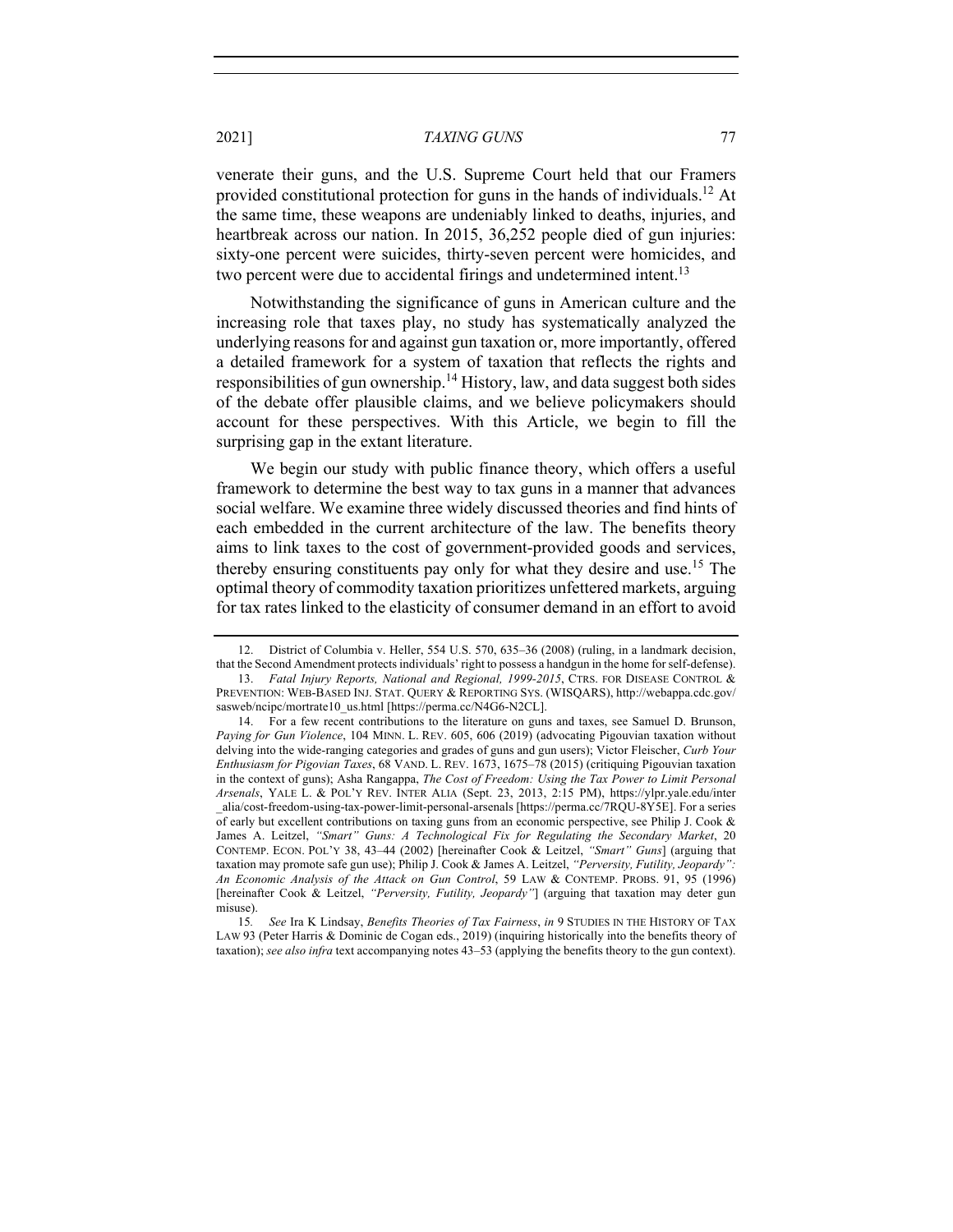$tax-generated market distortions.<sup>16</sup> Finally, the Pigouvian theory of taxation$ seeks to cure market inefficiencies with a system of surtaxes and subsidies that ensure individuals internalize the social costs and benefits of their behavior.<sup>17</sup>

All three theories offer useful insights, but we argue the best framework for advancing a rational system of gun taxation is the Pigouvian theory. First, it enables legislators to adopt laws that reflect one of our key underlying points: gun owners have rights *and* responsibilities.18 By capturing both the social costs and benefits of guns, policymakers can accommodate these twin goals and avoid unnecessarily "choosing sides" in the heated controversy. Second, by increasing the rate of taxation on guns and gun owners with increasing probabilities of danger, the nation's gun taxes already implicitly reflect Pigouvian taxation through the recognition.<sup>19</sup> We argue that explicit reliance on the underlying motivation for adopting the laws would improve transparency and advance policymakers' aims and goals.<sup>20</sup> Finally,

18. The idea that gun owners have rights *and* responsibilities is often ignored, but it is not new. *See* Mark Rosenberg, *Considerations for Developing an Agenda for Gun Violence Prevention Research*, 42 ANN. REV. PUB. HEALTH 23 (2021) (arguing that policymakers must reduce gun violence while protecting the rights of law-abiding owners); Spitzer, *supra* note 6, at 56 ("[F]or the first 300 years of America's existence, gun laws and gun rights went hand-in-hand."); RAND CORP., THE SCIENCE OF GUN POLICY, at v (2018) (ebook) (arguing that policymakers must balance the constitutional right to bear arms with concerns about public safety); David Hemenway, *The Public Health Approach to Motor Vehicles, Tobacco, and Alcohol, with Applications to Firearms Policy*, 22 J. PUB. HEALTH POL'Y 381, 395–96 (2001) (arguing that policies recognizing rights and responsibilities are the "public health approach" given reliance on data, science, and populations); David B. Kopel & Christopher C. Little, *Communitarians, Neorepublicans, and Guns: Assessing the Case for Firearms Prohibition*, 56 MD. L. REV. 438, 442 (1997) (arguing that the best gun policy recognizes rights and responsibilities).

19. Pigouvian taxation internalizes negative and positive externalities. *See infra* text accompanying notes 72–95. While not explicitly noting the Pigouvian nature of gun taxes, commentators frequently note that gun taxes and subsidies are linked to social dangers and benefits of ownership. *See, e.g.*, Cook & Leitzel, *"Perversity, Futility, Jeopardy*,*" supra* note 14, at 92–93 (recognizing implicitly that gun taxes and penalties are Pigouvian given the structure of increasing and decreasing taxes based on dangers associated with weapons and users); Note, *Restrictions on the Right to Bear Arms: State and Federal Firearms Legislation*, 98 U. PA. L. REV. 905, 906 (1950) ("It has been the general rule in legislation to allow the larger weapons, rifles and shotguns, a very high degree of freedom of use and transfer; easily concealed weapons such as pistols, on the other hand, are often regulated very restrictively.").

20. A large literature stresses the importance of transparency for good governance. *See, e.g.*, Alícia Adserà, Carles Boix & Mark Payne, *Are You Being Served? Political Accountability and Quality of Government*, 19 J.L. ECON. & ORG. 445, 478–79 (2003) (finding that transparency is crucial for government accountability); James R. Hollyer, B. Peter Rosendorff & James Raymond Vreeland,

<sup>16</sup>*. See* Joseph E. Stiglitz, *In Praise of Frank Ramsey's Contribution to the Theory of Taxation*, 125 ECON. J. 235 (2015) (outlining an intellectual history of optimal tax theory); *see also infra* text accompanying notes 57–68 (applying the optimal tax theory to the gun context).

<sup>17</sup>*. See* Jonathan S. Masur & Eric A. Posner, *Toward a Pigouvian State*, 164 U. PA. L. REV. 93, 100 (2015) (explaining the theory of Pigouvian taxes); *see also infra* text accompanying notes 72–95 (applying Pigouvian taxation to the gun context). *See generally* A.C. PIGOU, THE ECONOMICS OF WELFARE 172, 192–93 (4th ed. 1932).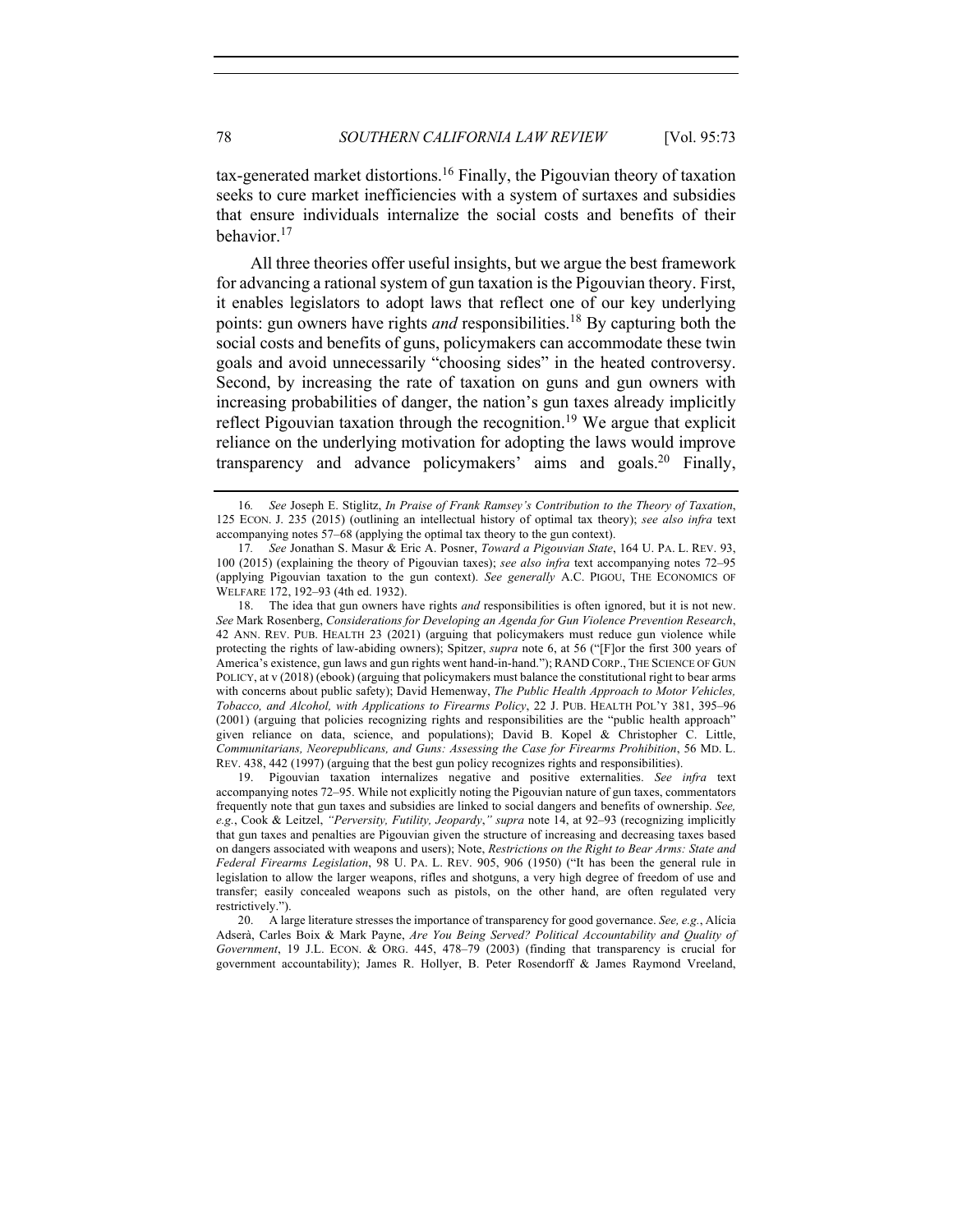Pigouvian taxation accounts for the wide-ranging social and policy issues associated with guns, from gaming and leisure to crime, mass shootings, and suicides.<sup>21</sup> Each context raises unique issues, which our proposed system can address in a coherent and useful fashion.

Our Article unfolds as follows. Part I provides a brief overview of the history of American gun taxes. Part II investigates three theories of public finance: the benefits theory, the optimal commodity theory of taxation, and the Pigouvian theory of taxation. After exploring the advantages and drawbacks of each approach, we argue policymakers should more aggressively and systematically rely on the Pigouvian framework to achieve their policy goals. Pigouvian taxation has recently gained traction in the literature; indeed, some scholars advocate Arthur Pigou's theory should motivate *all* legislative and regulatory decision-making.<sup>22</sup> We support this argument in the context of guns.

Part III looks to the extant empirical literature on guns to propose a system of Pigouvian taxes and subsidies. We argue legislators can and should revise and reform the laws to increase and decrease tax rates, thereby accounting for the complex landscape of risky and prudent gun use in our society. Specifically, we examine various types of guns, ammunition, devices, individual owners, intended uses, and geographic locations to demonstrate how legislators can frame a system of Pigouvian taxation. We argue policymakers should impose surtaxes on firearms and gun owners posing the greatest risk to society, such as assault weapons, high-caliber bullets, individuals under twenty-five, and those who struggle with mental health challenges. Simultaneously, policymakers should subsidize safetyrelated equipment and practices, such as smart guns and education programs.<sup>23</sup>

In Part IV, we address the hurdles to success, specifically the twin challenges of tax evasion and underground markets.<sup>24</sup> Although these

*Measuring Transparency*, 22 POL. ANALYSIS 413, 413–14 (2014) (offering a measure of transparency); Note, *supra* 19, at 909 (arguing that uniformity and predictability of laws in the gun context would eliminate confusion and inconvenience).

<sup>21</sup>*. See infra* text accompanying notes 72–95.

<sup>22</sup>*. See* Masur & Posner, *supra* note 17, at 100 (exploring Pigouvian taxation and issuing "a call to Pigouvian arms"); N. Gregory Mankiw, *Smart Taxes: An Open Invitation to Join the Pigou Club*, 35 E. ECON. J. 14, 16 (2009) (noting that Pigouvian taxes are popular among economists because they are "the least invasive way to remedy a market failure" and because they raise revenue). *But see* Fleischer, *supra* note 14, at 1679–80 (arguing that Pigouvian taxation sounds good but is difficult or impossible to implement in practice).

<sup>23</sup>*. See infra* text accompanying notes 114–28.

<sup>24.</sup> See Joel Slemrod, *Optimal Taxation and Optimal Tax Systems*, 4 J. ECON. PERSPS. 157, 157 (1990), for an argument that theories should account for the fact that individuals have tended to resist taxation.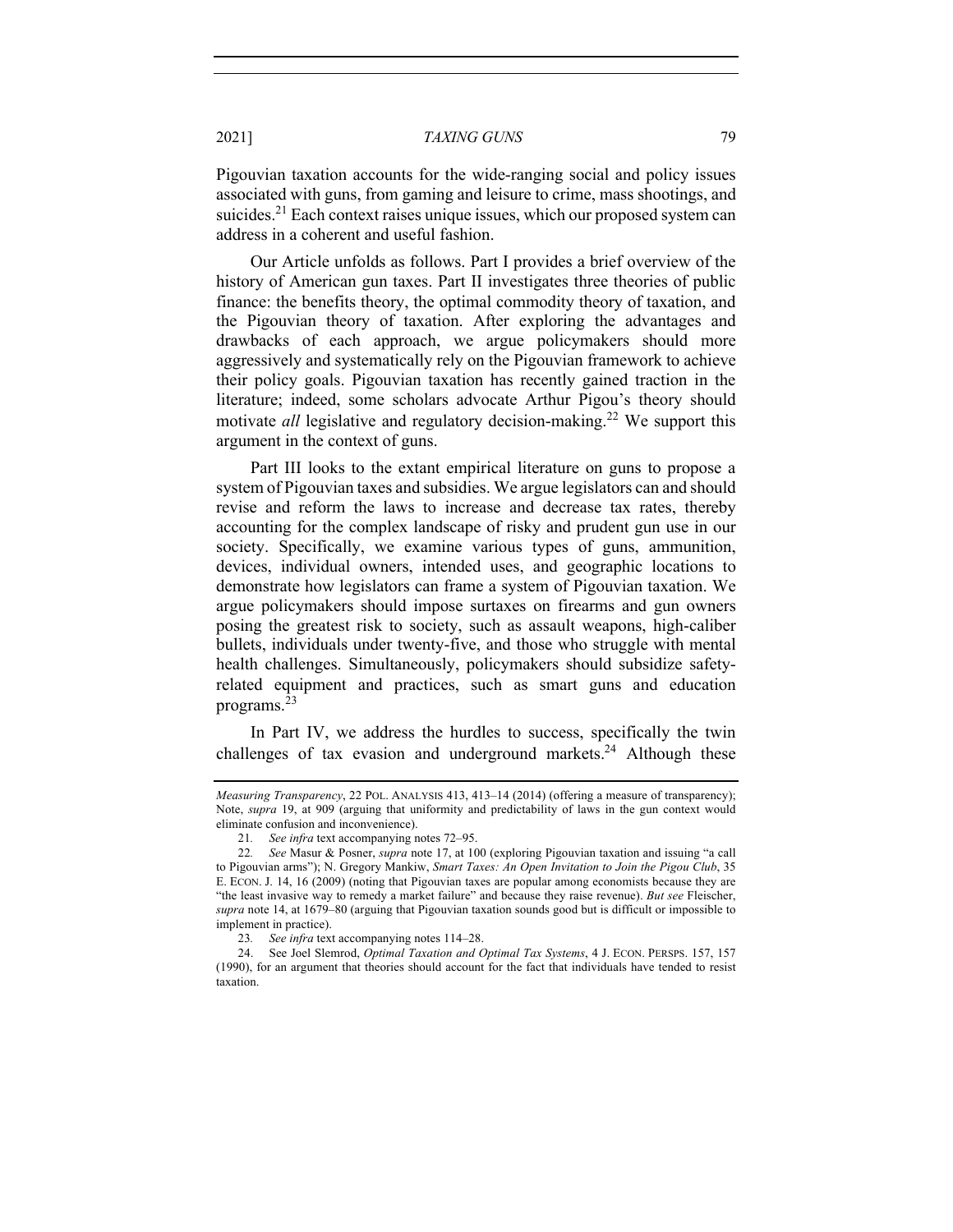problems exist in all tax regimes, policymakers have a unique policy option to improve the implementation of a rational system of taxation in the gun context. Thriving underground markets exist for firearms and related equipment, providing opportunities for gun users to avoid licensed dealers and taxation. In one context, however, underground markets have not developed: ammunition. Because ammunition cannot be reused, is expensive, and is difficult to hoard, nearly all transactions take place with licensed dealers. Accordingly, policymakers should consider extraordinary surtaxes on certain calibers of ammunition, such as the ammunition used with unusually dangerous weapons. To address the potential problem of high-risk individuals relying on third parties to purchase their firearms and equipment to avoid high taxes, we argue for increased tax avoidance penalties—a proven strategy in many contexts.

Before we begin, we emphasize that our goal in this Article is to fill a gap in the gun tax literature and offer a balanced view of gun taxation. With our framework, legislators can avoid their current ad hoc approach to taxation and systematically build a rational system of tax laws. We do not delve into the interesting and important constitutional questions that gun regulation inevitably raises. The 2008 Supreme Court case, *District of Columbia v. Heller*, held that the Second Amendment protects an individual's right to have a handgun in the home,<sup>25</sup> and the Court applied this holding to states and cities in the 2010 *McDonald v. City of Chicago* case.<sup>26</sup> Legal scholars are divided on whether these cases bar federal, state, and local governments from regulating and taxing guns, and hundreds of controversies are winding their way through the courts now.<sup>27</sup> For our purposes, we assume, along with respected legal experts, that the Second Amendment does not guarantee individuals' unfettered access to firearms and related

<sup>25.</sup> District of Columbia v. Heller, 554 U.S. 570, 635 (2008).

<sup>26.</sup> McDonald v. City of Chicago, 561 U.S. 742, 791 (2010).

<sup>27.</sup> For a sampling of views, see Michael C. Dorf, *The Constitutional Politics* Heller *Launched*, 68 DUKE L.J. 8, 12 (2018) (arguing that no one can predict with confidence how the Second Amendment issues will be decided after *Heller*); Stephen Kiehl, *In Search of a Standard: Gun Regulations After* Heller *and* McDonald, 70 MD. L. REV. 1131, 1170 (2011) (arguing that laws that do not ban guns and are related to public safety will likely be deemed constitutional); Philip J. Cook, Jens Ludwig & Adam M. Samaha, *Gun Control After* Heller*: Threats and Sideshows from a Social Welfare Perspective*, 56 UCLA L. REV. 1041, 1084–86 (2009) (arguing that there is an increased threat of Second Amendment claims against gun taxes); *see also* John Paul Stevens, Opinion, *John Paul Stevens: Repeal the Second Amendment*, N.Y. TIMES (Mar. 27, 2018), https://www.nytimes.com/2018/03/27/opinion/john-paul-stevens-repeal-secondamendment.html [https://perma.cc/4P7U-3UT9] (advocating repeal of the Second Amendment to foreclose the immense power awarded to the NRA by the *Heller* opinion); Eric Ruben & Joseph Blocher, *From Theory to Doctrine: An Empirical Analysis of the Right to Keep and Bear Arms After Heller, 67* DUKE L.J. 1433, 1472 (2018) (noting that Second Amendment claims have an overall success rate of just nine percent post-*Heller*); A.B.A. STANDING COMM. ON GUN VIOLENCE, GUN VIOLENCE LAWS AND THE SECOND AMENDMENT: A REPORT OF THE AMERICAN BAR ASSOCIATION 3–5 (2015) (summarizing post-*Heller* litigation).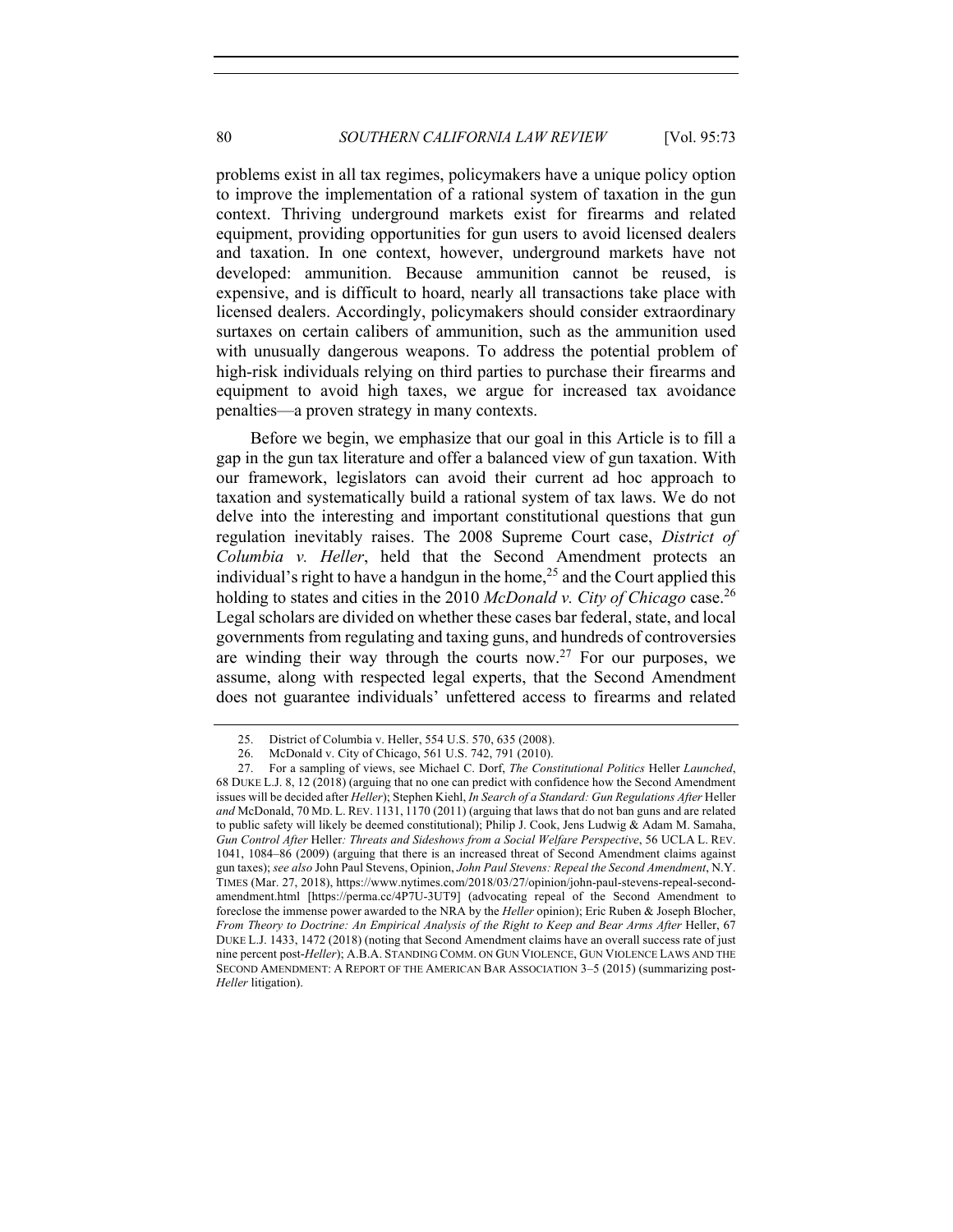items, and thus taxation is appropriate and permitted when sufficient policy rationales exist.<sup>28</sup>

## I. A BRIEF HISTORY OF GUN TAXATION

Congress adopted the first gun tax in 1918 as part of a massive revenueraising effort to pay the costs of World War I.<sup>29</sup> Neither the legislative history nor subsequent commentary suggests legislators intended to send a political message to gun owners through this new tax, let alone a negative one. Rather, guns, like many other commodities, were prevalent and believed to be a useful source of revenue during a period of dire fiscal need.<sup>30</sup>

As tax historians widely note, once taxes are on the books, they rarely disappear and more often expand through incremental legal reform.<sup>31</sup> This is certainly true for our nation's system of gun taxes. Legislators at both the federal and state levels have added a wide range of new taxes on guns and ammunition over the last century.<sup>32</sup> By the 1930s, Congress and the State of Tennessee had adopted additional gun taxes $33$  and earmarked the revenue for wildlife preserves, hunting activities, and gun education programs.<sup>34</sup> In the

30. *See* BANK, STARK & THORNDIKE, *supra* note 6, at 49–60 (discussing details of wartime taxes on items such as cameras, candy, matches, soft drinks, electricity, and so forth).

<sup>28.</sup> The *Heller* case itself supports this view. The Justices highlighted the possible limitations on gun ownership with the following language: "[W]e do not read the Second Amendment to protect the right of citizens to carry arms for *any sort* of confrontation . . . ." *Heller*, 554 U.S. at 595; *see also* Ruben & Blocher, *supra* note 27, at 1473 (summarizing the majority of court opinions upholding gun regulations after *Heller*).

<sup>29.</sup> Revenue Act of 1918, Pub. L. No. 65-254, 40 Stat. 1057. Now codified as amended in the Internal Revenue Code, the law grades weapons according to danger and imposes differential taxes: a ten percent tax is imposed on pistols and revolvers, an eleven percent tax on other types of firearms, and a zero percent tax on antique firearms. I.R.C. §§ 4181, 5845(a); *see also infra* text accompanying notes 99– 60 (discussing in detail dangers associated with weapons and users).

<sup>31.</sup> *See, e.g.*, James M. Larson, *Government Gone Wild: The Real Reason for the 2nd Amendment*, 4 PHX. L. REV. 911, 913–22 (2011) (noting that policymakers launched an incremental approach to regulating guns through a system of taxation); Zimring, *supra* note 6, at 135 ("Like most emergency tax measures, the [early wartime] tax handily survived its emergency and is still, in amended form, a part of federal firearms policy." (alteration in original)).

<sup>32.</sup> *See* Rosanna Smart, *Firearm and Ammunition Taxes*, RAND CORP.: GUN POL'Y AM. (Apr. 15, 2021), https://www.rand.org/research/gun-policy/analysis/essays/firearm-and-ammunition-taxes.html [https://perma.cc/5GLY-QEDC] (discussing federal, state, and local taxes on guns and related equipment); *see also supra* note 1 and accompanying text (listing state gun tax laws).

<sup>33.</sup> National Firearms Act, Pub. L. No. 73-474, 48 Stat. 1236 (1934) (imposing taxes on highly dangerous weapons); *see also* Karen A. Michalson, *Is 18 U.S.C. § 922(o)(1) Constitutional? Mere Possession of Self-Created Objects and the Reach of the Commerce Clause*, 28 W. NEW ENG. L. REV. 133, 135–50 (2005) (discussing federal regulation of guns).

<sup>34.</sup> Pittman-Robertson Wildlife Restoration Act, 16 U.S.C. §§ 669–669i. For a useful background on the wildlife restoration fund and the revenue allocation formula, see M. LYNNE CORN & JANE G. GRAVELLE, CONG. RSCH. SERV., R42992, GUNS, EXCISE TAXES, AND WILDLIFE RESTORATION 1–6 (2013). For a discussion on earmarking generally, see Susannah Camic Tahk, *Public Choice Theory and Earmarked Taxes*, 68 TAX L. REV. 755, 766–68 (2015) (noting that many states across the country earmark taxes).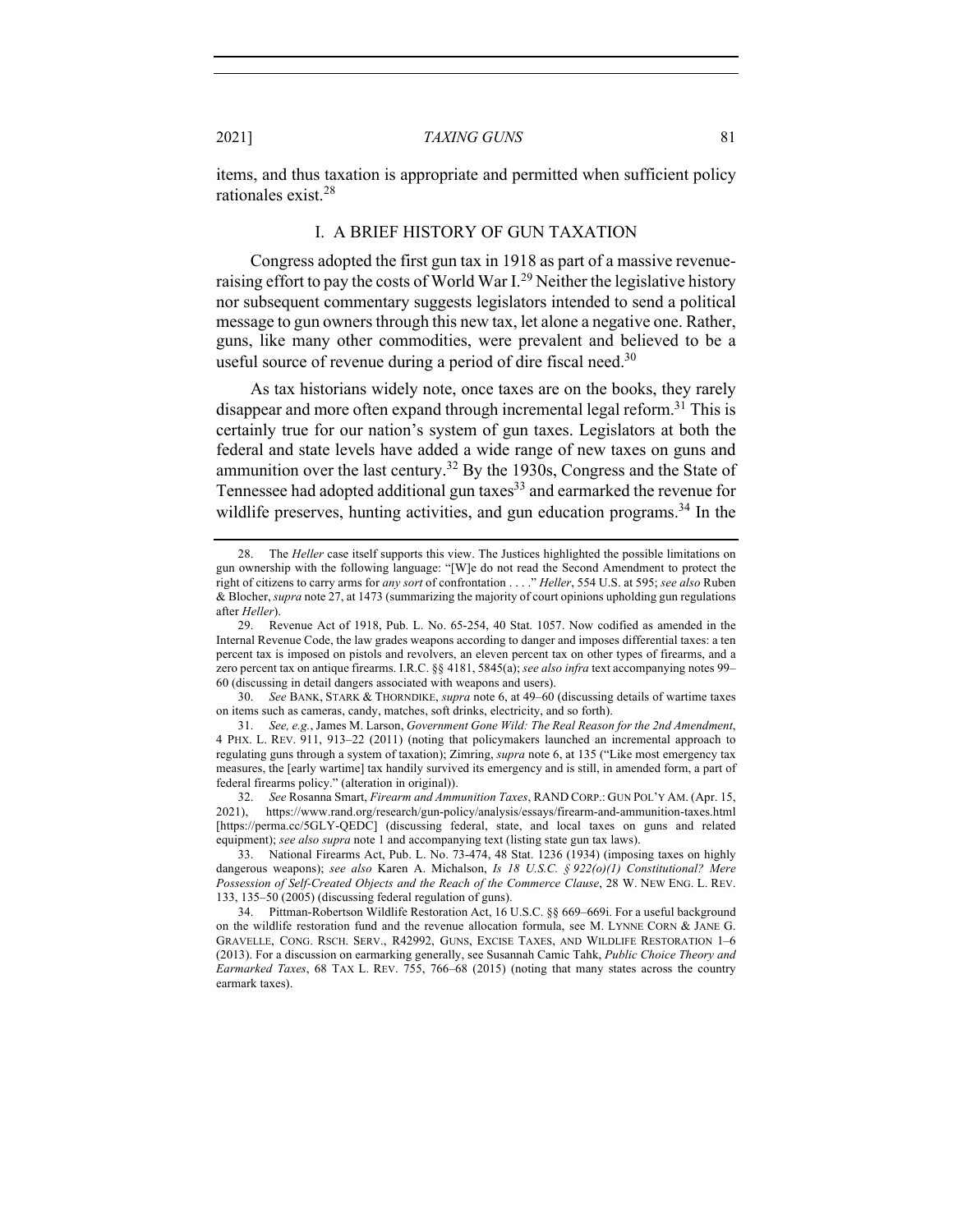1960s, legislators turned to the tax laws in an effort to curtail, if not completely interdict, the use of machine guns, sawed-off shotguns, silencers, and other similar weapons believed to be the cause of urban crime waves.<sup>35</sup> Although reliance on the tax laws to deter crime has increased over time, legislators have long recognized that guns are also deployed for legitimate purposes. Indeed, in the past, legislators frequently expressed the twin goals of halting violence while sanctioning gun use for hunting, target shooting, personal protection, and other noncriminal activities.<sup>36</sup>

The notion that guns have multiple uses—hunting, target shooting, selfprotection, *and* crime—is broadly accepted and reflected throughout the laws. High taxes exist but so, too, special preferences for items, individuals, and organizations perceived to advance social welfare. Policymakers have awarded tax exemptions, for example, to antique guns, retired law enforcement officers, nonprofit organizations, gun clubs providing safe gunuse classes, and so forth. $37$  Additionally, devices such as trigger locks and gun safes are often exempt from taxation.<sup>38</sup> Recognizing geography can also be correlated with gun violence, such as lower gun crime and accident rates in rural areas compared to urban areas, some states tax rural gun users at lower rates.<sup>39</sup> In short, policymakers have long recognized that firearms and users exist along a continuum from safe and responsible to dangerous and violent. Later we rely on this continuum to advocate for a more rational framework for gun taxation, but for now, we simply note that policymakers have adopted a patchwork of taxes and special exemptions in federal, state, and local laws over the course of the last century.

<sup>35.</sup> Gun Control Act of 1968, Pub. L. No. 90-618, 82 Stat. 1213. For a terrific summary of the law, its implementation, and its potential impact on crime rates, see Zimring, *supra* note 6. *See also* Leila Nadya Sadat & Madaline M. George, *Gun Violence and Human Rights*, 60 WASH. U. J.L. & POL'Y 1, 17–25 (2019) (providing a brief history of American gun laws in the context of human rights analysis).

<sup>36.</sup> *See* Gun Control Act § 101, 82 Stat. at 1213–14 (highlighting guns can be used for gaming, self-protection, and noncriminal purposes); WIS. STAT. ANN. § 77.52 (West 2021) (exempting gun clubs that provide safety classes from gun taxes); *see also* Kopel & Little, *supra* note 18, at 441 (noting that anti- and pro-gun lobbies agree guns exist along a continuum from safe to dangerous and that gun owners can use guns for both legal and illegal activities).

<sup>37.</sup> *See supra* notes 29 and 36 and accompanying text.

<sup>38.</sup> *See, e.g.*, CONN. GEN. STAT. ANN. § 12-412(101) (West 2021) (exempting firearm safety devices, including safes, lock boxes, and trigger and barrel locks, from taxation in Connecticut); MASS. ANN. LAWS ch. 64H, § 6(rr) (LexisNexis 2021) (exempting "[s]ales of commercial gun safes and trigger lock devices" from taxation in Massachusetts); N.J. STAT. ANN. § 54:32B-8.50(b) (West 2021) (exempting "[r]eceipts from sales of firearm trigger locks and other devices that enable the firearm to be made inoperable by anyone other than an authorized person" from taxation in New Jersey); N.J. STAT. ANN. § 54:32B-8.51(b) (West 2021) (exempting "[r]eceipts from sales of firearm vaults providing secure storage for firearms" from taxation in New Jersey); WASH. REV. CODE § 82.08.832(1) (2021) (exempting "sales of gun safes" from taxation in Washington).

<sup>39.</sup> *See, e.g.*, ALA.CODE § 40-12-143 (LexisNexis 2021) (imposing a higher tax on guns purchased in urban areas).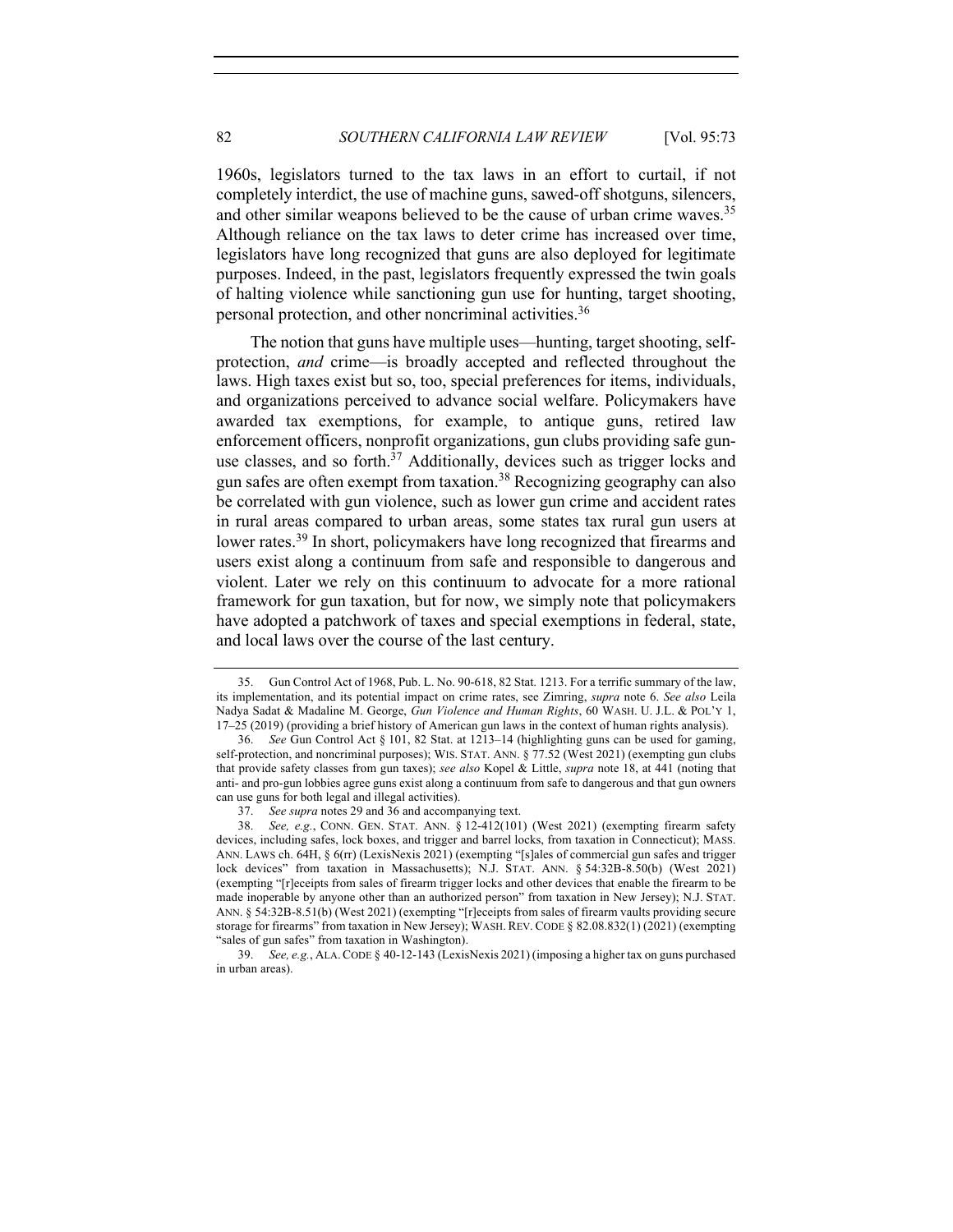Acknowledgment and appreciation of the wide-ranging uses of guns, both licit and illicit, are distinctly lacking in current debates. Contemporary legislators and commentators emphasize the costs or the benefits of guns and gun ownership, but they routinely ignore the reality that both might exist in our complex environment. Pro-gun advocates argue legislators must repeal gun taxes and have convinced a small handful of states to implement "Second Amendment tax holidays."<sup>40</sup> On the other side, anti-gun advocates characterize guns as the cause of an epidemic of violence and tragedy across the nation. They argue for high taxes and increased regulation, believing the social costs of guns and gun ownership far outweigh any benefits.<sup>41</sup>

In summary, the federal government, forty-five states, the District of Columbia, and many localities tax firearms and related equipment.<sup>42</sup> Policymakers at all levels have also added surtaxes to firearms perceived to be uniquely dangerous and, simultaneously, awarded special preferences to safety-related equipment and to owners deemed to be responsible gun users, such as retired police officers. This piecemeal approach to gun taxes incorporates many rational policies, but policymakers could more readily realize their aims and goals with a transparent and predictable framework of taxation. The public finance literature, to which we now turn, provides an avenue for achieving a more balanced and systematic approach to guns and taxes.

## II. TAXING GUNS: THREE THEORETICAL PERSPECTIVES

Public finance theorists have much to say about commodity taxation, including gun taxes, but have never reached consensus on the best approach to taxation. In this Part, we explore three popular theories and investigate their potential for devising a rational system of gun taxation. Although each theory has merit under some circumstances, and hints of each can be found in the current approach, our analysis finds one framework is particularly well suited for the context of guns.

<sup>40.</sup> *See 2017 Louisiana Second Amendment Weekend Sales Tax Holiday: September 1-3*, LA. DEP'T OF REVENUE, https://www.revenue.louisiana.gov/NewsAndPublications/secondamendmentsales taxholiday [https://perma.cc/RA32-F5J5]; Mark Robyn, *West Virginia Governor Vetoes Gun Sales Tax Holiday*, TAX FOUND. (Apr. 6, 2010), https://taxfoundation.org/west-virginia-governor-vetoes-gun-salestax-holiday [https://perma.cc/UJ37-DRAX]; S.C. Rev. Rul. 08-13 (2008) (providing guidance for South Carolina's sales tax holiday); *see also* Hunter Stuart, *Texas Bill Would Establish Tax Holiday for Guns and Ammunition*, HUFFINGTON POST (Feb. 28, 2013), https://www.huffpost.com/entry/texas-tax-holidayguns-ammo-leach-plano\_n\_2774078 [https://perma.cc/F2EF-DJ2U] (reporting that Texas legislators were considering a sales tax holiday); *Lawmaker Pushing for Sales Tax Holiday for Guns and Ammo*, KFOR (Jan. 22, 2013, 10:08 AM), https://kfor.com/news/lawmaker-pushing-for-sales-tax-holiday-forguns-and-ammo [https://perma.cc/8ABD-VRUU] (reporting that an Oklahoma legislator had proposed a sales tax holiday).

<sup>41.</sup> *See, e.g.*, Stevens, *supra* note 27 (arguing for a repeal of the Second Amendment).

<sup>42.</sup> *See supra* note 7 and accompanying text (summarizing state laws).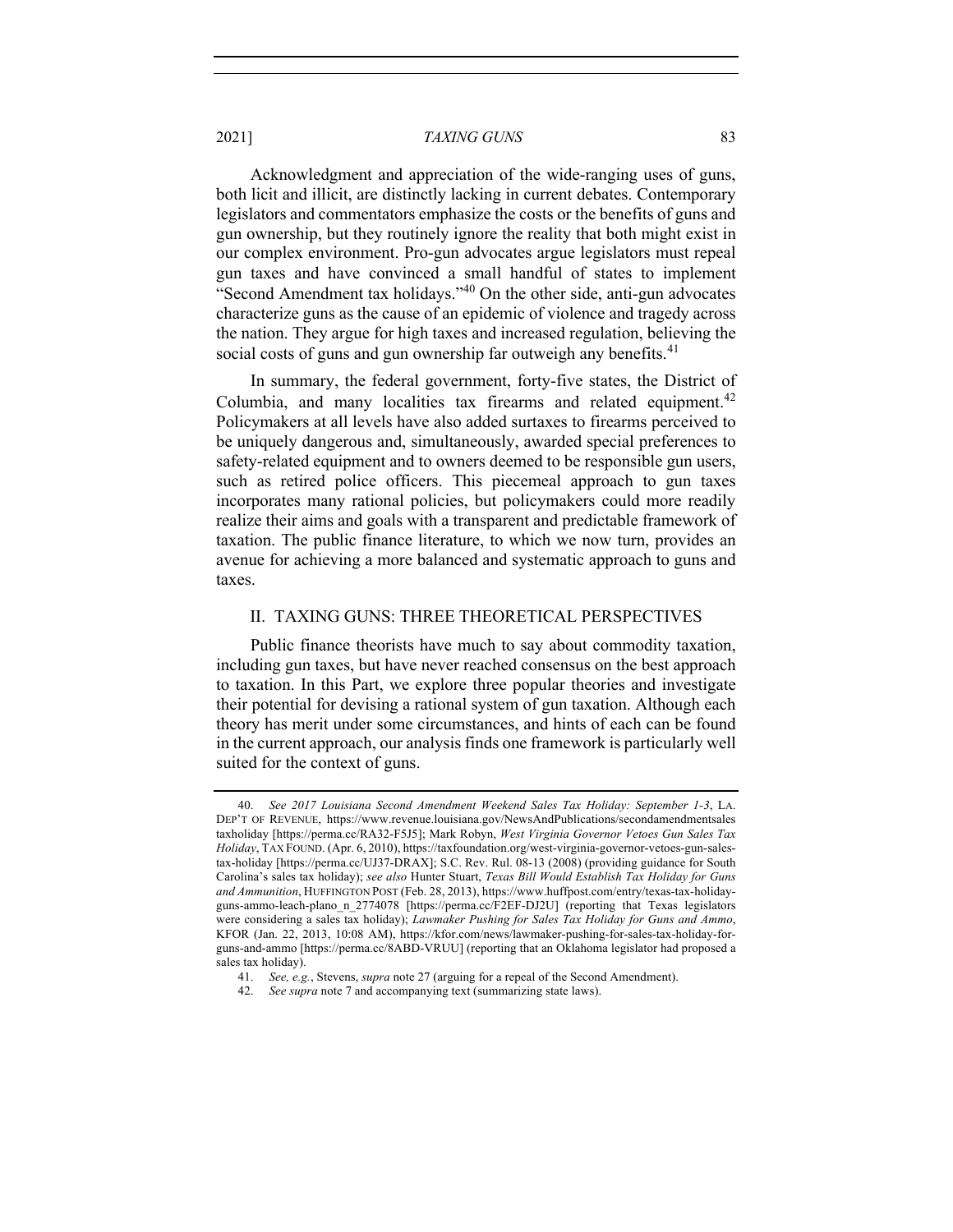## 84 *SOUTHERN CALIFORNIA LAW REVIEW* [Vol. 95:73

#### A. BENEFITS TAXATION AND EARMARKING

The benefits theory of taxation is a centuries-old theory grounded in the idea that individuals should pay for the government-supplied goods and services they enjoy.<sup>43</sup> With this quid pro quo relationship as a driving force, the benefits theory requires legislators to assess the benefits associated with government goods and services and impose taxes accordingly.44 The extant literature is filled with arguments for and against this approach.<sup>45</sup> On the positive side, benefits taxation arguably solves two of the most vexing problems in public finance: how much of a public good to supply and who should pay its cost.<sup>46</sup> On the negative side, government managers must calculate the benefits taxpayers receive from government activity, which is difficult given the need for prediction, often in the context of shifting public preferences over time.<sup>47</sup> Theorists also critique the model for its lock-in effect, undermining policymakers' ability to respond to unexpected crises or changing fiscal priorities.48

45. *See, e.g.*, AUSTIN, *supra* note 44, at 4–8 (discussing advantages and disadvantages of benefits taxation); JOEL MICHAEL, MINN. HOUSE OF REPRESENTATIVES RSCH. DEP'T, EARMARKING STATE TAX REVENUES (2015) (same); Ranjit S. Teja, *The Case for Earmarked Taxes*, 35 INT'L MONETARY FUND STAFF PAPERS 523 (1988) (same).

<sup>43.</sup> *See* Sijbren Cnossen, *The Economics of Excise Taxation*, *in* THE ELGAR GUIDE TO TAX SYSTEMS 278 (Emilio Albi & Jorge Martinez-Vazquez eds., 2011) (explaining the "benefit-charging" potential of commodity taxes); *see also* Nancy C. Staudt, *The Hidden Costs of the Progressivity Debate*, 50 VAND. L. REV. 919, 936–39 (1997) (explaining the benefits theory as part of early social contract theory); Nancy C. Staudt, *Taxation Without Representation*, 55 TAX L. REV. 555, 556 (2002) (exploring hidden benefits tied to taxpayer status); Nancy C. Staudt, *Taxing Housework*, 84 GEO. L.J. 1571, 1618 (1996) (noting that taxpayers earn retirement benefits).

<sup>44.</sup> *See* D. ANDREW AUSTIN, CONG. RSCH. SERV., R45463, ECONOMICS OF FEDERAL USER FEES 4 (2019) (arguing that tying taxes to those who enjoy the benefits of government expense promotes fairness and efficiency); TREASURY BD. OF CAN. SECRETARIAT, GOV'T OF CAN., USER CHARGING IN THE FEDERAL GOVERNMENT—A BACKGROUND DOCUMENT 8 (1997) (same); Cnossen, *supra* note 43, at 278 (same). In practice, however, the actual linkage between the tax and precise government benefits can be loose or almost nonexistent. *See* Tahk, *supra* note 34, at 766–68 (noting that various earmarking approaches exist in practice); Cnossen, *supra* note 43, at 278 (discussing earmarking issues associated with commodity taxes); Richard M. Bird & Joosung Jun, *Earmarking in Theory and Korean Practice*, *in*  EXCISE TAXATION IN ASIA 49 (Stephen L.H. Phua ed., 2007) (creating a typology of earmarking practices based on their nature and actual linkage between tax and expenditure).

<sup>46.</sup> The benefits tax is appealing to economists because it mirrors the private market approach to pricing and also limits the political process. *See* Teja, *supra* note 45, at 527 (noting that the benefits tax parallels the market approach to private goods); Randall G. Holcombe, *Tax Policy from a Public Choice Perspective*, 51 NAT'L TAX J. 359, 361 (1998) (discussing the history of benefits theory from efficiency and public choice perspectives).

<sup>47.</sup> *See, e.g.*, Tahk, *supra* note 34, at 771–73 (listing critiques of the earmarking approach); AUSTIN, *supra* note 44, at 4–8 (discussing disadvantages of benefits taxation); MICHAEL, *supra* note 45, at 2–9 (same); Teja, *supra* note 45, at 527–31 (same).

<sup>48.</sup> *See, e.g.*, *supra* note 47 and accompanying text; *see also* James D. Savage, *The Administrative Costs of Congressional Earmarking: The Case of the Office of Naval Research*, 69 PUB. ADMIN. REV. 448, 448–49 (2009) ("Every president since Ronald Reagan has denounced earmarking because of its cost and because the practice undermines the ability of executive agencies to plan, coordinate, and execute their missions.").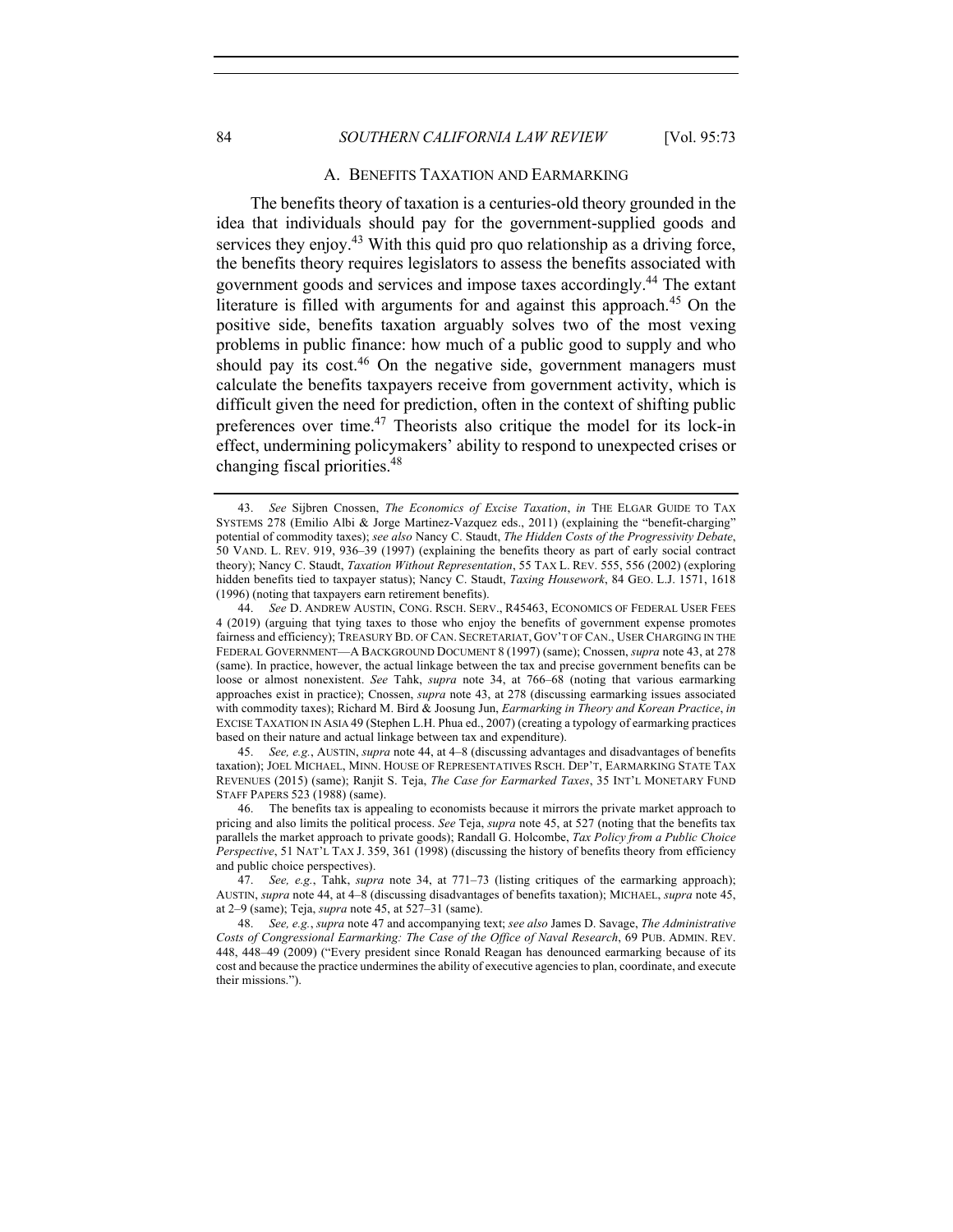In our context, the question is whether it is possible to link taxes imposed on guns to a particular public good, thereby justifying the tax under the benefits theory. Guns, ammunition, and related equipment are manufactured and sold by private entities. This means that individuals paying the gun taxes do not directly pay the cost for a government-provided good in the same way that, say, a bridge toll directly charges the user of a bridge.<sup>49</sup> Indirectly, it could be argued that our systems of national defense and local law enforcement are made possible by weapons manufacturers and suppliers, and all individuals benefit from the provision of these goods and services.<sup>50</sup> The problem with this analysis is that only gun users pay the gun taxes, and the amount of revenue raised is miniscule compared to the amount spent on national defense.

In one context, however, the benefits theory may offer a useful framework for gun taxes. The federal government and many states earmark a portion of their gun tax revenue for habitat restoration, hunter education, wildlife management, wildlife research, and shooting ranges.<sup>51</sup> Policymakers and gun owners tend to view these spending programs as support for gunrelated activities and, simultaneously, the gun taxes as a means by which beneficiaries pay their costs. Moreover, agency directors routinely note that they cannot "overemphasize how important the [tax] program is to [funding] wildlife" projects and programs. $52$ 

This background suggests the benefits theory may have some purchase for framing the gun tax laws, but there are also serious drawbacks related to over- and underinclusivity. Policymakers impose taxes on many firearms

<sup>49.</sup> For an interesting discussion of the deployment of toll taxes in the United States and their policy uses beyond paying the cost of roads, see Ira Hirschman, Claire McKnight, John Pucher, Robert E. Paaswell & Joseph Berechman, *Bridge and Tunnel Toll Elasticities in New York: Some Recent Evidence*, 22 TRANSP. 97, 97 (1995) (noting that bridge and tunnel tolls are used primarily in the Northeast and have the potential to impact travel patterns).

<sup>50.</sup> *See* DONALD F. KETTL, SHARING POWER: PUBLIC GOVERNANCE AND PRIVATE MARKETS 6 (1994) ("As long as there have been governments, there have been armies; as long as there have been armies, governments have purchased weapons and supplies from private vendors."); *see also* Frank R. Lichtenberg, *How Elastic Is the Government's Demand for Weapons?*, 40 J. PUB. ECON. 57 (1989) (exploring government demand for various weapon systems and the structure of negotiations with private contractors).

<sup>51.</sup> Pittman-Robertson Wildlife Restoration Act, 16 U.S.C. §§ 669–669i. For a useful background on the wildlife restoration fund and the revenue allocation formula, see CORN & GRAVELLE, *supra* note 34, at 1–6.

<sup>52.</sup> Shannon Tompkins, *Run on Guns, Ammo Adds Millions to Parks Revenue*, HOUS. CHRON. (May 4, 2013, 10:35 PM), https://www.houstonchronicle.com/news/houston-texas/houston/article/Runon-guns-ammo-adds-millions-to-parks-revenue-4489164.php [https://perma.cc/33YD-K59S] (alteration in original) (quoting an agency director); *see also* Claudia Dias Soares, *Earmarking Revenues from Environmentally Related Taxes*, *in* HANDBOOK OF RESEARCH ON ENVIRONMENTAL TAXATION 102, 106– 17 (Janet E. Milne & Mikael Skou Andersen eds., 2012) (noting that earmarked funds increase demand for guns which, in turn, increases the size of the fund).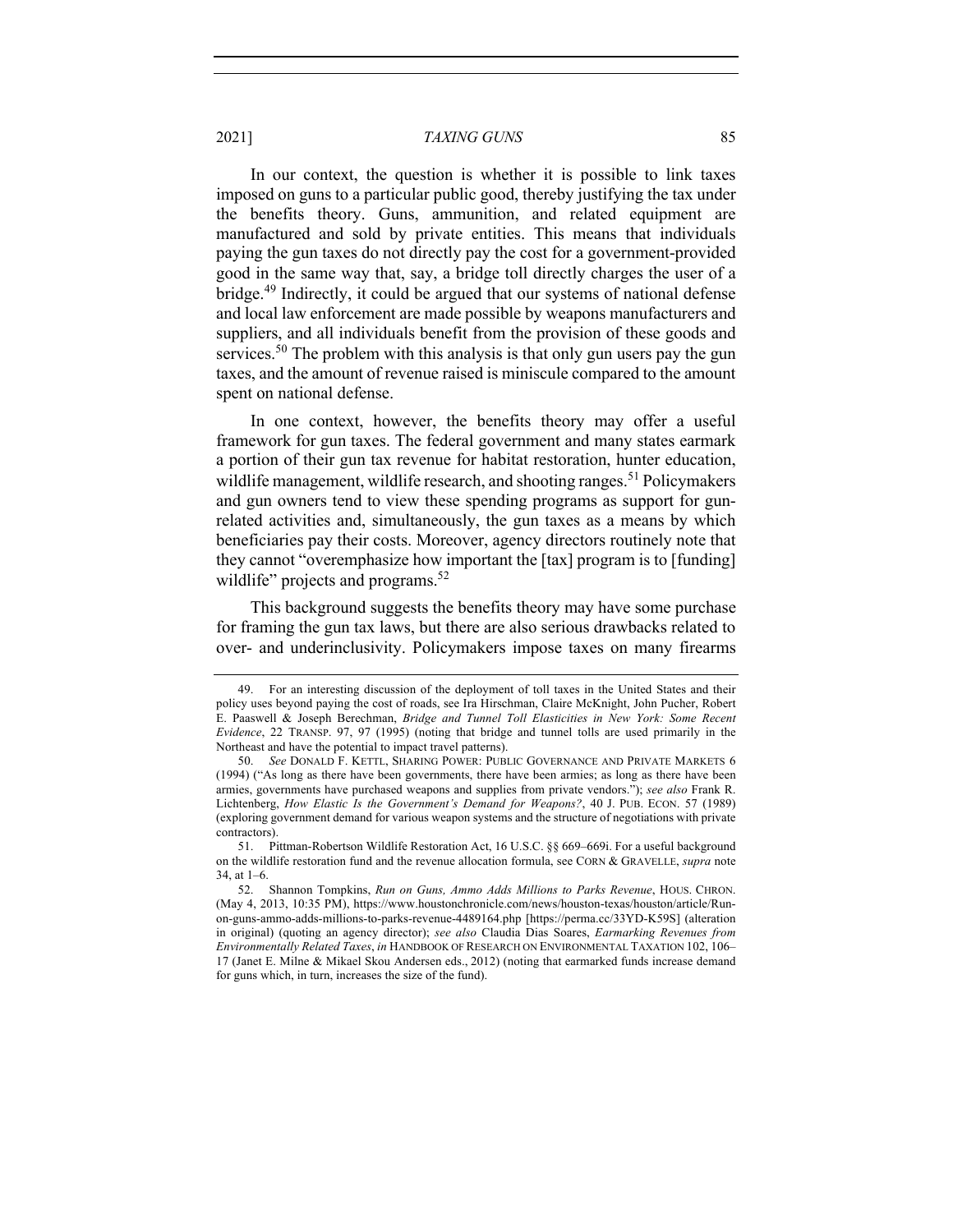that are unsuitable for wildlife hunting, such as handguns, pistols, and machine guns. Moreover, many non-gun owners take advantage of public parks and wildlife areas and do not pay gun taxes because they do not own guns. In short, unlike user fees and bridge tolls, which ensure a tight relationship between taxes and benefits, the same cannot be said about the gun taxes. $5\overline{3}$ 

While there are many more drawbacks, our system of gun taxation highlights why the benefits theory, once highly regarded, has lost favor and applies to very few real-world situations today.<sup>54</sup> Indeed, policymakers have begun to adopt what appears to be the polar opposite of a benefits theory of taxation. Rather than asking individuals to pay for the benefit they take from society, many policymakers now argue that taxpayers should pay for the *costs* they *impose* on society.55 This approach to taxation fits perfectly within the Pigouvian theory, to which we turn momentarily. <sup>56</sup> First, though, we explore an alternative theory that has received much attention in the public finance literature.

<sup>53.</sup> At the state level, earmarking gun taxes goes beyond wildlife funds. Several states earmark gun tax revenue for background checks, licensing, and permitting. *See supra* note 1 and accompanying text. Surveys indicate the vast majority of gun owners support these types of earmarks as a means to deter gun violence. *See* Press Release, Ctr. for Am. Progress, Gun Owners Overwhelmingly Support Background Checks, See NRA as Out of Touch, New Poll Finds (Nov. 17, 2015), https://www.american progress.org/press/release/2015/11/17/125618/release-gun-owners-overwhelmingly-support-backgroun d-checks-see-nra-as-out-of-touch-new-poll-finds [https://perma.cc/2F49-RHFN].

<sup>54.</sup> *See* Richard M. Bird, *Foreign Advice and Tax Policy in Developing Countries*, *in* TAXATION AND DEVELOPMENT: THE WEAKEST LINK? 103, 119–21 (Richard M. Bird & Jorge Martinez-Vazquez eds., 2014) (noting that budget experts almost unanimously condemn a system of benefits taxation and earmarking due to the cost of controlling separate funds, the inability to link taxes and specific benefits, and taxpayers' resistance to paying for what they don't want); *see also* RICHARD J.JOSEPH, THE ORIGINS OF THE AMERICAN INCOME TAX: THE REVENUE ACT OF 1894 AND ITS AFTERMATH (2004) (explaining the shift away from benefits taxation in theory and practice); Ajay K. Mehrotra, *Fiscal Forearms: Taxation as the Lifeblood of the Modern Liberal State*, *in* THE MANY HANDS OF THE STATE: THEORIZING POLITICAL AUTHORITY AND SOCIAL CONTROL 284, 293 (Kimberly J. Morgan & Ann Shola Orloff eds., 2017) (discussing the demise of benefits theory); Dennis J. Ventry Jr., *Equity Versus Efficiency and the U.S. Tax System in Historical Perspective*, *in* TAX JUSTICE: THE ONGOING DEBATE 25 (Joseph J. Thorndike & Dennis J. Ventry Jr. eds., 2002) (same).

<sup>55.</sup> A widely debated example of taxing gun owners for the social costs they impose on society emerged in Cook County, Illinois. Cook County justified a new twenty-five dollar gun tax on the grounds that the revenue would subsidize local hospitals, thereby offsetting the health costs associated with gun violence. *See* Daigneau, *supra* note 1 (discussing Cook County gun taxes as a levy tied to the social cost of gun use and summarizing similar proposed legislation in California, New Jersey, and Florida); *see also*  Keen, *supra* note 1 (summarizing recent initiatives).

<sup>56.</sup> *See infra* text accompanying notes 72–96 (discussing the Pigouvian theory's internalization of negative externalities with the help of taxes).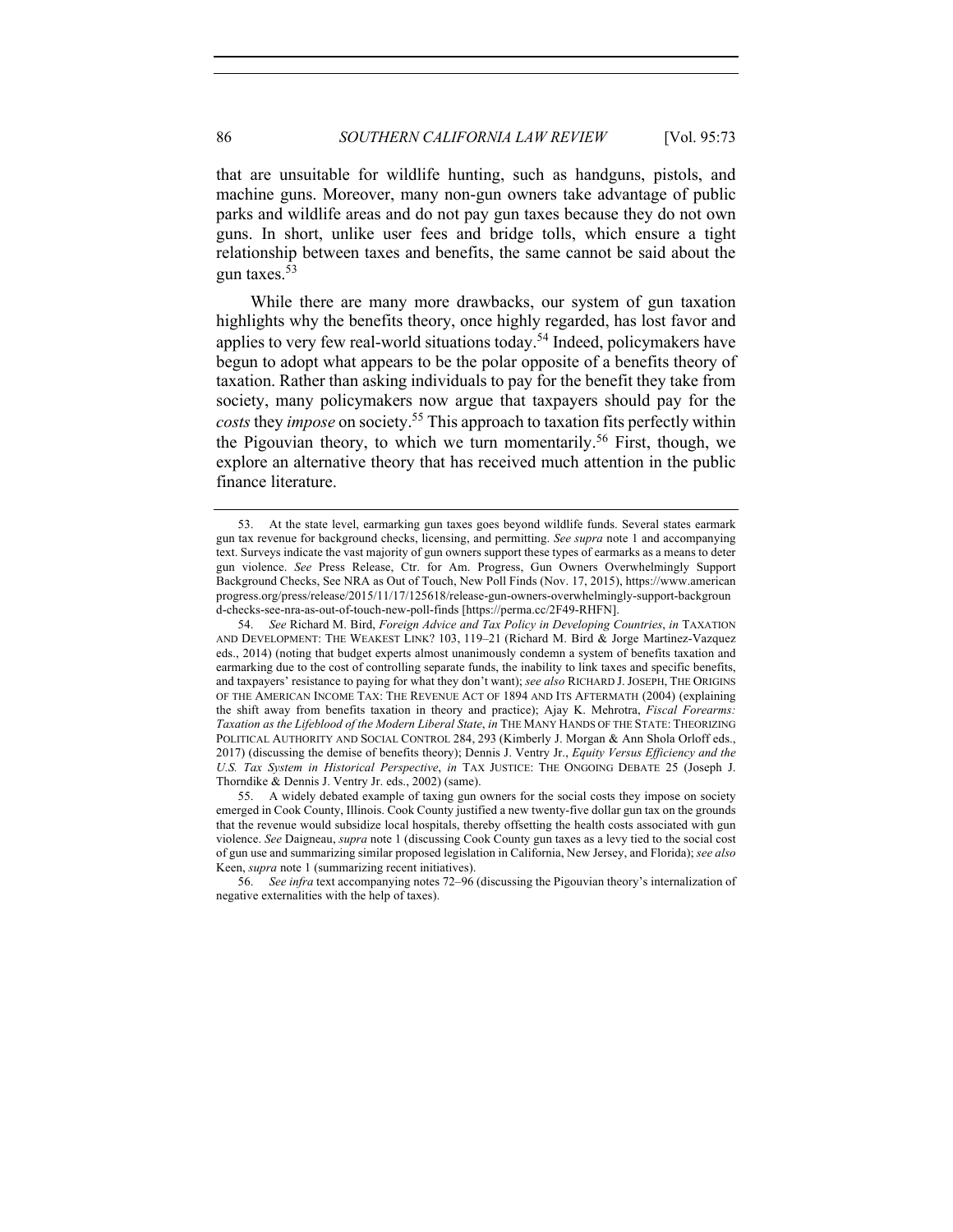#### B. OPTIMAL COMMODITY TAXATION AND THE INVERSE ELASTICITY RULE

The second theory of taxation revolves around the idea that taxes are necessary but also impose market distortions associated with tax-generated price increases.<sup>57</sup> We typically expect price increases to cause a decrease in consumer demand, but the impact depends on individual preferences.<sup>58</sup> Some goods are so highly desired and so lacking in substitutes that demand is largely impervious to price changes; these goods, often tied to addiction or life-saving treatments, are price inelastic, and consumers purchase them even when faced with dramatic price hikes.<sup>59</sup> Items with no close substitutes, such as table salt and toilet paper, also have inelastic demand. To minimize taxinduced price and behavioral changes, the optimal theory of commodity taxation holds that legislators should set tax rates in such a way that they impose similar effects on demand across all commodities in the market. Put differently, tax rates should vary depending on the relative elasticity of demand. The intuition behind the rule is straightforward: "Efficient taxes distort decisions as little as possible. The potential for distortion is greater the more elastic the demand for a commodity. Therefore, efficient taxation requires the relatively high rates of taxation be levied on relatively inelastic goods."60

Applying the optimal theory of commodity taxation to guns requires an understanding of demand elasticity for guns and weaponry. Consumer demand is more inelastic when (1) viable substitutes do not exist, and (2) individuals perceive the commodity as necessary (not discretionary) to their lifestyle.<sup>61</sup> With regard to the first factor, consider the old adage: never

<sup>57.</sup> Frank Ramsey pioneered the work in optimal tax theory. *See* F.P. Ramsey, *A Contribution to the Theory of Taxation*, 37 ECON. J. 47 (1927). Since Ramsey's early contribution, many scholars have elaborated on and advanced Ramsey's concepts. *See, e.g.*, Edward J. McCaffery, *Slouching Towards Equality: Gender Discrimination, Market Efficiency, and Social Change*, 103 YALE L.J. 595, 657–64 (1993) (applying optimal taxation to the family context); Cnossen, *supra* note 43, at 158–61 (discussing optimal taxation generally as having "revenue-raising efficiency aspects"); Slemrod, *supra* note 24, at 157–68 (noting that optimal tax theory has greatly impacted taxation in theory and practice); David F. Bradford & Harvey S. Rosen, *The Optimal Taxation of Commodities and Income*, 66 AM. ECON. REV. 94 (1976) (discussing the importance of optimal taxation in theory and practice); J.A. Mirrlees, *An Exploration in the Theory of Optimum Income Taxation*, 38 REV. ECON. STUD. 175 (1971) (advancing the Ramsey theory and ultimately winning a Nobel Prize).

<sup>58.</sup> *See* HARVEY S. ROSEN & TED GAYER, PUBLIC FINANCE 353–57 (9th ed. 2009).

<sup>59.</sup> *See id. But see* Frank J. Chaloupka, *How Effective Are Taxes in Reducing Tobacco Consumption?*, *in* VALUING THE COST OF SMOKING: ASSESSMENT METHODS, RISK PERCEPTION AND POLICY OPTIONS 205 (Claude Jeanrenaud & Nils Soguel eds., 1999) (noting that commentators routinely assume inelastic demand for addictive products, such as tobacco, but inelasticity may be context specific).

<sup>60.</sup> ROSEN & GAYER*, supra* note 58, at 356.

<sup>61.</sup> *Id.* at 353–57. Many scholars have noted, however, that the inverse elasticity rule ignores the political process and rent-seeking activities, which, when considered, suggest all goods be taxed at the same rate. *See, e.g.*, Randall G. Holcombe, *The Ramsey Rule Reconsidered*, 30 PUB. FIN. REV. 562, 562 (2002); James M. Buchanan, *Public Finance and Public Choice*, 28 NAT'L TAX J. 383, 385 (1975).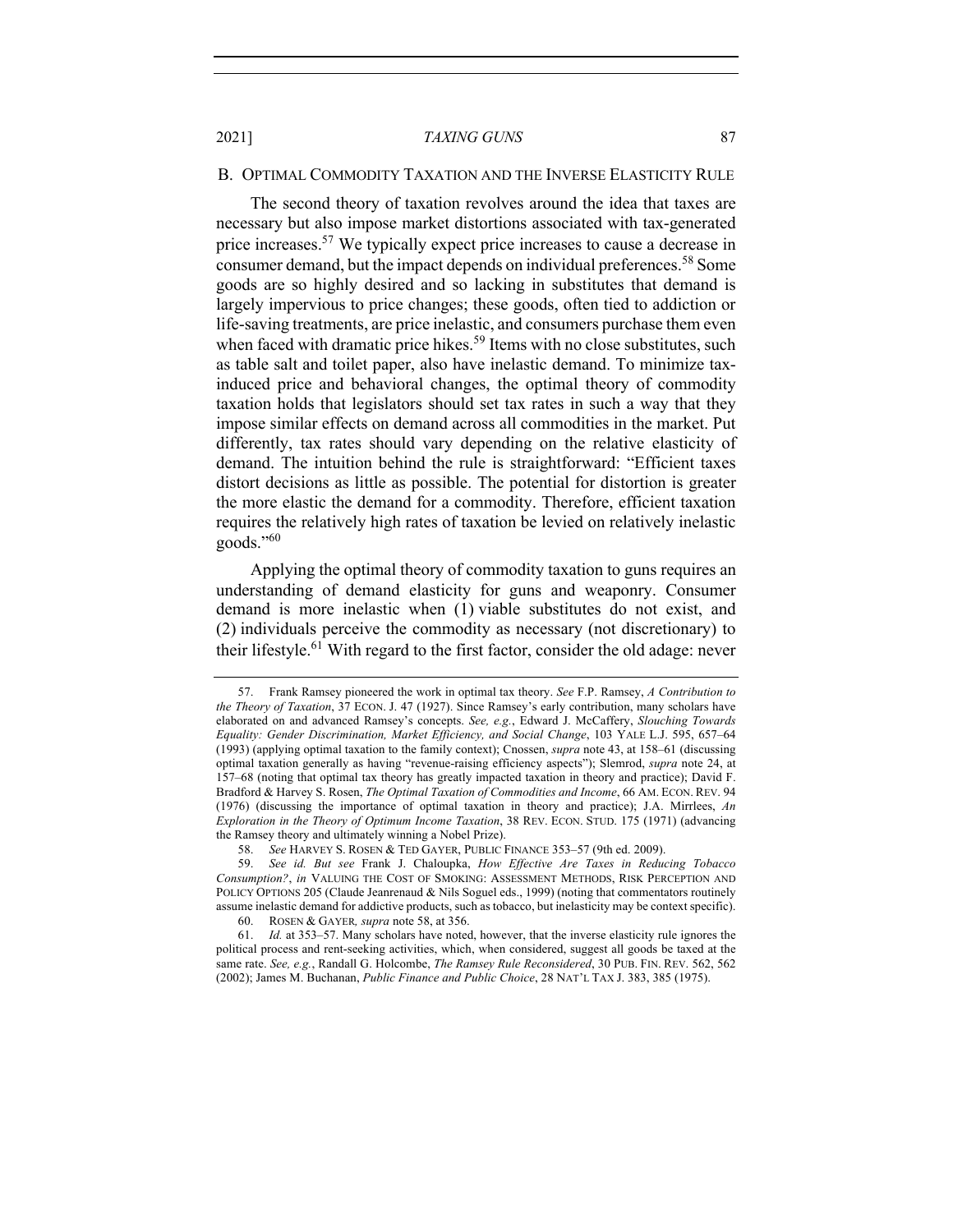bring a knife to a gun fight. This maxim highlights the widespread view of most gun owners: few—and perhaps no—substitutes for guns exist.<sup>62</sup> Regarding the second factor associated with inelastic demand, the question of whether consumers view guns as essential to their lifestyle or not depends on the circumstances. Guns used for leisure activities, such as hunting and target shooting, may be viewed as discretionary, but guns deployed for safety and security are more likely to be viewed as a necessity.<sup>63</sup> In short, we expect businesses and homeowners who buy guns for protective purposes to be likely to have more inelastic demand for firearms and ammunition than hunters, collectors, and target shooters.<sup>64</sup>

No definitive study exists on the elasticity of consumer demand for guns,<sup>65</sup> but optimal commodity tax theory countenances the very highest taxes on weaponry with the lowest elasticity of demand.<sup>66</sup> Because gun advocates suggest that handguns, like life-saving drugs, are a necessity for survival, they should be taxed at the very highest rates.<sup>67</sup> If the demand for handguns is truly inelastic, then placing the highest tax on such guns would be efficient.<sup>68</sup>

Our brief analysis explains why the optimal commodity theory of taxation has never gained much traction in the real world.<sup>69</sup> The theory of

<sup>62.</sup> The Internet is filled with ideas for individuals seeking gun substitutes, including dogs, mace, pepper spray, and so forth. The academic literature, however, suggests there are no good substitutes for guns. *See, e.g.*, Buoscio, *supra* note 4, at 96 (noting that, given the lack of substitutes, gun demand is inelastic); Gary Kleck & David J. Bordua, *The Factual Foundation for Certain Key Assumptions of Gun Control*, 5 LAW & POL'Y Q. 271, 280 (1983) (arguing that demand for guns used for security and defense is price inelastic). *But see* Chaudhri & Geanakoplos, *supra* note 3, at 52 (suggesting gun demand is relatively elastic); Douglas C. Bice & David D. Hemley, *The Market for New Handguns: An Empirical Investigation*, 45 J.L. & ECON. 251, 263–64 (2002) (investigating demand for one category of guns—new handguns—and finding elasticity).

<sup>63.</sup> Gun demand elasticity, however, may also be related to geographic location of the gun user. *See, e.g.*, Neelam Poudyal, Seong Hoon Cho & J.M. Bowker, *Demand for Resident Hunting in the Southeastern United States*, 13 HUM. DIMENSIONS WILDLIFE 158, 163–65 (2008) (finding inelastic demand for hunting in ten southeastern states); Lili Sun, G. Cornelis van Kooten & Graham M. Voss, *Demand for Wildlife Hunting in British Columbia*, 53 CAN. J. AGRIC. ECON. 25, 25 (2005) (noting that, unlike Canadian hunters, U.S. hunters have inelastic demand for hunting).

<sup>64.</sup> *See* Kleck & Bordua, *supra* note 62, at 280 (arguing that demand for guns used for selfprotection is price inelastic).

<sup>65.</sup> For a wide-ranging discussion, see *supra* note 14 and accompanying text.

<sup>66.</sup> *See supra* text accompanying notes 57–62.

<sup>67.</sup> *See infra* note 82 and accompanying text (noting the views of some commentators that guns are necessary for self-protection and deter gun-wielding criminals).

<sup>68.</sup> Because handguns are small and easy to use and conceal, they are often the weapon of choice for individuals seeking self-protection and thus should be subject to a surtax. *See* Bice & Hemley, *supra*  note 62, at 264 (determining via an empirical study that individuals purchase handguns for self-defense); *see also infra* text accompanying notes 102–20 (discussing handgun use and misuse).

<sup>69.</sup> *See, e.g.*, James Alm, *What Is an "Optimal" Tax System?*, 49 NAT'L TAX J. 117, 118 (1996) (arguing that optimal tax theory is "largely irrelevant to practical tax design" because the theory ignores a range of issues associated with fiscal and social institutions).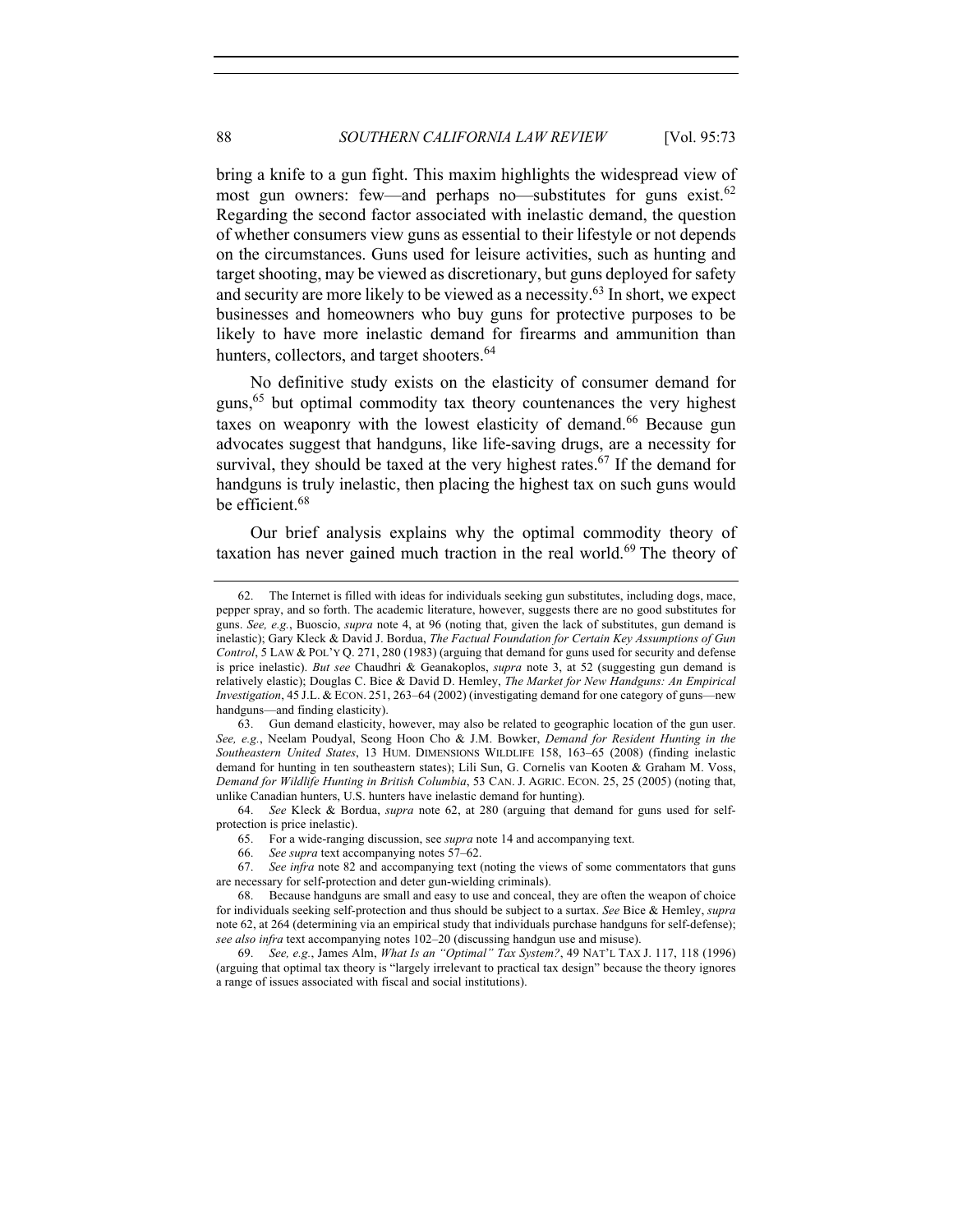taxation prioritizes efficiency above all else; the stated goal is to have a system that neither incentivizes nor deters behavior but leaves the market free of tax-related distortions. Fairness concerns are irrelevant for tax policymakers under this framework.70

In sum, we believe the optimal theory of taxation is creative—one of its architects won a Nobel Prize in Economics<sup>71</sup>—but the drawbacks outnumber the advantages in the highly contested area of gun policy, which we believe must account for social and fairness considerations. We now turn to the Pigouvian theory of taxation, the most promising framework of the three approaches.

#### C. PIGOUVIAN TAXATION AND THE PROBLEM OF EXTERNALITIES

Devised by the English economist Arthur Pigou, the Pigouvian theory instructs legislators to use tax policy to correct market failures caused by externalities.<sup>72</sup> Externalities are costs or benefits imposed by individuals on unrelated third parties.<sup>73</sup> The quintessential examples of a negative externality are secondhand smoke in bars and restaurants or pollution generated by a factory. By taxing the individuals or entities responsible for these externalities, legislators internalize social costs, thereby improving overall welfare.<sup>74</sup> Pigouvian taxation does not believe government-induced

<sup>70.</sup> *Id.* at 119 (noting that optimal taxation prioritizes efficiency, while fairness requires consideration of differential income levels and social vulnerability).

<sup>71.</sup> James Mirrlees expanded on Frank Ramsey's important contributions on commodity taxation. Mirrlees then won the 1996 Nobel Prize in Economics. *See* Press Release, Royal Swedish Acad. of Scis., The Sveriges Riksbank Prize in Economic Sciences in Memory of Alfred Nobel 1996 (Oct. 8, 1996), https://www.nobelprize.org/prizes/economic-sciences/1996/summary [https://perma.cc/2ZMV-95B5] https://www.nobelprize.org/prizes/economic-sciences/1996/summary (noting Mirrlees's contributions to the economic theory of incentives).

<sup>72.</sup> PIGOU, s*upra* note 17, at 192–93; *see also* Cnossen, *supra* note 43, at 158–61 (explaining the "externality-correcting" potential of commodity taxes). Many scholars note that policymakers can apply optimal and Pigouvian taxes sequentially so that the least distortionary tax is levied on goods according to the Ramsey rule, followed by Pigouvian taxes to address externalities. *See* Bas Jacobs, *From Optimal Tax Theory to Applied Tax Policy*, 69 FINANZARCHIV: PUB. FIN. ANALYSIS 338 (2013) (arguing that Ramsey and Pigouvian taxes applied to alcohol and tobacco are efficient and social welfare enhancing); Cnossen, *supra* note 43, at 158–61.

<sup>73.</sup> In other words, an externality is a cost or benefit that occurs when one person's or entity's activity "affects the welfare of another in a way that is outside the market mechanism." ROSEN & GAYER, *supra* note 58, at 73.

<sup>74.</sup> *See* Gary M. Lucas, Jr., *Voter Psychology and the Carbon Tax*, 90 TEMP. L. REV. 1, 6 (2017) (noting that a textbook example of a Pigouvian tax is the carbon tax); Bruce G. Carruthers, *The Semantics of Sin Tax: Politics, Morality, and Fiscal Imposition*, 84 FORDHAM L. REV. 2565, 2567–68 (2016) (noting that a tax on smokers addresses the secondhand smoke problem); R.H. Coase, *The Problem of Social Cost*, 3 J.L. & ECON. 1, 1–2 (1960) (noting that smoke from a factory is a negative externality); PIGOU, *supra* note 17, at 185–86 (noting that new factory construction spoils a neighborhood). Policymakers and scholars often justify the so-called sin taxes in Pigouvian terms. *See* RICHARD H. THALER & CASS R. SUNSTEIN, NUDGE: IMPROVING DECISIONS ABOUT HEALTH, WEALTH, AND HAPPINESS (Penguin Books 2009) (2008) (discussing how taxes and regulations can nudge healthy behavior); Hunt Allcott, Benjamin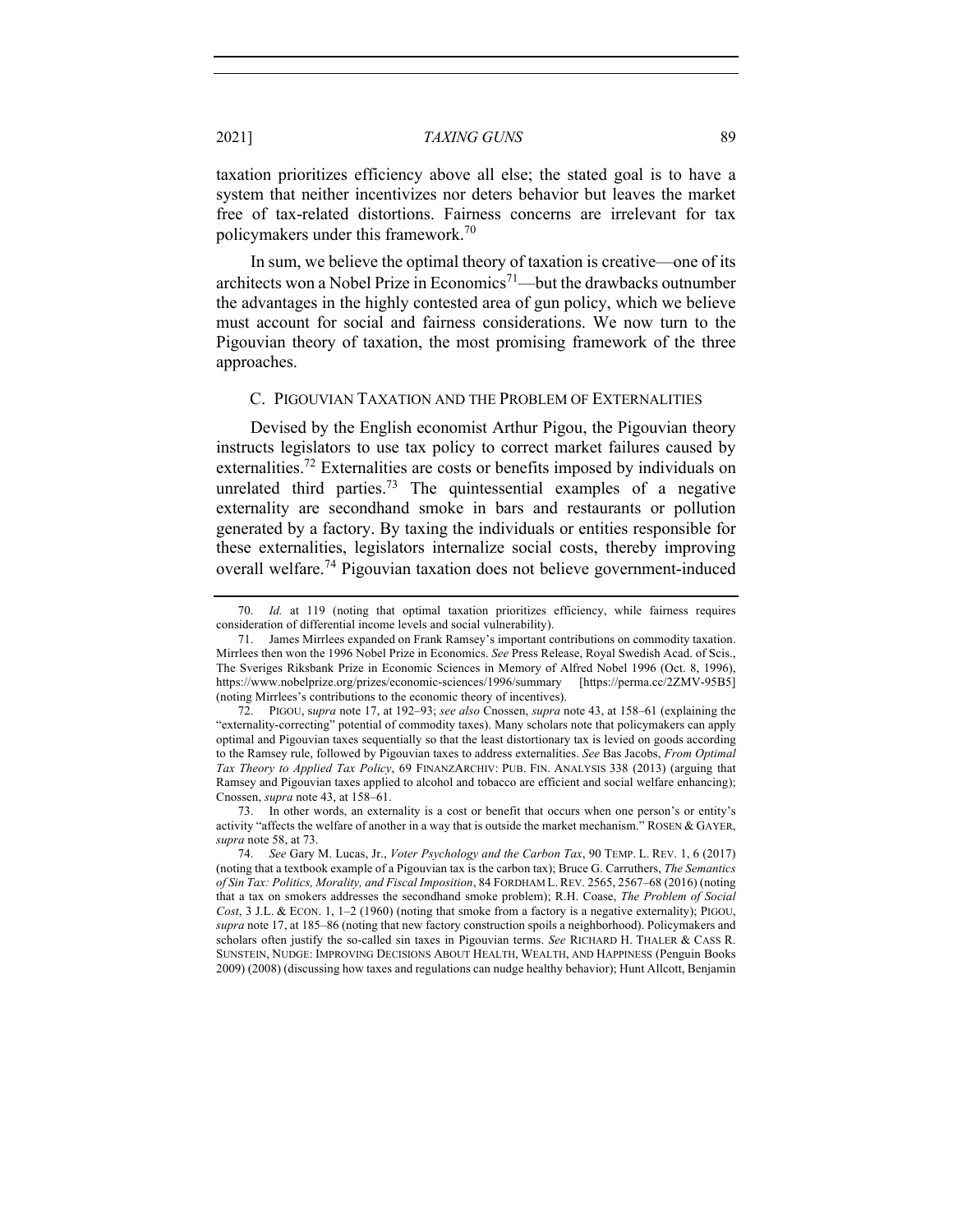price increases are always problematic but rather welcomes them as a means to cure market distortions.

The goal of the Pigouvian tax regime is not to eliminate activities generating negative externalities but to ensure individuals pay for the harm they cause.<sup>75</sup> Moreover, the Pigouvian framework is not only applicable to situations involving negative externalities; policymakers can also use the framework to promote positive externalities through subsidies or special tax preferences.<sup>76</sup> For example, legislators may subsidize electric cars or solar panels to promote pollution-reducing technology and the attendant public benefits. Pigouvian taxation, therefore, promotes social welfare with a system of taxation that takes account of individuals' impact on society, both positive and negative.77

Scholars have explored the usefulness of Pigouvian taxation in a wide range of areas, such as pollution and smoking, but few have applied the framework to guns and gun owners, and none have done so in a systematic fashion.78 Some scholars argue Pigouvian taxes are well suited for the gun context,<sup>79</sup> while others argue they are uniquely unsuited for guns given the empirical impossibility of assessing the costs and benefits of gun use. $80$ Unlike the effects of pollution and secondhand smoke, commentators are divided on the issue of whether guns impose social costs and should be taxed, or generate social benefits and should be subsidized.<sup>81</sup>

B. Lockwood & Dmitry Taubinsky, *Regressive Sin Taxes, with an Application to the Optimal Soda Tax*, 134 Q.J. ECON. 1557, 1557–58 (2019) (noting that sin taxes on cigarettes, alcohol, and unhealthy foods increase social welfare by reducing healthcare costs or pollution); Fred Kuchler, Abebayehu Tegene & J. Michael Harris, *Taxing Snack Foods: Manipulating Diet Quality or Financing Information Programs?*, 27 REV. AGRIC. ECON. 4, 5–6 (2005) (examining taxes on salty snacks through a Pigouvian lens).

<sup>75.</sup> Tax rules (or subsidies) are not the only way to address externalities; a series of private responses associated with bargaining and social conventions can also be used. *See* ROSEN & GAYER, *supra* note 58, at 81–84; Agnar Sandmo, *Optimal Taxation in the Presence of Externalities*, 77 SWED. J. ECON. 86, 86 (1975) (noting that taxation is particularly important when the externality in question is of the public good variety so that negotiations between the parties are impossible).

<sup>76.</sup> *See* ROSEN & GAYER, *supra* note 58, at 73.

<sup>77.</sup> *See id.*

<sup>78.</sup> *See supra* note 14 and accompanying text (citing articles that have explored gun taxation).

<sup>79.</sup> *See, e.g.*, Rangappa, *supra* note 14 (advocating Pigouvian taxes on gun arsenals); Brunson, *supra* note 14, at 606–07 (advocating for Pigouvian taxation of guns and gun users); Cook & Leitzel, *"Smart" Guns*, *supra* note 14, at 43–44 (arguing that Pigouvian taxation may promote safe gun use); Cook & Leitzel, *"Perversity, Futility, Jeopardy*,*" supra* note 14, at 118 (arguing that Pigouvian taxation may deter gun misuse).

<sup>80.</sup> *See, e.g.*, Fleischer, *supra* note 14, at 1675–78 (critiquing Pigouvian taxation in the context of guns).

<sup>81.</sup> *See* Rosenberg, *supra* note 18, at 29–35 (setting out a gun policy research agenda and arguing that policymakers need clarity on the benefits and costs of gun ownership); Philip J. Cook & Jens Ludwig, *The Social Costs of Gun Ownership*, 90 J. PUB. ECON. 379, 379–80 (2006) (noting that research produces conflicting views on the social costs and benefits of gun use). *Compare* Carlisle E. Moody & Thomas B.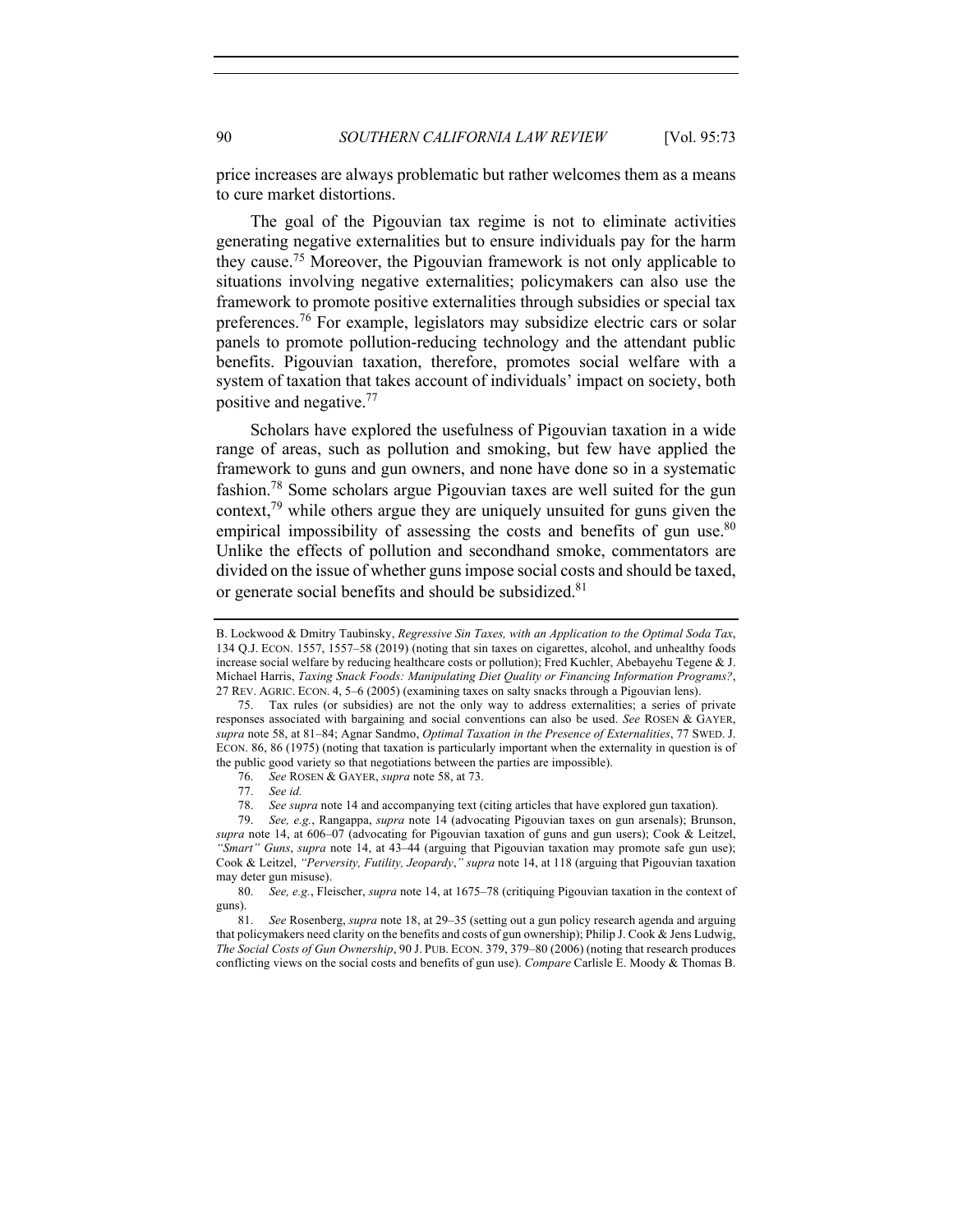The debates regarding the social value of firearms tend to circle around the issue of whether more guns lead to more or less crime.<sup>82</sup> The literature is vast and ferociously divided.<sup>83</sup> For several reasons, we believe that useful advice can be given on the appropriate taxation of firearms without deciding this question. First, the available data render it virtually impossible to reach confident conclusions on the question of whether guns lead to more or less crime in the aggregate.<sup>84</sup> Second, and more importantly, sixty-three percent of gun-related deaths occur *outside* the context of crime; most gun deaths and injuries are the result of suicides and accidents.<sup>85</sup> Finally, the guns-andcrime debate fails to account for the substantial data associated with age, background, use, and region—all correlates of gun violence.<sup>86</sup> While we believe some weapons and activities are so beset with risk and danger that they should be deterred with high taxes if not barred altogether,  $87$  we also

83. Gun debates are often framed as "wars" and protests as "God's work." *See, e.g.*, Nelson Lund, *The Second Amendment and the War on Guns*, *in* WHY WE ARE LOSING THE WAR ON GUN VIOLENCE IN THE UNITED STATES 107, 120 (Marie Crandall, Stephanie Bonne, Jennifer Bronson & Woodie Kessel eds., 2021) ("The war on guns is ultimately rooted in a war on republican virtue."); Linda Noonan, *Praying with Our Feet: Interfaith Rituals of Disruption and Sanctification in the Public Square*, *in* THE ROUTLEDGE HANDBOOK OF RELIGION AND CITIES 287, 292–94 (Katie Day & Elise M. Edwards eds., 2021) (discussing Philadelphia's Heeding God's Call to End Gun Violence organization).

84. *See supra* text accompanying notes 2–5 (noting the wide-ranging views on the social costs and benefits of guns); *see also infra* text accompanying notes 97–107 (noting the difficulty of data collection in the gun context).

85. *See supra* text accompanying note 13 (noting that the highest percentage of firearm-related deaths are suicides).

86. *See infra* text accompanying notes 125–60 (outlining correlates of gun violence).

87. We put weapons of mass death and destruction into the category. For a discussion of these weapons, see *infra* text accompanying notes 110–25.

Marvell, *Guns and Crime*, 71 S. ECON. J. 720, 735 (2005) (determining that guns have no significant effect on crime rates), *and* JOHN R. LOTT, JR., MORE GUNS, LESS CRIME: UNDERSTANDING CRIME AND GUN CONTROL LAWS (3d ed. 2010) (arguing that guns produce social benefits), *with* Mark Duggan, *More Guns, More Crime*, 109 J. POL. ECON. 1086, 1112 (2001) (arguing that guns produce social costs). Although we were unable to find estimates of the social value of guns, scholars have long sought to estimate the social cost of guns. *See, e.g.*, Marika Cabral, Bokyung Kim, Maya Rossin-Slater, Molly Schnell & Hannes Schwandt, *Trauma at School: The Impacts of Shootings on Students' Human Capital and Economic Outcomes* 25 (Nat'l Bureau of Econ. Rsch., Working Paper No. 28311, 2020), https://www.nber.org/papers/w28311 [https://perma.cc/426T-S4H8] (finding that school shootings increase absenteeism and grade repetition); Cook & Ludwig, *supra* note 81, at 379 (estimating the average annual marginal social cost of household gun ownership as ranging from \$100 to \$1,800).

<sup>82.</sup> *Compare* LOTT, JR., *supra* note 81 (more guns, less crime), *and* John R. Lott, Jr. & David B. Mustard, *Crime, Deterrence, and Right-to-Carry Concealed Handguns*, 26 J. LEGAL STUD. 1, 64–65 (1997) (same), *with* Abhay Aneja, John J. Donohue III & Alexandria Zhang, *The Impact of Right-to-Carry Laws and the NRC Report: Lessons for the Empirical Evaluation of Law and Policy*, 13 AM. L. & ECON. REV. 565 (2011) (more guns, more crime), *and* John J. Donohue, *The Impact of Concealed-Carry*  Laws, in EVALUATING GUN POLICY: EFFECTS ON CRIME AND VIOLENCE 287, 289-90 (Jens Ludwig & Philip J. Cook eds., 2003) (same), *and* Ian Ayres & John J. Donohue III, *Shooting Down the "More Guns, Less Crime" Hypothesis*, 55 STAN. L.REV. 1193, 1201–02 (2003) (same), *and* Charles C. Branas, Therese S. Richmond, Dennis P. Culhane, Thomas R. Ten Have & Douglas J. Wiebe, *Investigating the Link Between Gun Possession and Gun Assault*, 99 AM. J. PUB. HEALTH 2034, 2037–38 (2009) (determining that individuals with a gun are substantially more likely to be shot in an assault than those without), *and* Moody & Marvell, *supra* note 81, at 735 (determining that guns have no significant effect on crime rates).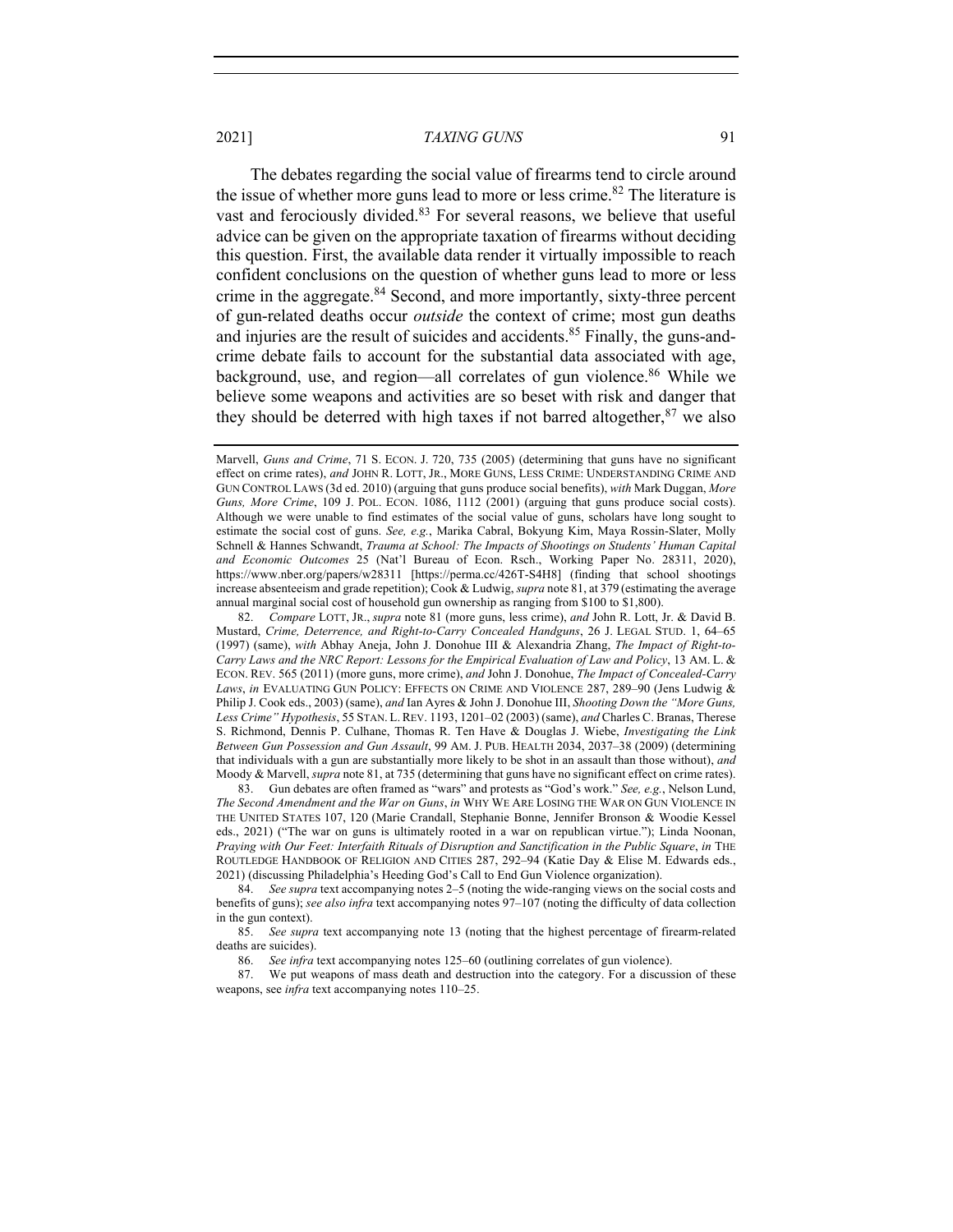believe that legislators are well positioned to account for a wide range of additional factors to promote responsible gun use without taking a position on whether guns increase or decrease crime in America.<sup>88</sup>

Many of the current federal and state laws already place firearms, ammunition, purchasers, and users along a continuum of risk and impose concomitant increasing or decreasing taxes. $89$  Federal law, for example, imposes a baseline tax on all guns, imposes a surtax on extremely dangerous weapons, and exempts certain firearms deemed to be safe, such as antique guns.<sup>90</sup> Forty-five states and many localities have enacted sales and use taxes that subject all commodities, including firearms and ammunition, to taxation.<sup>91</sup> Many states, however, also award special exemptions and subsidies for items that promote safe gun use, such as trigger locks, firearm vaults, and other safety-related devices recognized as generating positive externalities.<sup>92</sup> In short, the federal and state governments have (perhaps somewhat unintentionally) adopted a tax strategy that already reflects the underlying logic of Pigouvian taxation.

At the same time, we believe legislators have an array of missed opportunities and hard-to-justify provisions on the books. Some states, for example, provide exemptions for guns kept in the home or purchased for "private use," but data indicate that guns in the home are substantially more likely to be misused or misfired than guns used in other contexts.  $93$ Moreover, the "Second Amendment tax holidays" may show support for guns and gun owners, but the "holidays" also allow dangerous weapons to go tax-free and are inconsistent under the Pigouvian framework, which takes a more nuanced approach to guns and gun users.<sup>94</sup> At the same time, extraordinary surtaxes on all categories of guns fail to recognize the gradations of danger present; there is no dispute, for example, that shotguns pose significantly fewer injuries and deaths than do handguns. To advance the aims and goals of the theory, the special exemptions and carve-outs

<sup>88.</sup> *See* ROSEN & GAYER, *supra* note 58, at 85; Cnossen, *supra* note 43, at 2–3 (arguing that, because marginal costs and benefits are difficult to identify and measure, policymakers can adopt a pooling approach for charging taxes and awarding benefits).

<sup>89.</sup> *See* Zimring, *supra* note 6, at 165 (exploring the grading system for guns, known as the "Factoring Criteria for Weapons," based on the level of associated danger); *see also supra* text accompanying notes 36–42.

<sup>90.</sup> *See supra* text accompanying notes 37–39.

<sup>91.</sup> *See supra* note 7 and accompanying text.

<sup>92.</sup> *See supra* note 38 and accompanying text.

<sup>93.</sup> *See* Arthur L. Kellermann, Frederick P. Rivara, Norman B. Rushforth, Joyce G. Banton, Donald T. Reay, Jerry T. Francisco, Ana B. Locci, Janice Prodzinski, Bela B. Hackman & Grant Somes, *Gun Ownership as a Risk Factor for Homicide in the Home*, 329 NEW ENG. J. MED. 1084, 1087 (1993) (finding high correlation between guns in the home and homicides).

<sup>94.</sup> *See infra* text accompanying notes 99–29.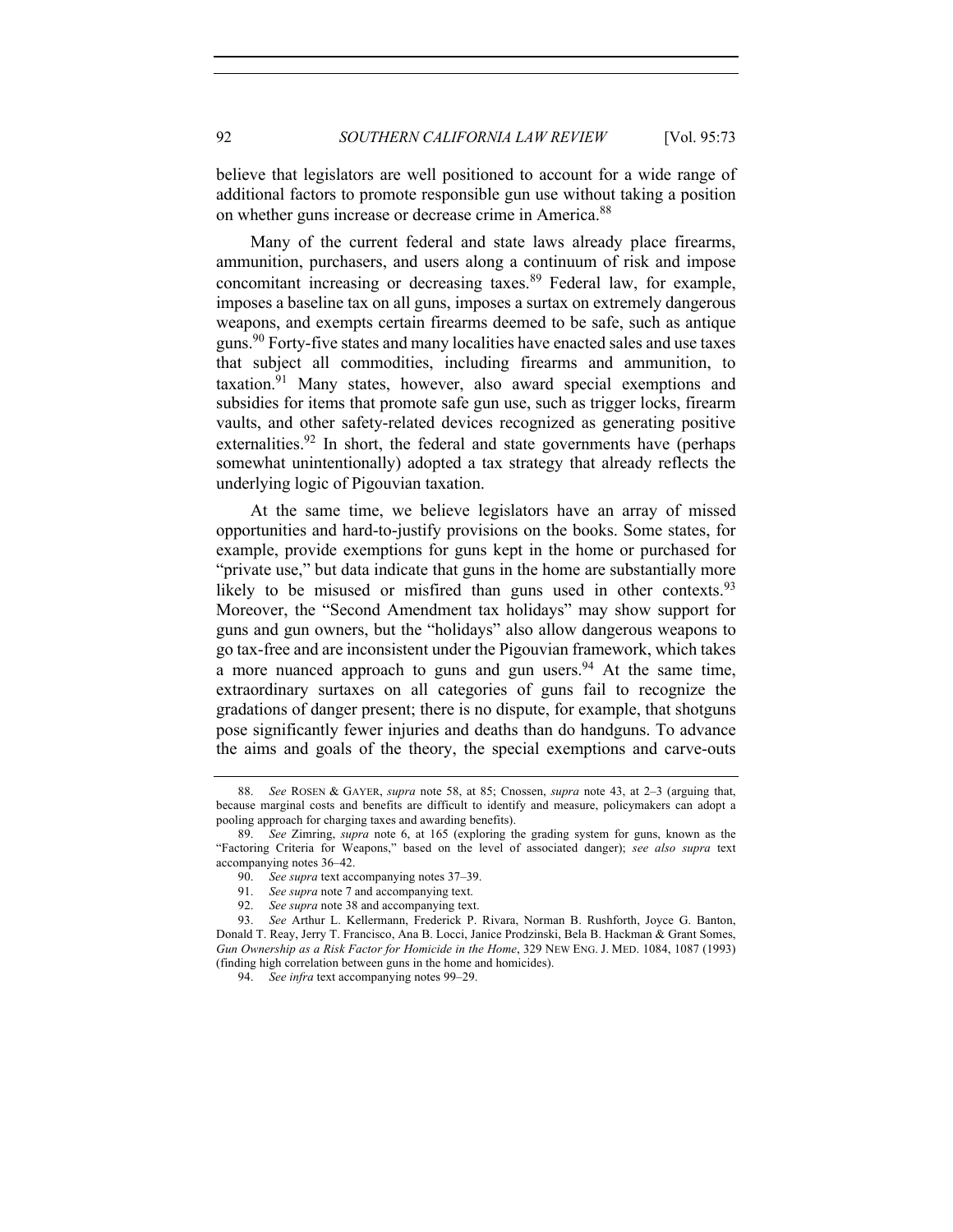should more closely be tailored to the factors associated with social cost and benefits.

Finally, while we have not identified any study that successfully solves the puzzle of whether guns cause more or less crime, many students have estimated the physical, emotional, and economic costs of gun use to society. Experts estimate that taxpayers incur more than \$2.3 billion annually due to gun violence. If we include all the indirect and direct costs, experts estimate that the total medical, legal, and social costs associated with gun violence in the United States exceed \$100 billion.<sup>95</sup>

In summary, while all three theories of public finance have advantages and drawbacks, we believe the Pigouvian framework is best suited for gun taxation.<sup>96</sup> In the next Part, we explore various contexts in which policymakers can apply Pigouvian taxation to firearms and related equipment.

#### III. PIGOUVIAN GUN TAXATION IN PRACTICE

In this Part, we offer a systematic analysis of the factors associated with risk and safety in the gun context and link these data to the Pigouvian theory of taxation. Our goal is to advance and deepen legislators' commitment to rational tax policymaking and, simultaneously, advance a legal framework that recognizes gun owners' rights and responsibilities. Recall that the federal government and forty-five states, the District of Columbia, and many localities impose sales and use taxes on many, if not most, commodities. Under our framework, we argue legislators should adopt a layer of special taxes and subsidies in recognition of the differential dangers categories of weapons and individuals impose on society, as well as the safety protocols they implement to keep households and communities free of gun mishaps and violence.

Before we begin our analysis, this is probably a good time to note that

<sup>95.</sup> A.B.A. STANDING COMM. ON GUN VIOLENCE, *supra* note 27, at 1–2; PHILIP J. COOK & JENS LUDWIG, GUN VIOLENCE: THE REAL COSTS 10–11 (2000); Philip J. Cook, Bruce A. Lawrence, Jens Ludwig & Ted R. Miller, *The Medical Costs of Gunshot Injuries in the United States*, 281 JAMA 447, 454 (1999) (estimating the annual medical costs from firearm-related deaths and injuries at \$2.3 billion, much of which is borne by U.S. taxpayers); Astrid Botty van den Bruele & Marie Crandall, *Scope of Firearm Injuries in the United States*, *in* WHY WE ARE LOSING THE WAR ON GUN VIOLENCE IN THE UNITED STATES, *supra* note 83, at 3, 7–8 (discussing the cost of firearm injuries).

<sup>96.</sup> Many commentators also critique the Pigouvian theory for imposing the greatest taxes on lowincome and vulnerable groups. *See, e.g.*, Adam J. Hoffer, William F. Shughart II & Michael D. Thomas, *Sin Taxes and Sindustry: Revenue, Paternalism, and Political Interest*, 19 INDEP.REV. 47 (2014) (arguing that Pigouvian sin taxes are political, paternalistic, and regressive); James R. Hines Jr., *Taxing Consumption and Other Sins*, 21 J. ECON. PERSPS. 49, 66 (2007) (arguing that U.S. policymakers are unwilling "to intrude on individuals' lives by imposing 'sin' taxes" due to their many drawbacks); *see also* Chaloupka, *supra* note 59, at 205 (discussing the regressivity of tobacco taxes).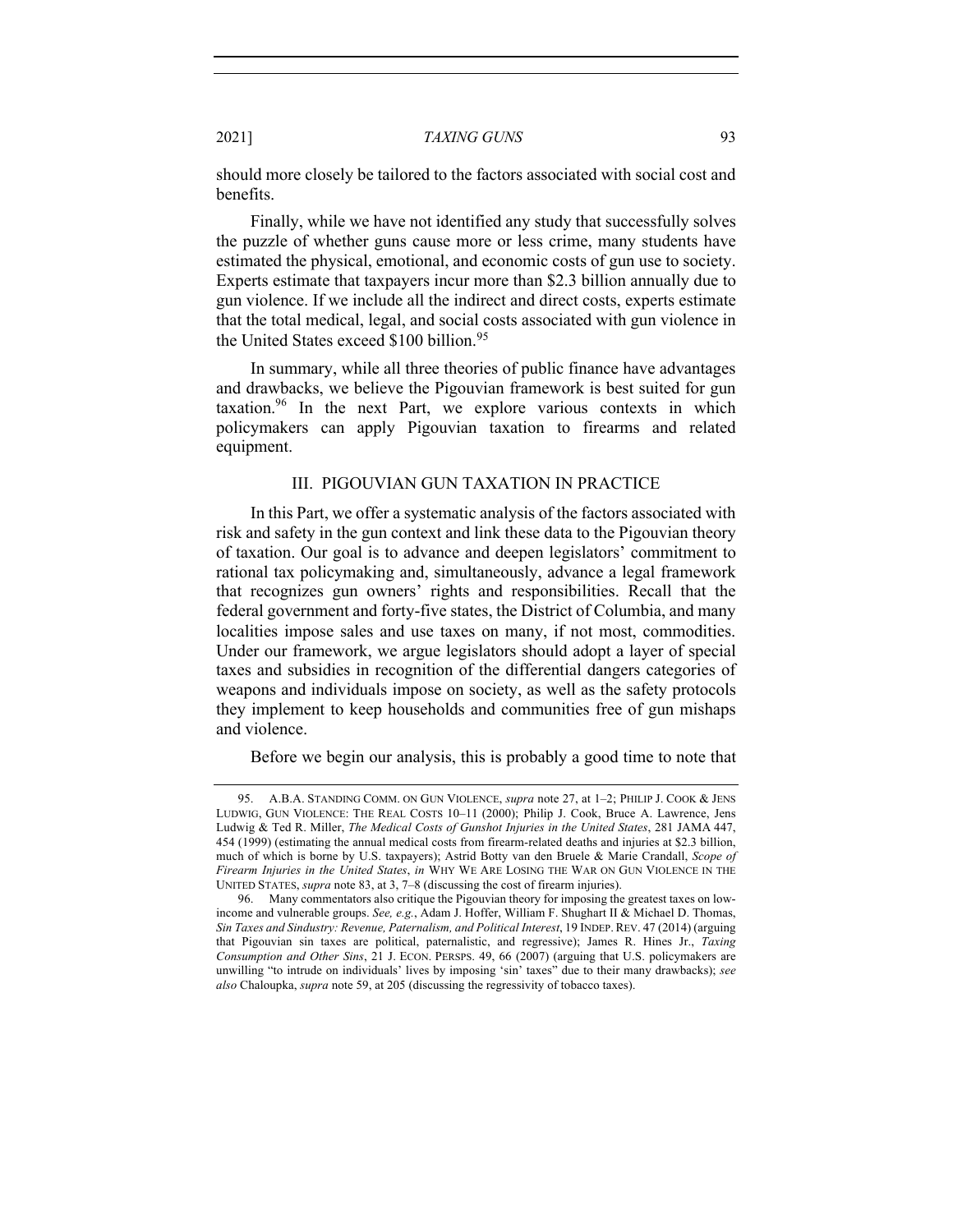data regarding firearms, their owners, and their uses are available but also very limited. The federal government and many states are reluctant to support—and in some circumstances even to permit—the collection of gunrelated data.<sup>97</sup> We believe that data would foster the twin policy goals of safeguarding individual rights and responsibilities, and while this view is gaining traction, it has not yet won the day.<sup>98</sup> We readily acknowledge that, as data become more widely available, we may want to update the analysis below.

## A. WEAPONS AND DEVICES

While the number and types of available firearms and related items on the market are staggering, it is possible to create a general classification system that places guns on a continuum from the least to the most dangerous.<sup>99</sup> These data facilitate a Pigouvian system of taxation that seeks to internalize the social costs of guns and gun-related items.<sup>100</sup> We begin our analysis with an examination of the dangers associated with four categories of weapons: (1) long guns, (2) handguns, (3) weapons of mass death and destruction, and (4) safety- and lethality-enhancing devices.

Our first category, long guns, including shotguns and rifles, are widely viewed as much less dangerous than handguns. They are designed to be held with two hands and braced against the shoulder; they are difficult to carry and poorly concealable. For these reasons, owners primarily use them for hunting and target shooting.<sup>101</sup> Data indicate that shotguns and rifles are

<sup>97.</sup> *See* Edward J. Sondik, *Data on Gun Violence: What Do We Know and How Do We Know It?*, *in* WHY WE ARE LOSING THE WAR ON GUN VIOLENCE IN THE UNITED STATES, *supra* note 83, at 15 (outlining data availability challenges and summarizing gun data resources); MARK GIUS, GUNS AND CRIME: THE DATA DON'T LIE 96–97 (2017) (noting that gun data are difficult to obtain because they are neither collected, reported, nor publicly available).

<sup>98.</sup> *See* Rosenberg, *supra* note 18, at 37 (noting legislation supporting gun research in 2019 and proposing a research agenda for scholars). *See generally* Rita Rubin, *Tale of 2 Agencies: CDC Avoids Gun Violence Research but NIH Funds It*, 315 JAMA 1689 (2016) (summarizing the controversy around gun data collection and research).

<sup>99.</sup> For a lucid discussion of the types and dangers associated with different categories of guns and ammunition, see MARIANNE W. ZAWITZ, BUREAU OF JUST. STAT., GUNS USED IN CRIME (1995), https://www.bjs.gov/content/pub/pdf/GUIC.PDF [https://perma.cc/5CYZ-42m9] (providing a table of weapons and ammunition and discussing criminal activity associated with guns).

<sup>100.</sup> As discussed *supra*, the federal and state governments have implemented an ad hoc collection of laws that attempt to do just this. *See supra* text accompanying notes 31–42.

<sup>101.</sup> PHILIP J. COOK & KRISTIN A. GOSS, THE GUN DEBATE: WHAT EVERYONE NEEDS TO KNOW 10 (2014). *See generally* JOHN PETROLINO, DECODING FIREARMS: AN EASY TO READ GUIDE ON GENERAL GUN SAFETY & USE (2020) (providing a general description of firearm types and categories); STEVEN GREGERSEN, THE GUN GUIDE FOR PEOPLE WHO KNOW NOTHING ABOUT FIREARMS (2012) (same); DAVID STEIER, GUNS 101: A BEGINNER'S GUIDE TO BUYING AND OWNING FIREARMS (2011) (same).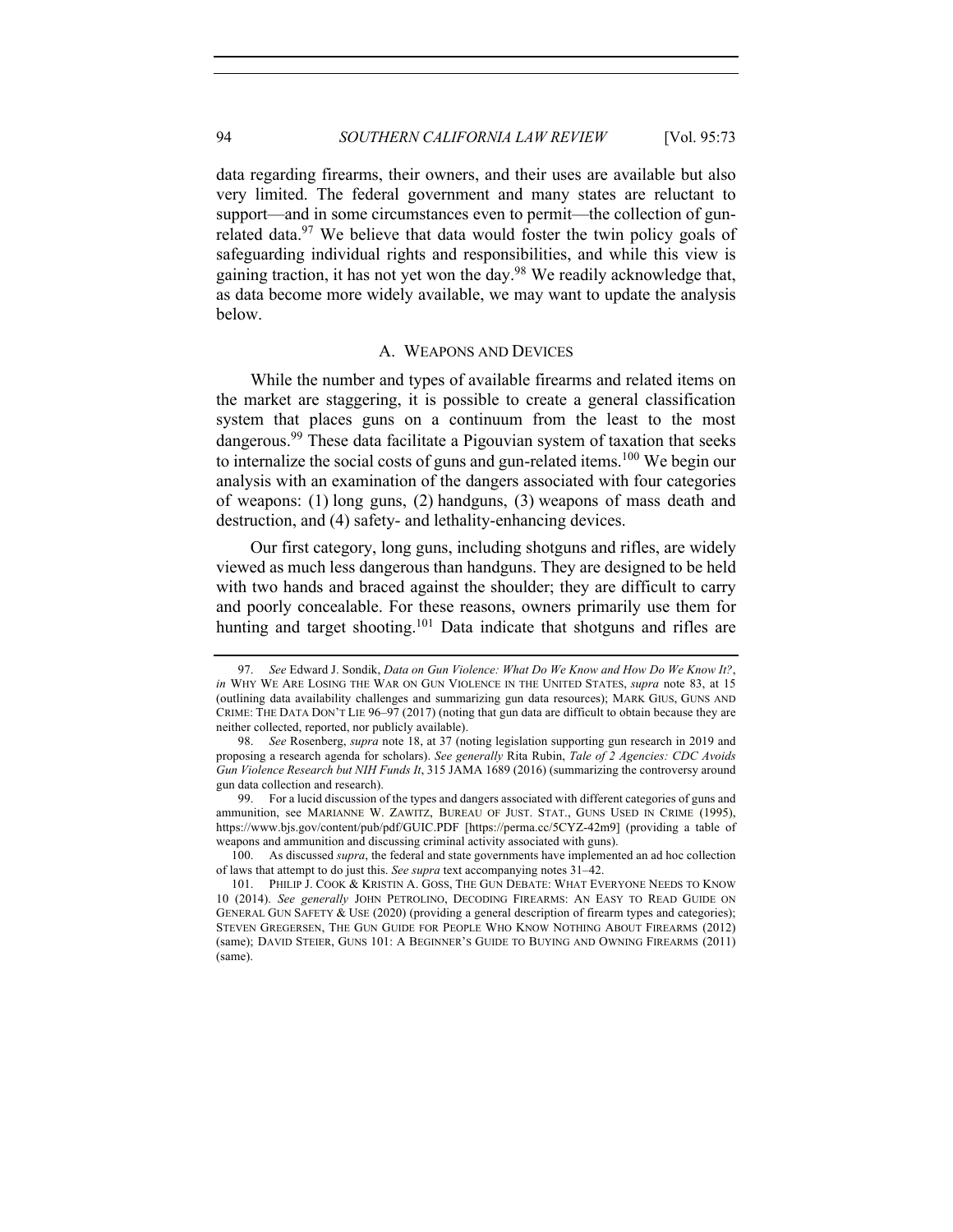rarely used for self-harm or in criminal activities.<sup>102</sup> Long guns, in short, are less likely to generate negative externalities than handguns. With this background, policymakers should tax long guns at a lower rate than handguns.

The second category, handguns, are small, relatively affordable, and easily concealable.<sup>103</sup> Handguns are the gun of choice for individuals seeking personal safety and security, but they are also routinely and easily stolen, concealed, misused, and mishandled.<sup>104</sup> In 2017, at least sixty-four percent of homicides by firearm were with a handgun,<sup>105</sup> and in 2018, seventy-five percent of suicides involved handguns. 106

The vexing problem in the context of handguns is whether legislators can successfully protect an individual's right to own a handgun responsibly for self-defense,  $107$  while simultaneously deterring gun violence associated with suicides and crime. The answer revolves around safety and access prevention inside the home. Studies consistently find that guns that are difficult to fire due to pressure requirements, trigger locks, gun safety vaults, lockboxes, and other safety devices are correlated with fewer suicides, less theft, and fewer accidents. Originally adopted to protect children and young adults, the data indicate safe storage practices protect the entire household from death and unintentional injury and, at the same time, reduce theft.

This analysis counsels for legislators to impose a surtax on handguns,

105. *2017 Crime in the United States: Expanded Homicide Data Table 11*, FED. BUREAU OF INVESTIGATION: UNIFORM CRIME REPORTING PROGRAM, https://ucr.fbi.gov/crime-in-the-u.s/2017/ crime-in-the-u.s.-2017/tables/expanded-homicide-data-table-11.xls [https://perma.cc/YS2E-KBVS].

107. *See* District of Columbia v. Heller, 554 U.S. 570, 635 (2008) ("[W]e hold that the District's ban on handgun possession in the home violates the Second Amendment, as does its prohibition against rendering any lawful firearm in the home operable for the purpose of immediate self-defense.").

<sup>102.</sup> *See* C. William Schwab, Therese Richmond & Maura Dunfey, *Firearm Injury in America*, LEONARD DAVIS INST. ECON. ISSUE BRIEF, Oct. 2002, at 1, 2.

<sup>103.</sup> COOK & GOSS, *supra* note 101, at 10; *see also* MAJOR JULIAN S. HATCHER, TEXTBOOK OF PISTOLS AND REVOLVERS: THEIR AMMUNITION, BALLISTICS AND USE (1935) (providing a textbook analysis of pistols and revolvers and their ammunition, uses, and history).

<sup>104.</sup> Handguns are more prevalent in cities than rural areas, are rarely used for hunting, and are viewed as the best weapons for self-defense. *See, e.g.*, Zimring, *supra* note 6, at 164 (noting that handguns typically do not have a sporting purpose and are typically used for self-defense in urban areas); COOK & GOSS, *supra* note 101, at 13; Audrey DiPoala, Janelle Duda & John Klofas, *An Exploration of Gun Violence and Prevention: Toward the Development of an Inclusive Database: Working Paper 1 of 3: Background on Gun Violence* 14 (Ctr. For Pub. Safety Initiatives, Working Paper No. 2012-08, 2012), https://www.rit.edu/liberalarts/sites/rit.edu.liberalarts/files/documents/our-work/2012-08.pdf [https://per ma.cc/HT9F-58UY] (noting widespread uses of handguns in criminal activity).

<sup>106.</sup> Beth Duff-Brown, *Handgun Ownership Associated with Much Higher Suicide Risk*, STAN. MED. (June 3, 2020), https://med.stanford.edu/news/all-news/2020/06/handgun-ownership-associatedwith-much-higher-suicide-risk.html [https://perma.cc/B2AP-5TFQ]; *see also* GIUS, *supra* note 97, at 37 (noting that handguns are the predominant weapon used in mass shootings, being deployed in thirty-three percent of them); ZAWITZ, *supra* note 99, at 3 (citing the stolen gun files at the FBI's National Crime Information Center, which indicate that nearly sixty percent of all guns stolen are handguns).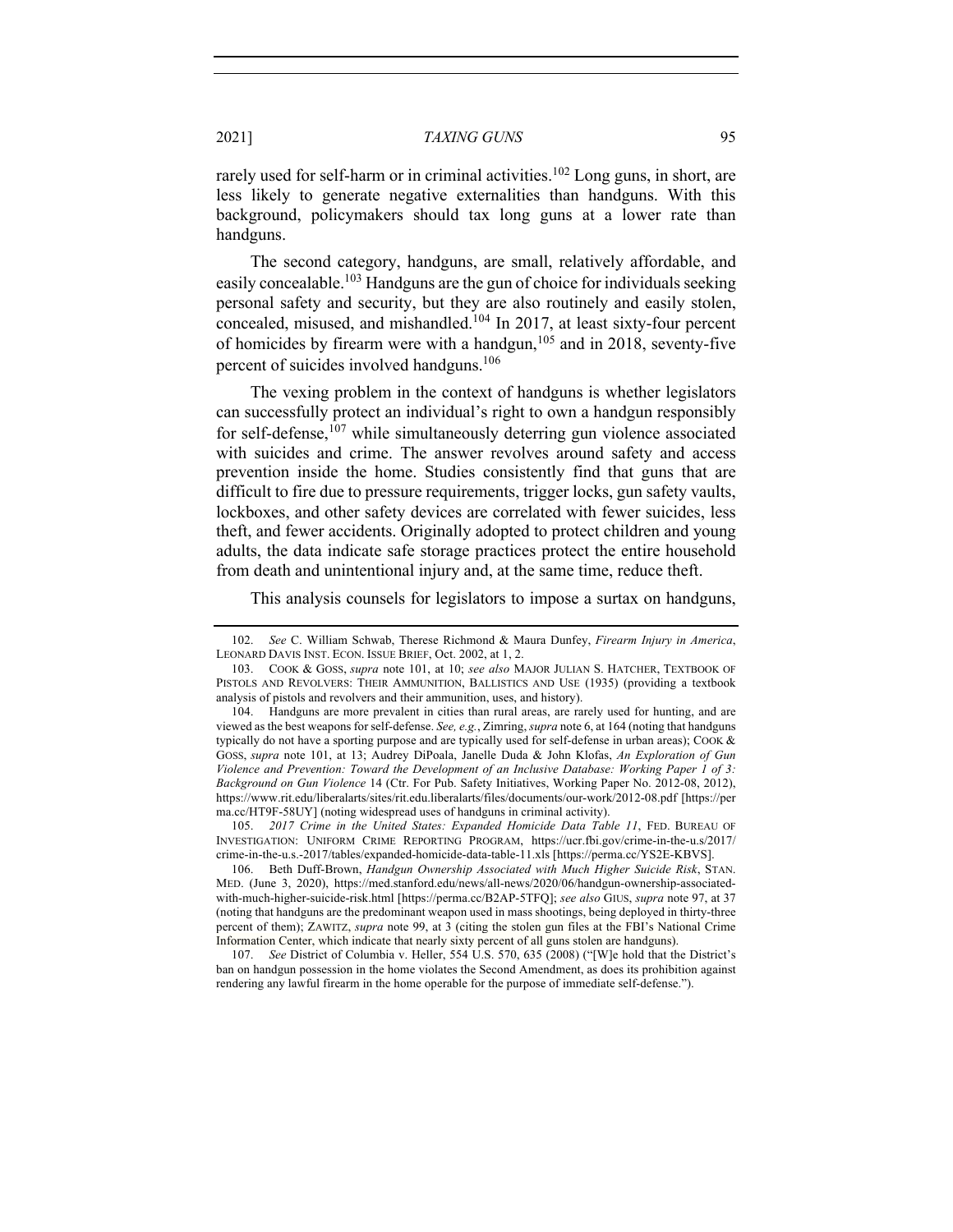in order to internalize the social costs of ownership.<sup>108</sup> As discussed below, there is a particular concern for individuals living in households with children, young adults, and others who increase the risk of handgun misuse, accidents, and death.<sup>109</sup> Pigouvian tax theory also suggests that taxes and subsidies should recognize both this danger and the positive externalities associated with gun locks, gun safes, and other devices. Policymakers might subsidize these devices in order to ensure all households with handguns have the best safety protocols in place.

Our third category of firearms includes weapons of mass death and destruction. This group includes all firearms (including long guns and handguns) that individuals can transform into rapid-fire and fully automatic weapons, increasing both the lethality and the likelihood of harm, damage, and death.<sup>110</sup> The escalation of danger and social harm is also present with grenade and rocket launcher attachments for military-grade rifles—weapons that, when used, make it difficult to contain harm to a single person. These types of assault weapons are used disproportionately in mass public shootings.<sup>111</sup>

Some states and localities prohibit the purchase and use of weapons of mass death and destruction, but markets continue to flourish.<sup>112</sup> We argue the potential negative externalities associated with the attachments and devices that transform a handgun or long gun into a weapon of mass death and destruction are so high that policymakers should impose extraordinary surtaxes on the purchases and owners, *if* current law does not already impose an outright ban.<sup>113</sup> High taxes and penalties on private users would

112. Seven states ban assault weapons and two states regulate assault weapons, but most state laws do not address assault weapons. *Assault Weapons*, GIFFORDS L. CTR. TO PREVENT GUN VIOLENCE, https://giffords.org/lawcenter/gun-laws/policy-areas/hardware-ammunition/assault-weapons [https://per ma.cc/SZy4-EDQH].

<sup>108.</sup> *See* Cook & Leitzel, *"Perversity, Futility, Jeopardy*,*" supra* note 14, at 108–09 (reviewing the advantages and disadvantages of imposing a surtax on handguns).

<sup>109.</sup> *See infra* text accompanying notes 125–50.

<sup>110.</sup> *See* COOK & GOSS, *supra* note 101, at 13–14.

<sup>111.</sup> Although there is no formal definition of "mass shootings," some suggest the following attributes: (1) occurred in a relatively public place, (2) involved four or more deaths, (3) a random selection of victims, and (4) the shooting was not a means to a criminal end, such as robbery or terrorism. GIUS, *supra* note 97, at 37 (citing JEROME P. BJELOPERA, ERIN BAGALMAN, SARAH W. CADWELL, KRISTIN M. FINKLEA & GAIL MCCALLION, CONG. RSCH. SERV., R43005, PUBLIC MASS SHOOTINGS IN THE UNITED STATES: SELECTED IMPLICATIONS FOR FEDERAL PUBLIC HEALTH AND SAFETY POLICY 4–5 (2013)). Additionally, although mass shootings receive extraordinary coverage in the media, they are only a tiny portion of overall gun deaths. *Id. See generally* Jaclyn Schildkraut, *A Call to the Media to Change Reporting Practices for the Coverage of Mass Shootings*, 60 WASH. U. J.L. & POL'Y 273 (2019) (providing a general critique of media reporting of mass shootings).

<sup>113.</sup> For a similar argument, see Randall P. Ellis, The U.S. Should Ban or Heavily Tax Weapons Designed for Mass Shootings (Aug. 22, 2016) (unpublished working paper), https://blogs.bu.edu/ ellisrp/files/2016/08/Banning-or-heavily-taxing-WDMS-20160822.pdf [https://perma.cc/3LKJ-92HB] (exploring the social costs of weapons designed for mass shootings).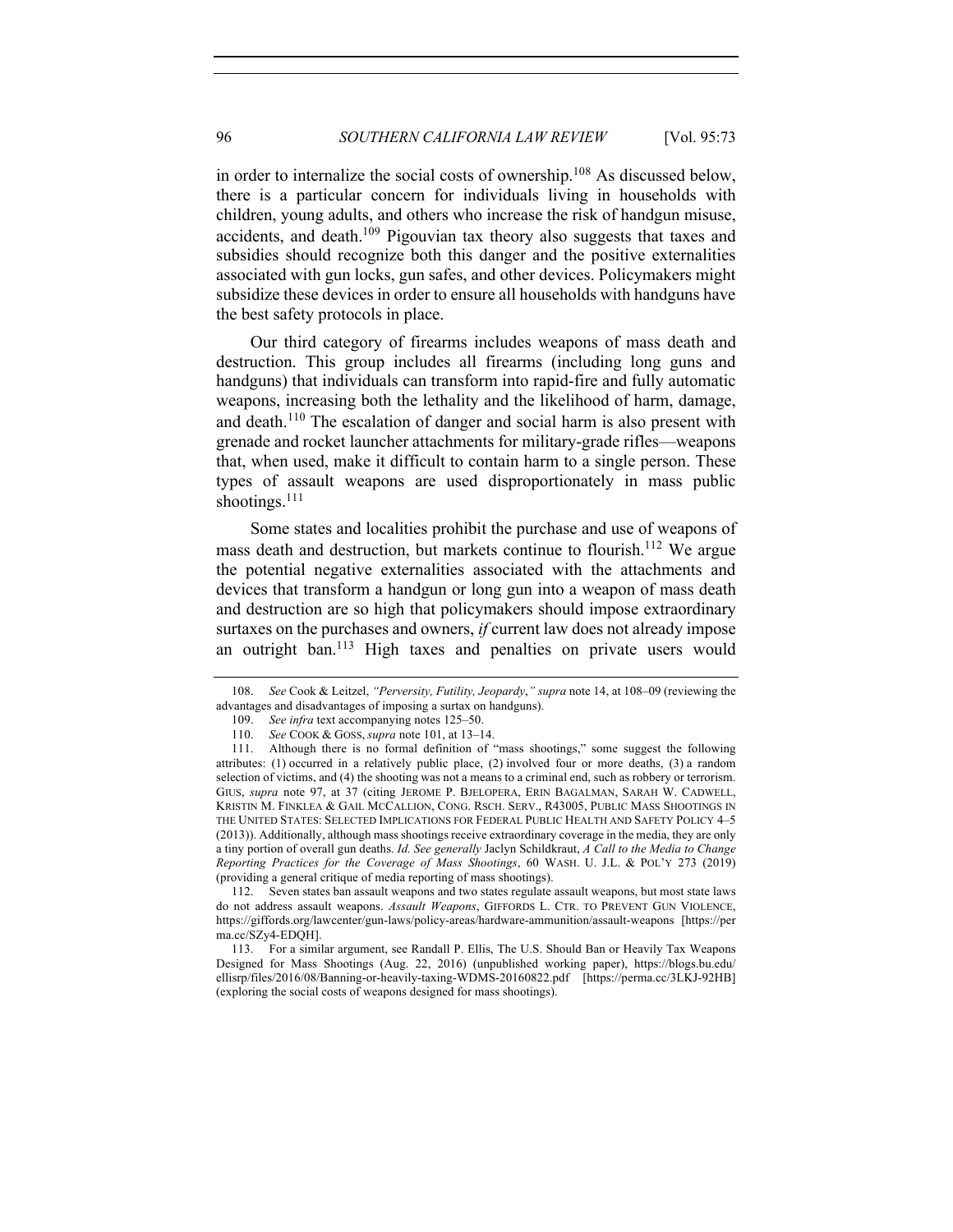discourage private use but not access in government-controlled contexts. We discuss policy options for addressing the problem of the underground market in Part IV below.

The fourth and last category includes safety- and lethality-enhancing devices and private initiatives that promote safety. As noted above, devices and equipment that limit access and promote safe storage practices reduce self-inflicted fatal or nonfatal injuries, homicides, and accidents.<sup>114</sup> Additionally, educational campaigns fostering increased understanding of guns and gun safety are also linked to a reduction in gun violence, especially when the campaigns include free safety devices for the participants.<sup>115</sup> Pigouvian taxation calls for legislators to subsidize the purchase and distribution of these devices, as well as the educational programs.

At the same time, the market brims with special devices that increase the lethality of guns, many of which are also associated with criminal activity, injury, and death. Silencers, machine gun conversion devices, gun spears, bendable arms, and grenade and rocket-launch attachments are just a few examples.<sup>116</sup> Users may identify legal uses for these lethality-enhancing devices, but because they increase danger and harm, legislators should apply surtaxes to this category of equipment under the Pigouvian framework.

### B. AMMUNITION

Like weapons, it is possible to place ammunition along a continuum of social costs and benefits. Not surprisingly, the least dangerous ammunition is associated with the least dangerous weapons, and thus the Pigouvian analysis above will also apply to gauges, caliber, and magazines. Later we explore the unique role that ammunition can play in our Pigouvian tax framework by addressing the twin problems of tax avoidance and underground markets. In this Section, we explore three categories of ammunition: (1) shotgun gauges, (2) bullet caliber, and (3) magazine size.

Shotguns, as noted above, fall into the general category of long guns, and are, by far, the least dangerous. Shotguns come in several different sizes called "gauges"—most typically twelve, sixteen, and twenty—and shotgun

<sup>114.</sup> *See* Sadat & George, *supra* note 35, at 23–24 (listing states with gun safety mandates and noting their value for reducing death and injury). *See generally* David C. Grossman, Beth A. Mueller, Christine Riedy, M. Denise Dowd, Andres Villaveces, Janice Prodzinski, Jon Nakagawara, John Howard, Norman Thiersch & Richard Harruff, *Gun Storage Practices and Risk of Youth Suicide and Unintentional Firearm Injuries*, 293 JAMA 707 (2005) (finding via empirical study that safe practices reduce gunrelated deaths and injuries).

<sup>115.</sup> Marjorie S. Hardy, *Keeping Children Safe Around Guns: Pitfalls and Promises*, 11 AGGRESSION & VIOLENT BEHAV. 352, 355–62 (2006) (discussing gun education programs).

<sup>116.</sup> HATCHER, *supra* note 103, at 240–72 (discussing in detail weapons-related accessories and attachments).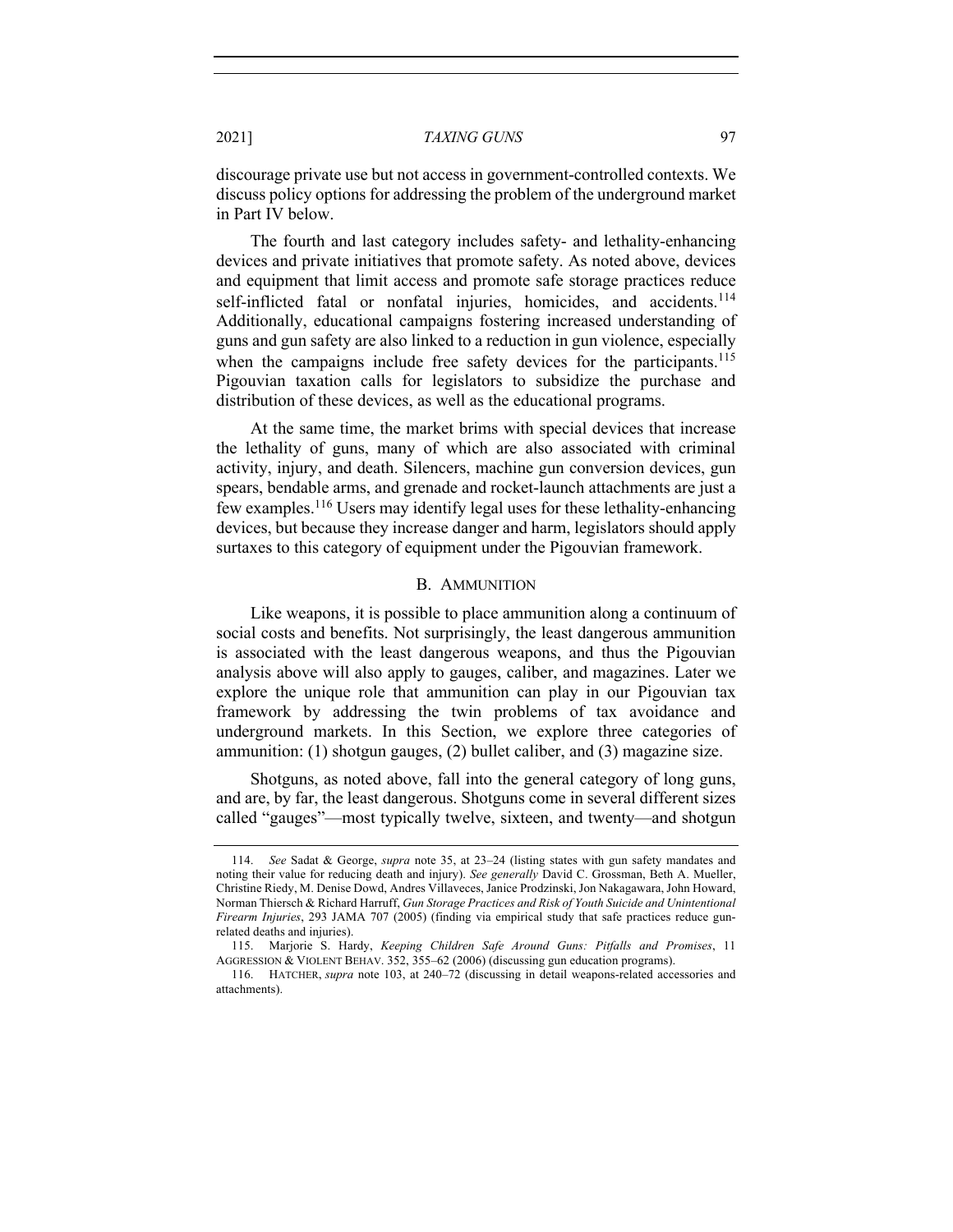shells fit the gauge of the gun.<sup>117</sup> Lower gauge indicates larger shells. The shells typically contain spherical pellets that spray out from the gun when fired. This spray of pellets increases the likelihood of hitting a target, and thus shotguns are often used for hunting birds and small game and for target shooting, regardless of gauge.<sup>118</sup> Shotguns are widely perceived to be the least dangerous weapon on the market, even when misused or misfired, because the pellets do not penetrate deeply enough to cause an incapacitating wound.<sup>119</sup> For this reason, policymakers should subject shotgun shells, like long guns, to the same level of taxation as other commodities on the market—neither surtaxes nor tax subsidies are applicable in this context.

Firearms other than shotguns use bullets identified in size by their caliber. The caliber of a bullet is the measurement of the diameter of the slug or projectile part of the bullet cartridge. Firearm caliber ranges roughly from  $0.177$  to  $0.50$ <sup>120</sup> Unlike shotgun shell size, increasing caliber size tends to be associated with increasing price and danger. The harm associated with misuse and misfiring is lowest with a 0.177 and highest with a 0.50-caliber firearm.121 Although the number and types of bullets on the market are confounding, the broad generalizations associated with caliber and price suggest that the Pigouvian tax regime calls for higher caliber bullets to be taxed at increasingly higher rates, given the increasing dangers posed with their use and misuse.

Some firearms require the user to reload after firing a single shot, but semi-automatic and automatic weapons enable users to fire multiple shots without reloading. The potential number of shots can be expanded with the help of a detachable magazine. Magazines are detachable ammunition storage units that feed devices with bullets.<sup>122</sup> Magazine capacity varies, and

<sup>117.</sup> COOK & GOSS, *supra* note 101, at 10–12.

<sup>118.</sup> *Id.* at 12.

<sup>119.</sup> *See* Dana Bash, *Cheney Accidentally Shoots Fellow Hunter*, CNN (Feb. 13, 2006, 9:53 AM), https://www.cnn.com/2006/POLITICS/02/12/cheney [https://perma.cc/XDS3-F4SN]. *But see* Simon J. Bronner, *Ritual and Controversy at Deer Camp*, *in* 2 GUNS AND CONTEMPORARY SOCIETY: THE PAST, PRESENT, AND FUTURE OF FIREARMS AND FIREARM POLICY 185, 244–48 (Glenn H. Utter ed., 2016) (noting that every year a small number of deaths are reported during buck shooting season).

<sup>120.</sup> COOK & GOSS, *supra* note 101, at 10–12; *see also* HATCHER, *supra* note 103, at 275–400 (providing an excellent and detailed description of ammunition, interior ballistics, exterior ballistics, cartridges, and shock power).

<sup>121.</sup> *See* HATCHER, *supra* note 103, at 401–04 (comparing fatal damage from certain firearms). Velocity, however, also plays a role in the deadly nature of a weapon. For a discussion highlighting the reality of small but deadly bullets, see James Fallows, *Why the AR-15 Is So Lethal*, ATLANTIC (Nov. 7, 2017), https://www.theatlantic.com/politics/archive/2017/11/why-the-ar-15-is-so-lethal/545162 [https:// perma.cc/7HBR-M4G4] (noting that bullets with greater velocity can impose vastly greater harm).

<sup>122.</sup> *See* Louis Klarevas, Andrew Conner & David Hemenway, *The Effect of Large-Capacity Magazine Bans on High-Fatality Mass Shootings, 1990–2017*, 109 AM. J. PUB. HEALTH 1754, 1754–55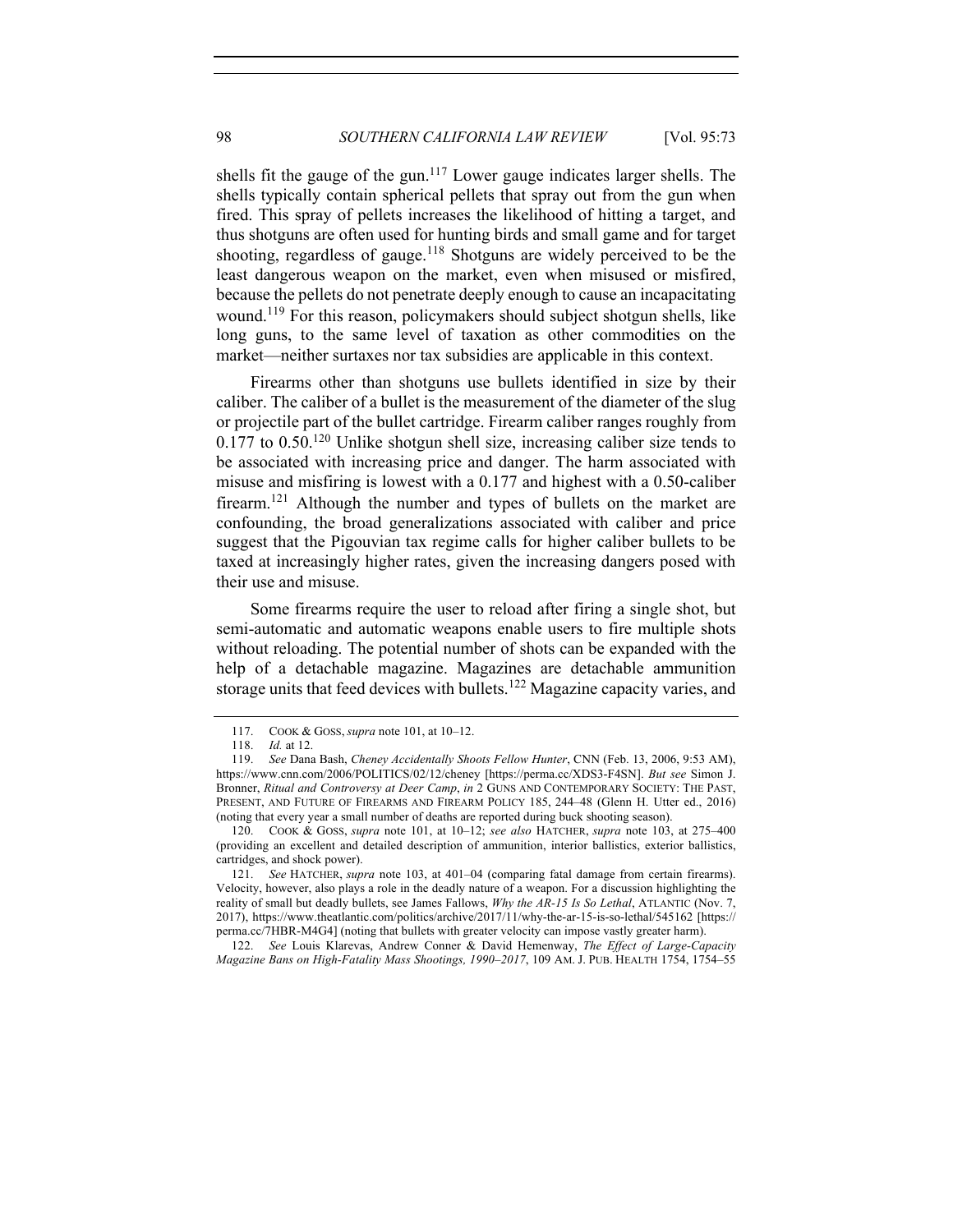the ability of the weapon to fire a large number of shots quickly increases with the size of the magazine. High-capacity magazines, often associated with assault weapons, can allow the shooter to fire up to one hundred rounds without pausing to reload.<sup>123</sup> High-capacity magazines are strongly associated with mass shootings and police officer deaths. Commentators also note, however, that they are used in marksmen and shooting competitions, as well as hunting activities and military training.<sup>124</sup> We argue that highcapacity magazines, like weapons of mass death and destruction, are so dangerous and apt to impose negative externalities, that they should be taxed at extraordinary rates under the Pigouvian framework.

#### C. INDIVIDUALS AND HOUSEHOLDS

We now turn from weapons and ammunition to individuals and households. Data indicate that safe and responsible gun use is associated with particular individuals, households, and backgrounds. Many federal and state policymakers already recognize the role that individual-level characteristics can play in the use and misuse of guns and enforce a system of background checks to address the issue.125 Red flag laws, which facilitate the reporting and confiscations of guns from individuals deemed dangerous, are also a means by which policymakers recognize that background characteristics are related to gun violence and mishaps.<sup>126</sup> We argue Pigouvian tax policy can also play a role in promoting responsible gun use and advocate taxes be set along the continuum of individual risk-taking and prudence. In this Section, we consider the following categories: (1) age, (2) criminal background, and (3) health-related factors.

Age is one of the strongest correlates of gun violence and injury. The largest cohort of victims and perpetrators of gun-related harm, injury, and

<sup>(2019) (</sup>discussing magazines generally); *Large Capacity Magazines*, GIFFORDS L. CTR. TO PREVENT GUN VIOLENCE, https://giffords.org/lawcenter/gun-laws/policy-areas/hardware-ammunition/large-capa city-magazines [https://perma.cc/QAZ9-FH9A] (providing background on large-capacity magazines).

<sup>123.</sup> *Large Capacity Magazines*, *supra* note 122.

<sup>124.</sup> *See, e.g.*, John Nichols, *Hunting and High-Capacity Magazines*, MSNBC (July 24, 2012, 4:00 AM), https://www.msnbc.com/the-last-word/hunting-and-high-capacity-magazines-msna39773 [https:// perma.cc/46ZG-6S5L] (noting a shift in hunters' preferred hunting weapons).

<sup>125.</sup> *See* Bisakha Sen & Anantachai Panjamapirom, *State Background Checks for Gun Purchase and Firearm Deaths: An Exploratory Study*, 55 PREVENTIVE MED. 346, 347 (2012) (noting that every state checks criminal history and that many states check information on mental illness and other variables).

<sup>126.</sup> Red flag laws allow law enforcement, family, or household members to file a petition for a court order to remove a person's access to guns. *See* Tara Sklar, *Elderly Gun Ownership and the Wave of State Red Flag Laws: An Unintended Consequence that Could Help Many*, 27 ELDER L.J. 35 (2019) (outlining red flag laws and their potential to limit violence and death); Timothy Zick, *The Constitutional Case for "Red Flag" Laws*, JURIST (Dec. 6, 2019, 3:39 PM), https://www.jurist.org/commentary/2019/ 12/timothy-zick-red-flag-laws [https://perma.cc/5E3X-JN5M] (arguing that red flag laws are constitutional).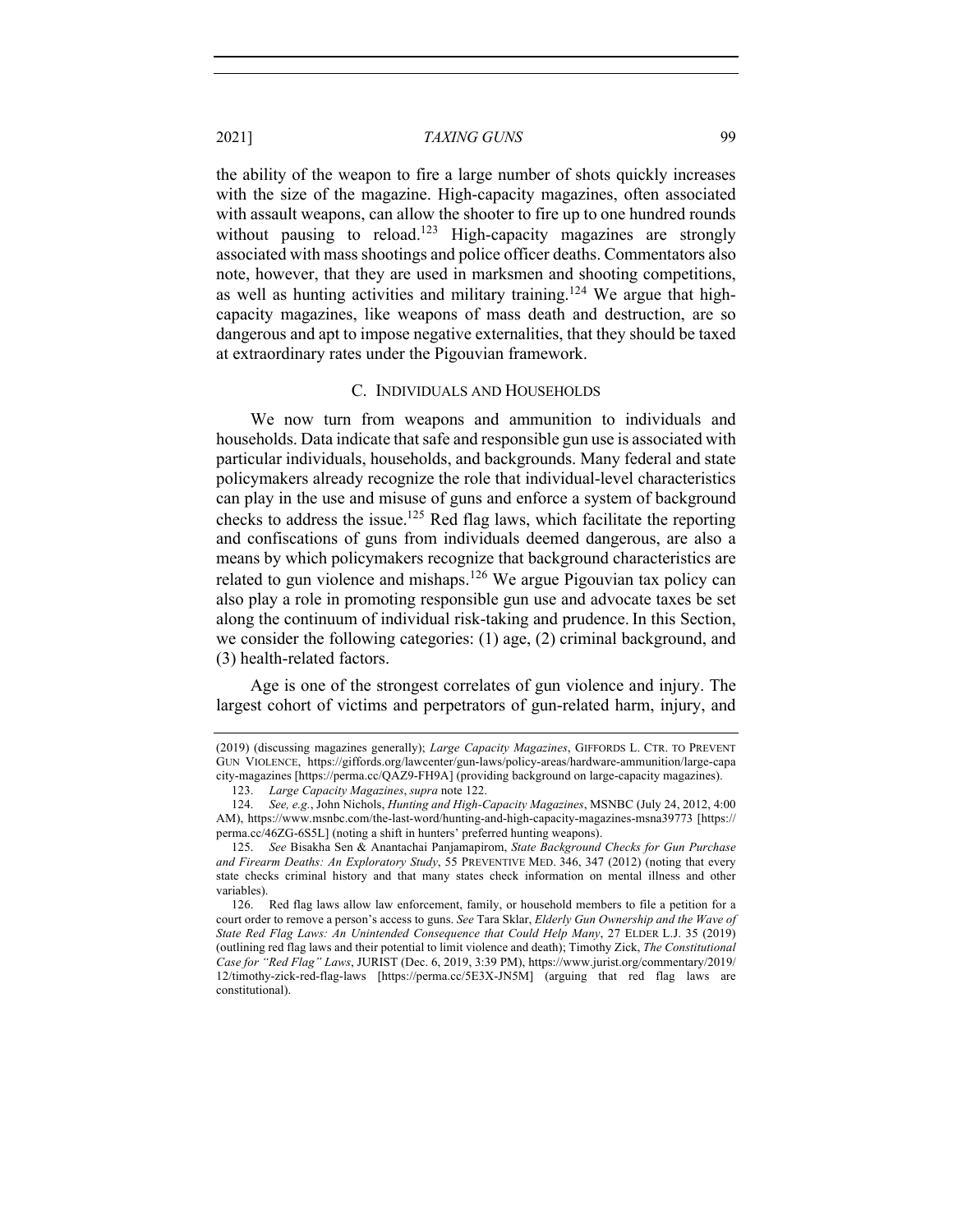death is children and young adults age twenty-five and below.<sup>127</sup> In 2019, 7,947 children between the ages of zero and twenty-four died in firearmrelated injuries, accounting for twenty percent of all gun deaths in the United States.<sup>128</sup> Experts find that unsupervised gun use in households lacking safe gun storage and use protocols is the primary source of the problem.<sup>129</sup> Senior and retired individuals, by contrast, are correlated to the lowest levels of gun violence and misuse, given their tendency to purchase firearms for hunting, sporting, and responsible home use. $130$ 

With these data on social costs and benefits associated with age, the Pigouvian framework countenances the highest gun and ammunition taxes be imposed on households with members age twenty-five and younger and the lowest rates on households that include only members age sixty-two and older. Linking the presence of young individuals in the household to the highest tax would assure that individuals imposing the highest social costs on society will internalize these costs, while enabling safety-conscious gun users continued access to weapons.<sup>131</sup> Recall that legislators may also reward households investing in safe gun practices with special tax preferences, thereby decreasing the surtax on households with individuals under the age of twenty-five.

128. *Underlying Cause of Death, 1999-2019 Results*, CTRS. FOR DISEASE CONTROL & PREVENTION: WIDE-RANGING ONLINE DATA FOR EPIDEMIOLOGIC RSCH. (WONDER), https://wonder. cdc.gov/controller/saved/D76/D219F256 [https://perma.cc/FX3R-9XUV].

<sup>127.</sup> *See* Peter Bendix, *Unintentional Firearm Injuries in Children*, *in* WHY WE ARE LOSING THE WAR ON GUN VIOLENCE IN THE UNITED STATES, *supra* note 83, at 27 (discussing firearm injuries to children and possible interventions); *Fatal Injury Reports, National and Regional, 1999-2015*, *supra* note 13 (providing statistics on gun injuries and children); Lee T. Dresang, *Gun Deaths in Rural and Urban Settings: Recommendations for Prevention*, 14 J. AM. BD. FAM. MED. 107, 107 (2001) (noting that guns kill male teenagers more often than all natural causes combined); Karl P. Adler, Jeremiah A. Barondess, Jordan J. Cohen, Saul J. Farber, Spencer Foreman, Gary Gambuti, Margaret Hamburg, Nathan G. Kase, Jacqueline Messite, Robert Michels, Robert G. Newman, Herbert Pardes, Dominick P. Purpura, Allan Rosenfield, John W. Rowe, Richard H. Schwarz, David B. Skinner, William T. Speck & J. Rock Tonkel, *Firearm Violence and Public Health: Limiting the Availability of Guns*, 271 JAMA 1281, 1281 (1994) ("The burden of firearm violence is borne to a considerable degree by our country's most vulnerable population—its young people."); Lawrence Wallack, Liana Winett & Linda Nettekoven, *The Million Mom March: Engaging the Public on Gun Policy*, 24 J. PUB. HEALTH POL'Y 355, 367–69 (2003) (describing how several hundred thousand people marched to protest gun violence against children).

<sup>129.</sup> *See* Grossman et al., *supra* note 114, at 712.

<sup>130.</sup> Indeed, various states and counties around the nation offer special exemptions for retired law enforcement officers on the theory that gun use by these individuals is unlikely to generate social harm and may generate social benefits. *See* GIUS, *supra* note 97, at 66–68 (arguing that age controls reduce suicides and deaths and listing states with age laws); Gun Control Act of 1968, 18 U.S.C. § 922(b)(1) (imposing a higher minimum age for purchases of handguns than for long guns).

<sup>131.</sup> Age-based regulations pass constitutional muster if they are related to policy considerations. *See* Gregory v. Ashcroft, 501 U.S. 452, 473 (1991) (holding that age is not a suspect class); Mass. Bd. of Ret. v. Murgia, 427 U.S. 307, 314 (1976) (same). Some scholars, however, argue age-based classifications should not be tolerated. *See, e.g.*, Nina A. Kohn, *Rethinking the Constitutionality of Age Discrimination: A Challenge to a Decades-Old Consensus*, 44 U.C. DAVIS L. REV. 213, 231–55 (2010) (exploring constitutional arguments in favor of heightened scrutiny for age classifications).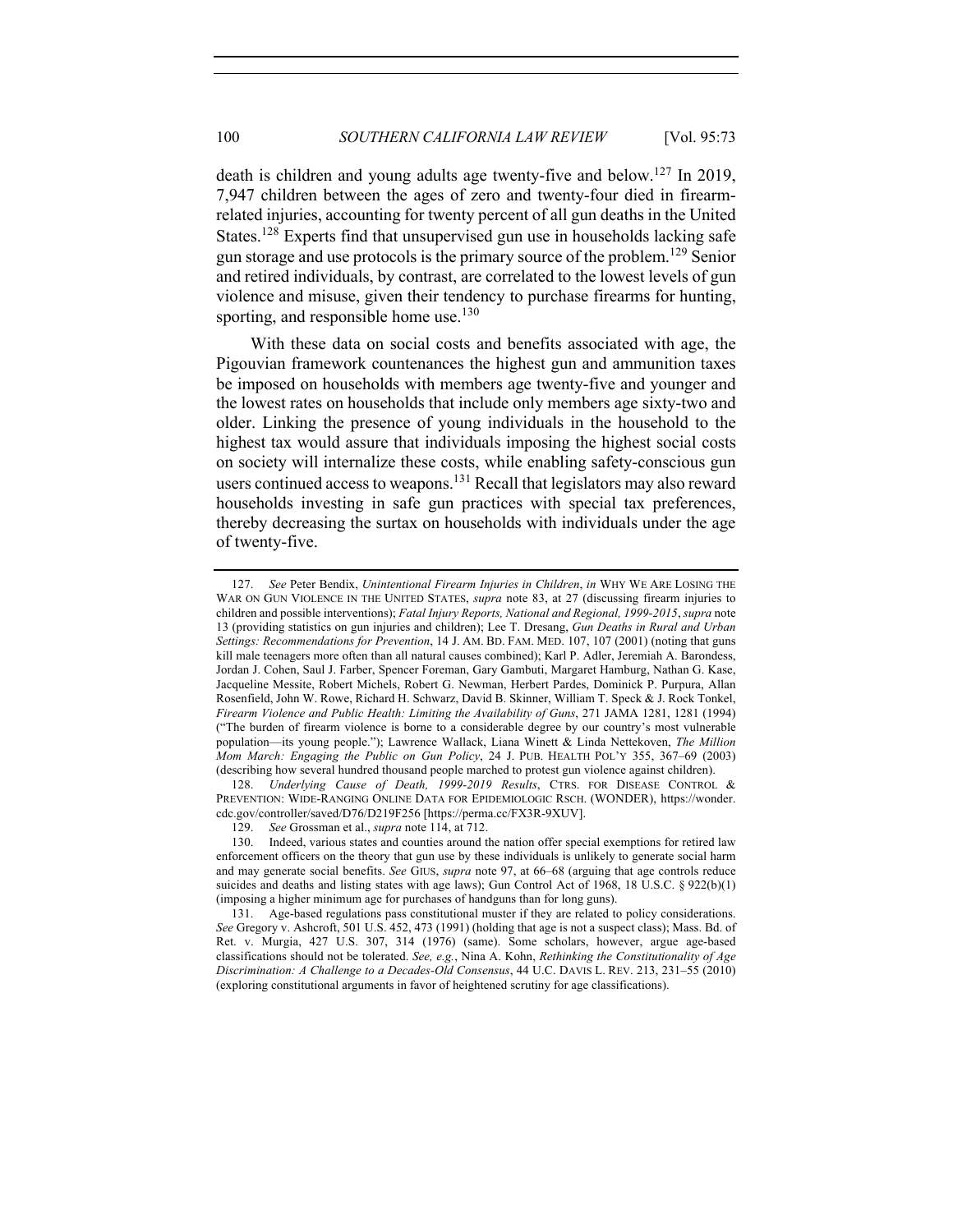A second strong correlate with gun violence and injury is criminal background. Policies making it difficult for individuals with criminal backgrounds to purchase and use guns will reduce the incidence of gun violence. Research suggests, for example, that laws targeting domestic violence offenders and individuals with a criminal background more generally are likely to reduce firearm violence and harm. Over seventy percent of battered women report their abusers have threatened them with a gun, and the majority of women killed in domestic violence situations die at the hands of an abuser with a gun.<sup>132</sup> These data suggest that legislators should use the Pigouvian framework to impose high taxes on individuals and households with criminal backgrounds.

Our third category includes individuals with health-related conditions. Some mental health challenges are highly correlated with increased violence and harm, both to individuals and to the general public.<sup>133</sup> Suicides, for example, account for sixty-one percent of all gun deaths.<sup>134</sup> Safety measures could provide greater security for individuals who suffer from mental illness but also for other members in the household. Additionally, individuals who suffer from alcohol and drug abuse challenges are substantially more likely to commit violent acts, and these acts often occur with firearms.<sup>135</sup> In short,

135. *See, e.g.*, Atul Madan, Derrick J. Beech & Lewis Flint, *Drugs, Guns, and Kids: The Association* 

<sup>132.</sup> *See* Jennifer Bronson, *Intimate Partner Violence, Firearm Violence, and Human Rights in the United States*, *in* WHY WE ARE LOSING THE WAR ON GUN VIOLENCE IN THE UNITED STATES, *supra* note 83, at 49 (discussing injuries and deaths due to firearms in domestic violence contexts); Susan B. Sorenson, *Firearm Use in Intimate Partner Violence: A Brief Overview*, 30 EVALUATION REV. 229, 232– 33 (2006) (same); *see also* Cassandra K. Crifasi, Elizabeth M. Stone, Emma E. McGinty & Colleen L. Barry, *Differences in Public Support for Gun Policies Between Women and Men*, 60 AM. J. PREVENTIVE MED. e9, e10 (2021) (finding that women support gun control policies at statistically significant greater levels than men). Readers might wonder if gender is an important correlate for increased gun violence; after all, the vast majority of gun owners are men, and thus they are the most likely to impose negative externalities on society. PHILIP J. COOK & JENS LUDWIG, GUNS IN AMERICA: RESULTS OF A COMPREHENSIVE NATIONAL SURVEY ON FIREARMS OWNERSHIP AND USE 31–43 (1996) (reporting that men own most guns and that most men have owned a gun at some point in their lives). Our proposed tax system addresses this gender-based concern (albeit indirectly) because it imposes taxes on individuals engaged in the riskiest gun-related activities. In short, if men buy and use guns more often than women, they will pay a larger percentage of the Pigouvian gun taxes. *Cf.* James I. Daley, Mandy A. Stahre, Frank J. Chaloupka & Timothy S. Naimi, *The Impact of a 25-Cent-Per-Drink Alcohol Tax Increase*, 42 AM. J. PREVENTIVE MED. 382, 384 (2012) (finding that white male drinkers between the ages of twenty-one and fifty pay the most in alcohol taxes).

<sup>133.</sup> *See* Ryan Chaloner Winton Hall & Susan Hatters Friedman, *Guns, Schools, and Mental Illness: Potential Concerns for Physicians and Mental Health Professionals*, 88 MAYO CLINIC PROC. 1272, 1272 (2013) (noting that anti- and pro-gun advocates are now focusing on mental illness and gun violence); Michael Jellinek, *Mental Illness and Gun Violence*, *in* WHY WE ARE LOSING THE WAR ON GUN VIOLENCE IN THE UNITED STATES, *supra* note 83, at 63 (noting a strong relationship between mental health challenges and firearm injuries and deaths).

<sup>134.</sup> *See supra* text accompanying note 13; *see also* Matthew Miller, Deborah Azrael & David Hemenway, *The Epidemiology of Case Fatality Rates for Suicide in the Northeast*, 43 ANNALS EMERGENCY MED. 723, 726 (2004) (reporting data on suicides in the Northeast).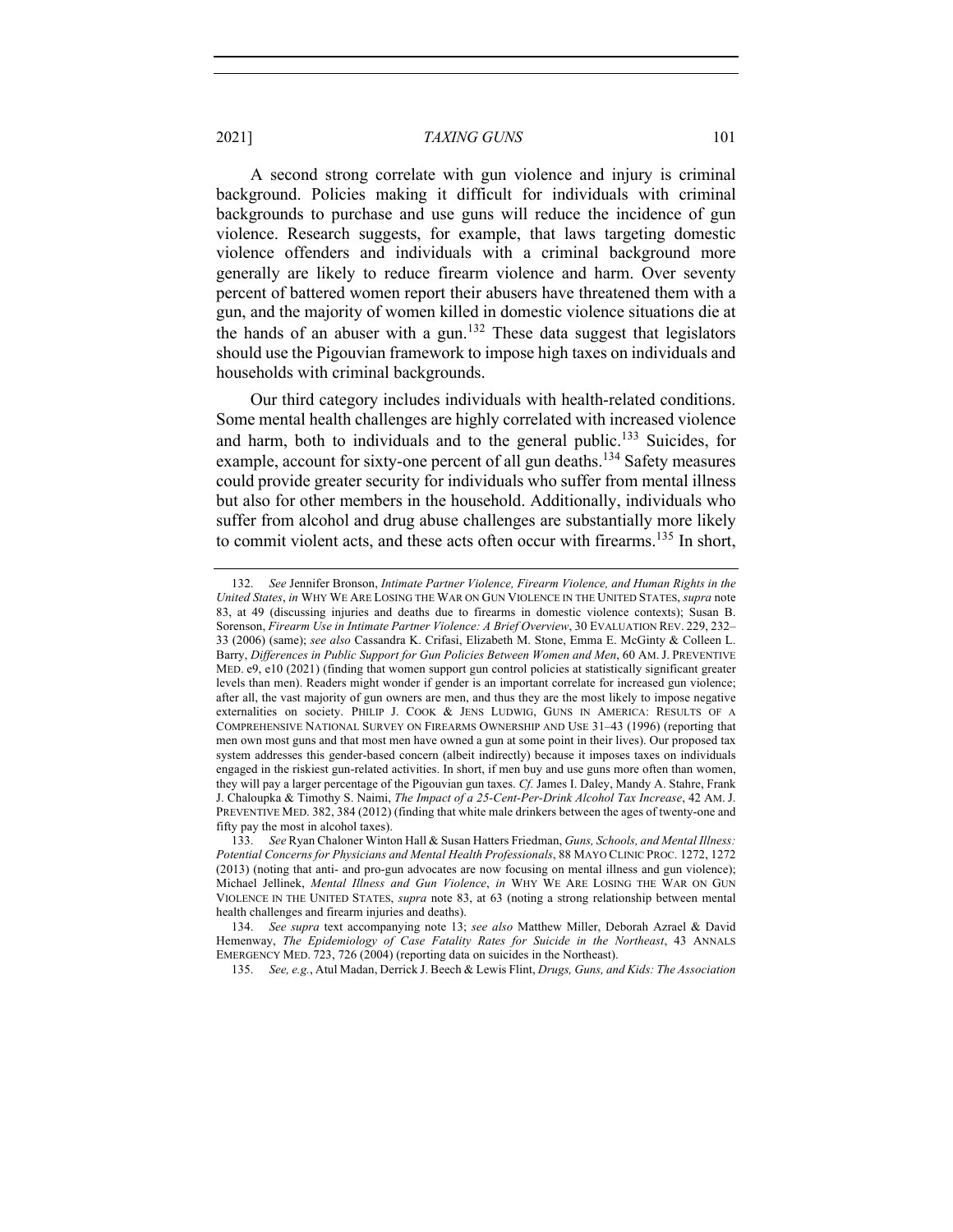health-related factors counsel policymakers to adopt a Pigouvian system with surtaxes on the guns and ammunition purchased by individuals or households managing mental illness and drug and alcohol abuse challenges.

## D. INTENDED USE

The personal traits of individual buyers are relevant factors for Pigouvian taxation but so, too, are the intended uses of the weapon. Although it is impossible to know ex ante exactly how all guns will ultimately be used, some individuals and entities buy and use guns in a manner that makes misuse more or less predictable. Legislators and policy analysts have long noted that two categories of noncriminal gun use exist: (1) collecting, gaming, and educational, and (2) self-protection.

Individuals and entities often purchase and use weapons solely for collecting, gaming, and educational purposes. <sup>136</sup> Guns and ammunition purchased for antique collections or use in gun clubs, shooting ranges, and nonprofit organizations whose sole purpose is to promote gun education and safe use impose few negative externalities on society and thus should not be subject to high tax rates. Indeed, gun training may promote positive externalities, and thus legislators may award subsidies for such training.

The second category of gun use, self-protection, raises more difficult questions for the legislator seeking to advance a system of Pigouvian gun taxation. Many individuals buy guns to use in their home and in public for self-protection. The gun of choice for self-protection is a handgun due to its wide availability, low cost, and easy-to-conceal size.<sup>137</sup> The stated purpose is safety related, but handguns also tend to be misused more often than all other weapons. Data indicate, for example, that handguns purchased for use in the home are forty-three times more likely to kill a household member than an intruder.<sup>138</sup> These data suggest that, while home use is certainly acceptable—indeed, the Supreme Court deemed it a constitutional right—

*Between Substance Use and Injury Caused by Interpersonal Violence*, 36 J. PEDIATRIC SURGERY 440, 441–42 (2001) (finding that gunshot wounds are strongly associated with substance abuse).

<sup>136.</sup> *See generally* HATCHER, *supra* note 103, at 417–75 (discussing guns used for target shooting, hunting, and other gaming activities). For a discussion of Olympic shooting events, see Scott McDonald, *Your Comprehensive Guide to the 15 Olympic Shooting Events*, TEAM USA (Apr. 15, 2016, 3:09 PM), https://www.teamusa.org/News/2016/April/15/Your-Comprehensive-Guide-To-The-15-Olympic-Shoot ing-Events [https://perma.cc/TBT6-K6L4] (providing an overview of the rifle, pistol, and shotgun competitions).

<sup>137.</sup> *See* Bice & Hemley, *supra* note 62, at 261–62 (discovering via empirical study that individuals purchase handguns for self-defense).

<sup>138.</sup> *See* Douglas J. Wiebe, *Homicide and Suicide Risks Associated with Firearms in the Home: A National Case-Control Study*, 41 ANNALS EMERGENCY MED. 771, 771 (2003) (finding that having a gun in the home increases the risk of homicide and suicide); Kellermann et al., *supra* note 93, at 1087 (finding high correlation between guns in the home and homicides).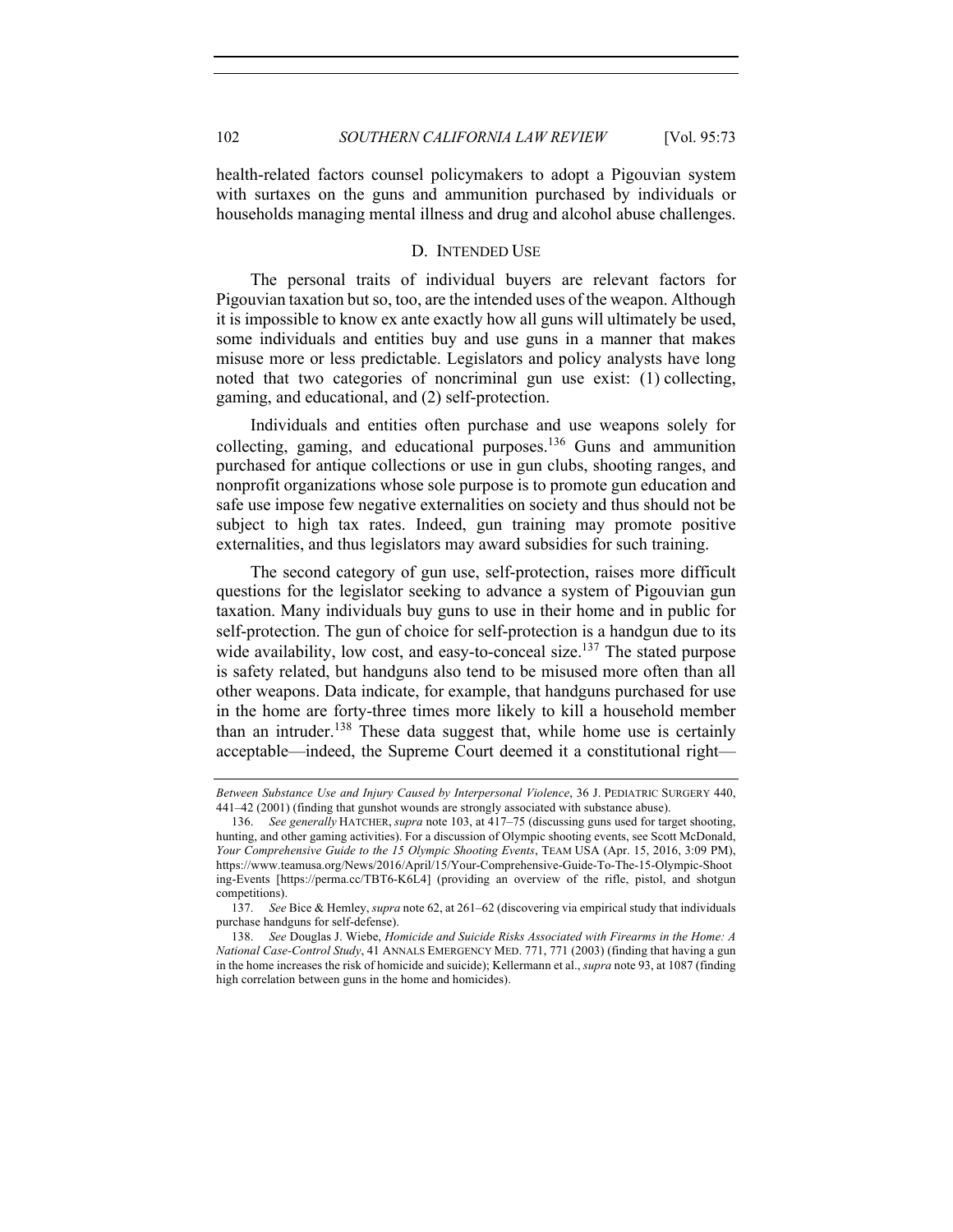legislators should subject these purchases to a surtax under the Pigouvian framework. It is possible, of course, that some individuals will claim their guns are intended for collecting, gaming, or educational purposes in an effort to avoid the surtax on the gun. The issues of tax avoidance and fraud are discussed in more detail in Part IV below.

#### E. GEOGRAPHY

Firearm-related suicides, homicides, and injuries vary by population density and geography. Data indicate that low-density, rural regions across the country have the highest rates of firearm-related suicides and unintentional injuries. Densely populated urban areas, by contrast, suffer from the highest rates of gun-related homicides and crime-related gun injuries.<sup>139</sup> These differences counsel for a nuanced Pigouvian approach to taxation based on several factors, including geography.<sup>140</sup> As discussed above, legislators should subsidize safety protocols, devices, and educational programs and impose surtaxes on individuals struggling with mental health challenges and criminal backgrounds. At the same time, the prevalence of gun violence in highly populated regions argues for surtaxes on guns purchased and used in urban areas.<sup>141</sup> The relevance of geography has not gone unnoticed, and some policymakers have already deployed the Pigouvian framework to address negative externalities correlated with region. At least one state imposes higher fees on pistols, revolvers, and silencers sold in densely populated areas.<sup>142</sup>

Importantly, some commentators argue that, although guns sold and used in urban areas are more likely to be misused, individuals living and working in densely populated areas may also need extra protection to stay

<sup>139.</sup> *See* Dresang, *supra* note 127, at 108 (noting that handguns caused fifty-nine percent of urban deaths in Tennessee between 1978 and 1988); *see also* Ruth Igielnik, *Rural and Urban Gun Owners Have Different Experiences, Views on Gun Policy*, PEW RSCH. CTR. (July 10, 2017), https://www.pewresearch. org/fact-tank/2017/07/10/rural-and-urban-gun-owners-have-different-experiences-views-on-gun-policy [https://perma.cc/Q96P-969W] (finding that rural gun owners own more guns and become gun owners at a younger age).

<sup>140.</sup> The U.S. Supreme Court has also noted the importance of place-based restrictions in the gun context. District of Columbia v. Heller, 554 U.S. 570, 626–27 (2008) ("[N]othing in our opinion should be taken to cast doubt on longstanding . . . laws forbidding the carrying of firearms in sensitive places such as schools and government buildings . . . ."). Place-based policies and restrictions are common across many areas of the law. *See, e.g.*, David Neumark & Helen Simpson, *Place-Based Policies*, *in*  HANDBOOK OF REGIONAL AND URBAN ECONOMICS 1197 (Gilles Duranton, J. Vernon Henderson & William C. Strange eds., 2015) (exploring enterprise zones); Ce Shang, *The Effect of Smoke-Free Air Law in Bars on Smoking Initiation and Relapse Among Teenagers and Young Adults*, 12 INT'L J. ENV'T RSCH. & PUB. HEALTH 504 (2015) (exploring smoke-free air laws in bars).

<sup>141.</sup> *See supra* note 139 and accompanying text.

<sup>142.</sup> *See* ALA. CODE § 40-12-143 (LexisNexis 2021) (imposing a higher tax on guns purchased in urban areas).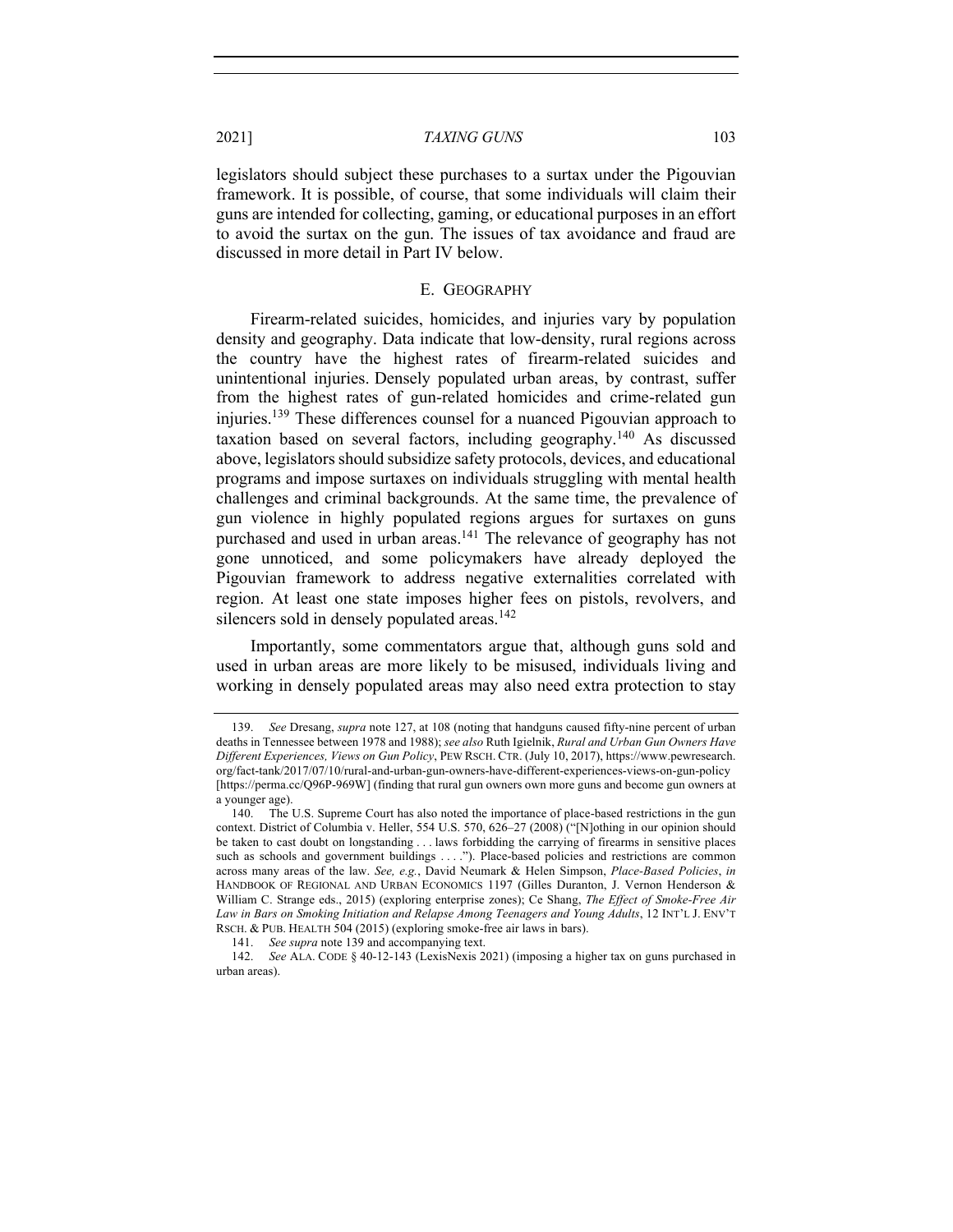safe because of higher crime rates.<sup>143</sup> This insight returns us to the question of whether guns—in the aggregate—generate greater social costs or benefits. As noted above, we need not take a position on this important question to advise legislators on Pigouvian tax rates. Because guns purchased and used for self-protection, whether in urban or rural areas, are more often misused and misfired than any other type of gun,<sup>144</sup> legislators should impose a surtax to internalize the negative externalities.

#### F. SUMMARY

The Pigouvian theory of taxation provides a framework for improving our system of gun taxation, promoting transparency, and recognizing that gun owners have rights and responsibilities. As summarized in Table 1 below, policymakers are well positioned to deploy a contextualized approach to taxes and subsidies—one that accounts for both the negative and the positive of gun use and ownership.

| Factor                            | Negative Externalities<br>and Surtaxes                                    | <i>Possible Positive</i><br><b>Externalities and Sometimes</b><br><i><b>Subsidies</b></i> |
|-----------------------------------|---------------------------------------------------------------------------|-------------------------------------------------------------------------------------------|
| Weapon                            | Handguns, assault weapons                                                 | Smart guns                                                                                |
| Ammunition                        | High-caliber bullets, high-<br>capacity magazines                         | Shotgun shells                                                                            |
| Related devices and<br>activities | Silencers, rocket launchers                                               | Trigger locks, gun vaults,<br>safety devices, safety training                             |
| Individuals and<br>households     | Under twenty-five years,<br>criminal history, mental<br>health challenges | Seniors, retired individuals                                                              |
| Intended use                      | Home protection                                                           | Gun clubs, shooting ranges,<br>hunting, clay targets                                      |
| Geography                         | Urban                                                                     | Rural                                                                                     |

TABLE 1. The Pigouvian Tax Policy Framework

<sup>143.</sup> *See* COOK & GOSS, *supra* note 101, at 5 (noting that self-protection is a major reason for gun ownership). Plaintiffs challenging restrictive gun laws also highlight the importance of guns for selfprotection. Otis McDonald, for example, was a seventy-six-year-old man who purchased a handgun for self-protection in his home because he feared robberies and break-ins. The Supreme Court supported his right to own a handgun in the home for self-protection. McDonald v. City of Chicago, 561 U.S. 742, 791 (2010).

<sup>144.</sup> *See supra* text accompanying notes 104–17 (noting that guns purchased for self-protection highly correlate with misuse, accidents, and death).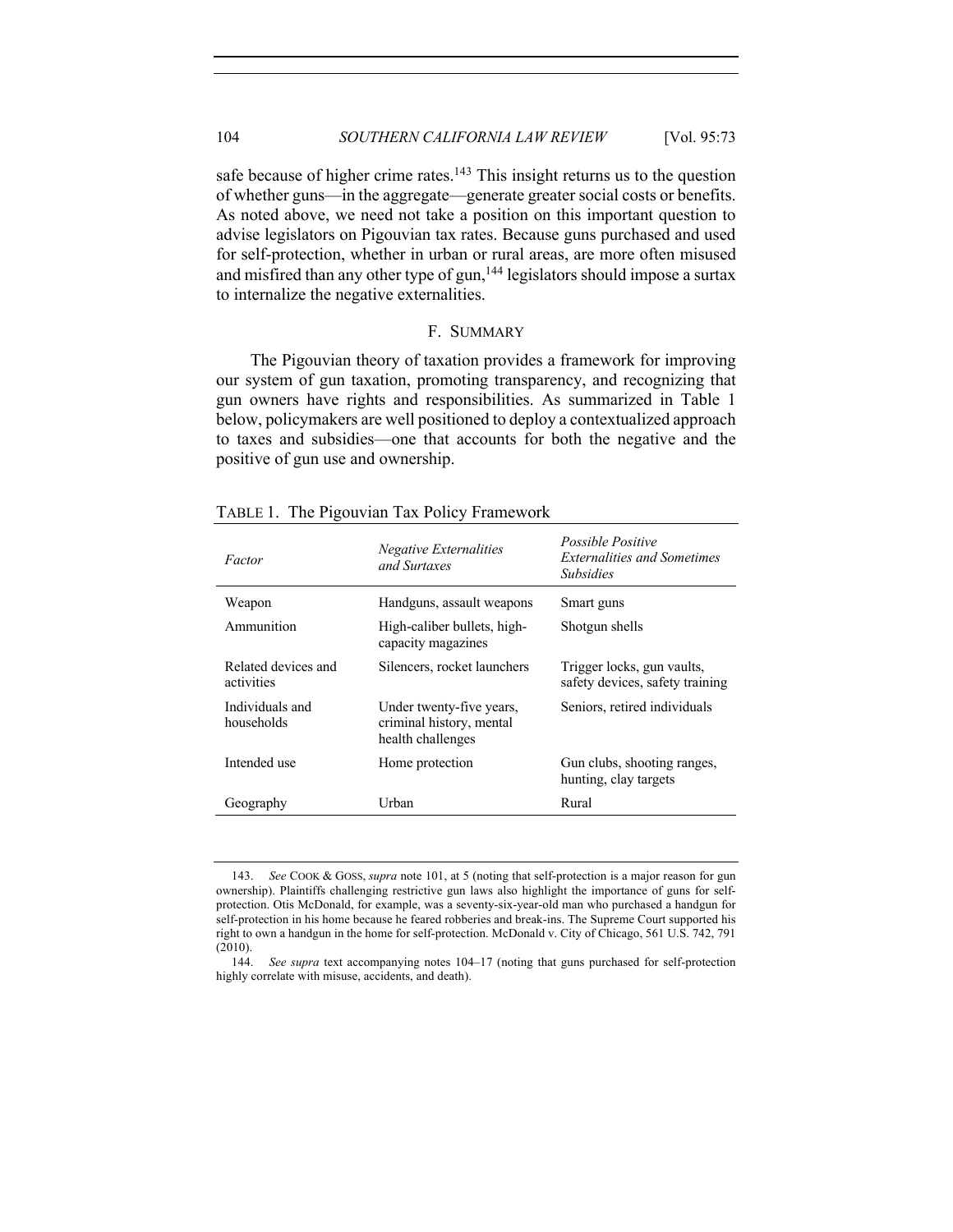## IV. THURDLES TO SUCCESS: TAX EVASION AND UNDERGROUND MARKETS

Although commentators and policymakers do not have a consensus view on the effects of taxes and underground markets, many strenuously argue taxes on firearms are bad policy and doomed to fail.<sup>145</sup> The tax laws, they posit, will do nothing more than foster the underground market and incentivize a system whereby only the law-abiding "good guys" pay taxes.<sup>146</sup> This critique is not new. Tax avoidance is an age-old problem and present in virtually every system of taxation, regardless of the underlying theory.<sup>147</sup> In every era, including the present, individuals and firms seek to avoid taxes, often with elaborate schemes and plans.<sup>148</sup> Our proposed system of Pigouvian taxation will be no exception, but we believe policymakers have unique strategies in the gun context that will help to curtail the avoidance problem. In this Part, we briefly explore these options.

With (or without) a system of taxation, it is widely recognized that a thriving underground market for guns and related equipment exists.<sup>149</sup> First, while no one knows the exact number of guns in existence, the sheer number of firearms available makes tracking sales and trades difficult, if not

<sup>145.</sup> *See supra* text accompanying notes 4–5.

<sup>146.</sup> *See supra* text accompanying notes 4–5; *see also* David Frum, *America's Gun Problem Is Not a Race Problem*, CNN (Jan. 16, 2013, 5:42 AM), https://www.cnn.com/2013/01/15/opinion/frum-gunsrace [https://perma.cc/T2JC-KSMY] (citing a 2013 study in Baton Rouge) ("The gun laws intended to put guns into the hands of 'good guys' are the laws that also multiply guns in the hands of 'bad guys' bad guys who might not have become such bad guys if the guns had not been available to their hands."). Commentators, however, do not have a consensus view on the impact of taxes on the underground market for guns. *See* Cook & Leitzel, *"Perversity, Futility, Jeopardy*,*" supra* note 14, at 101–11 (arguing that the view that taxes will increase sales on the underground market is incorrect); *see also* John F. McDonald, *An Economic Analysis of Guns, Crime, and Gun Control*, 27 J. CRIM. JUST. 11, 18 (1999) (finding that gun demand in the criminal and law-abiding markets are inextricably linked).

<sup>147.</sup> *See* Slemrod, *supra* note 24, at 171–73 (arguing that optimal tax systems must address enforcement because all taxpayers have the incentive to misrepresent their activities to reduce their tax liability).

<sup>148.</sup> The literature on tax planning is vast and diverse. *See, e.g.*, Matti Ylönen & Matias Laine, *For Logistical Reasons Only? A Case Study of Tax Planning and Corporate Social Responsibility Reporting*, 33 CRITICAL PERSPS. ON ACCT. 5, 5–6 (2015) (arguing that tax planning should be viewed in the context of social responsibility). *See generally* Clemens Fuest, Christoph Spengel, Katharina Finke, Jost H. Heckemeyer & Hannah Nusser, *Profit Shifting and "Aggressive" Tax Planning by Multinational Firms: Issues and Options for Reform* (Ctr. for Eur. Econ. Rsch., Discussion Paper No. 13-078, 2013), https:// papers.ssrn.com/sol3/papers.cfm?abstract\_id=2343124 [https://perma.cc/KMW9-NDB4] (summarizing tax avoidance issues and proposals for reform); David M. Schizer, *Frictions as a Constraint on Tax Planning*, 101 COLUM. L. REV. 1312 (2001) (arguing that market frictions are often more effective at blocking tax planning than legal reform).

<sup>149.</sup> *See, e.g.*, Cassandra K. Crifasi, Shani A.L. Buggs, Marisa D. Booty, Daniel W. Webster & Susan G. Sherman, *Baltimore's Underground Gun Market: Availability of and Access to Guns*, 7 VIOLENCE & GENDER 78, 78 (2020) (noting that there are 265 million privately held firearms in the United States, many of which are transferred in the underground markets); Anthony A. Braga, Rod K. Brunson, Philip J. Cook, Brandon Turchan & Brian Wade, *Underground Gun Markets and the Flow of Illegal Guns into the Bronx and Brooklyn: A Mixed Methods Analysis*, 98 J. URB. HEALTH 596 (2021).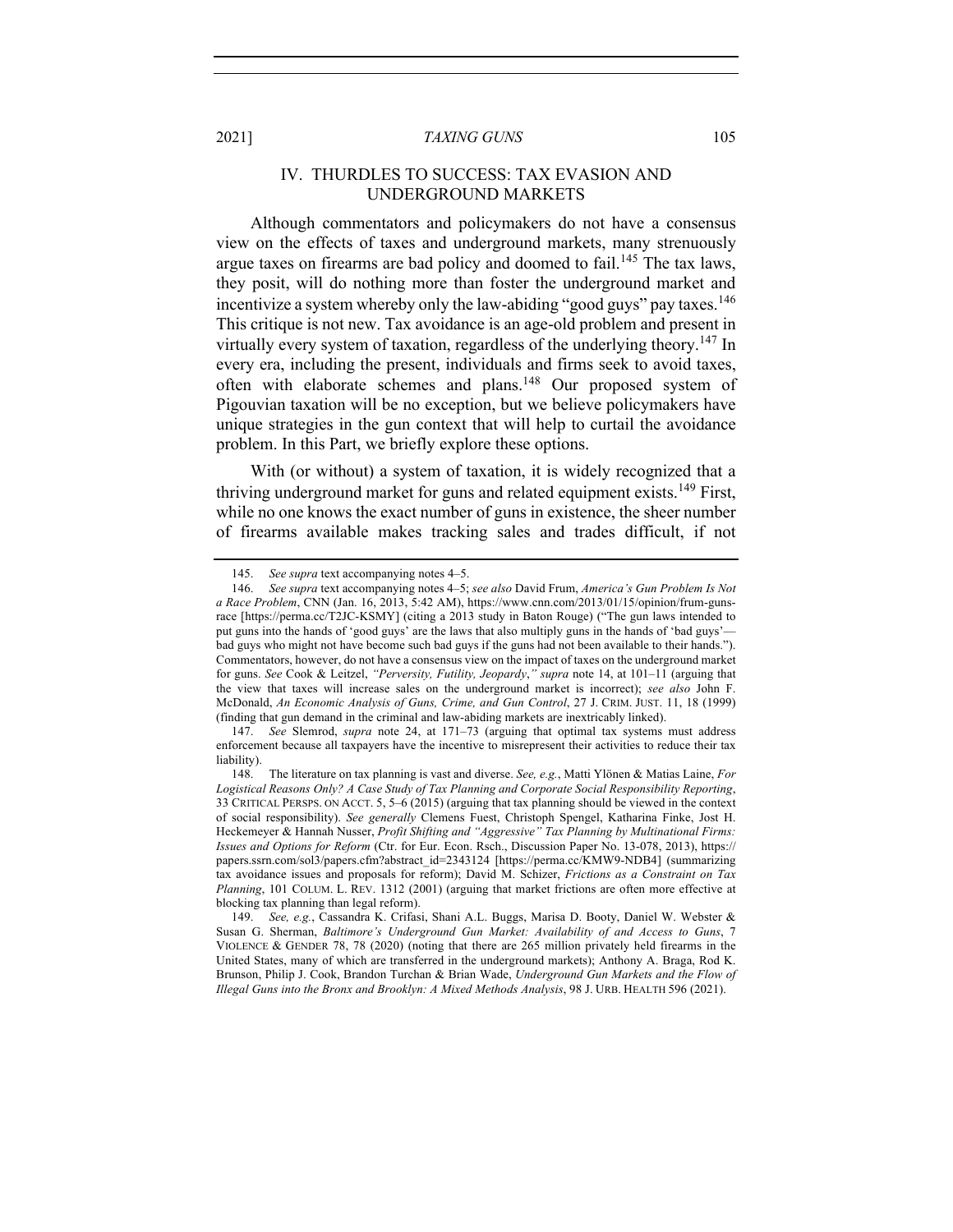impossible.<sup>150</sup> Second, guns and most related equipment are durable. Owners can use and trade firearms over the course of decades, if not centuries.<sup>151</sup> There is, however, one exception to this durability phenomenon: ammunition. Ammunition is not reusable without extravagant measures associated with collecting used slugs, melting them down, and putting them back into a proper shape with new casing. Because ammunition is difficult to self-manufacture and tough to hoard, the secondary and underground markets for ammunition have never emerged.<sup>152</sup> In short, policymakers can tax the most dangerous weapons and devices by imposing the very highest surtaxes on the ammunition necessary to operate the equipment.<sup>153</sup> This "taxation-by-proxy" approach would help to close the tax loopholes that exist due to the presence of an underground market for guns and ensure policymakers successfully internalize the social costs of violent gun use to the correct individuals.<sup>154</sup>

The ammunition taxes are a creative way to tax the dangerous firearms and equipment that we discussed above,<sup>155</sup> but this proxy is less useful for the Pigouvian taxes we propose on certain individuals, including those under the age of twenty-five, with criminal backgrounds, living with mental health challenges, and living in urban areas.<sup>156</sup> Although the mandatory federal and state background checks will help to effectuate these taxes on specific individuals, the background checks are not a perfect solution. Background

<sup>150.</sup> *See* Edward W. Hill, How Many Guns Are in the United States: Americans Own Between 262 Million and 310 Million Firearms 4 (Apr. 1, 2013) (unpublished working paper), https://engaged scholarship.csuohio.edu/urban\_facpub/676 [https://perma.cc/GV7B-5HK6] (noting that, whether measured at the individual or household level, Americans own a lot of guns).

<sup>151.</sup> Philip J. Cook, Susan T. Parker & Harold A. Pollack, *Sources of Guns to Dangerous People: What We Learn by Asking Them*, 79 PREVENTIVE MED. 28, 29 (2015) (noting that guns are durable and thus available for repeated trading).

<sup>152.</sup> *See* Philip J. Cook, Jens Ludwig, Sudhir Venkatesh & Anthony A. Braga, *Underground Gun Markets*, 117 ECON. J. F588, F597–98 (2007) (finding via empirical study that ammunition is difficult to purchase on the underground market).

<sup>153.</sup> We are not the first to argue for taxation of ammunition as a proxy for taxing guns. *See* Real Cost of Handgun Ammunition Act, S. 1616, 103d Cong., 139 CONG. REC. 27226 (1993) (proposing a 10,000% increase in the tax rate on certain forms of ammunition); Richard J. Gelles, *Why Not Tax Bullets?*, AM. INT. (Feb. 7, 2016), https://www.the-american-interest.com/2016/02/07/why-not-taxbullets [https://perma.cc/8TGX-QWKC] (advocating a tax on bullets).

<sup>154.</sup> *See* George E. Tita, Anthony A. Braga, Greg Ridgeway & Glenn L. Pierce, *The Criminal Purchase of Firearm Ammunition*, 12 INJ. PREVENTION 308 (2006) (finding that regulating ammunition may reduce the supply of bullets to criminals, thereby decreasing gun assaults); MAITREESH GHATAK, GUN CONTROL AND THE SELF-DEFENSE ARGUMENT 24 (2001), https://econ.lse.ac.uk/staff/mghatak/ gun.pdf [https://perma.cc/S5GH-LDPJ] (noting that a tax on gun purchases will apply only to the sale of new guns and not the existing stock of guns, which implies taxing ammunition might be a better option than taxing firearms); Brendan J. Healey, *Plugging the Bullet Holes in U.S. Gun Law: An Ammunition-Based Proposal for Tightening Gun Control*, 32 J. MARSHALL L. REV. 1, 1 (1998) ("Ammunition control is the next frontier in U.S. gun control policy.").

<sup>155.</sup> *See supra* text accompanying notes 99–29.

<sup>156.</sup> *See supra* text accompanying notes 125–60.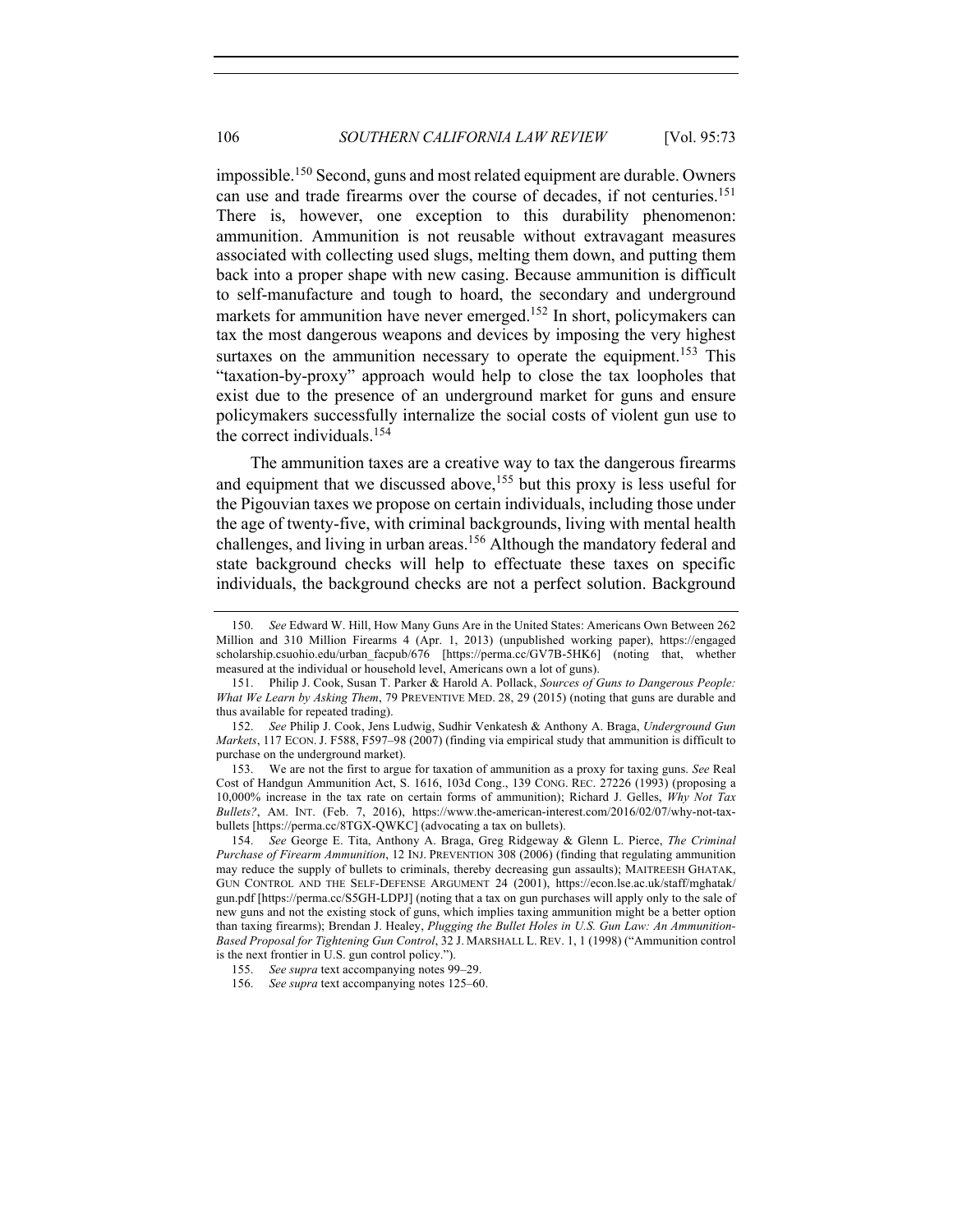checks, for example, do not extend to family members. <sup>157</sup> Accordingly, it is simple to avoid a background check by asking a third party to purchase the gun, ammunition, or related equipment.<sup>158</sup>

The problem of corrupt dealers and straw purchasers has long existed, and policymakers have not identified a solution.<sup>159</sup> Many studies suggest, however, that weak tax evasion policies and the lack of enforcement are key determinants for smuggling and underground markets.<sup>160</sup> Even opponents of gun taxes and regulations support severe ex post penalties as a means to deter illegal gun use.<sup>161</sup> Accordingly, we propose that policymakers enhance the Pigouvian tax system outlined above with high and notable penalties and increased enforcement, especially in contexts that are likely to lead to gunrelated harm, injury, and death.

#### **CONCLUSION**

Federal and state governments have long taxed guns and gun owners, and the number of laws is growing. Although gun taxes are subject to much debate and controversy, no scholar has offered a systematic study of how and why policymakers should tax guns. To fill this gap, we explored three theories of public finance: the benefits theory, the optimal theory of commodity taxation, and the Pigouvian theory of taxation. We argued the

<sup>157.</sup> *See, e.g.*, Jon S. Vernick, Ted Alcorn & Joshua Horwitz, *Background Checks for All Gun Buyers and Gun Violence Restraining Orders: State Efforts to Keep Guns from High-Risk Persons*, 45 J.L. MED. & ETHICS 98, 100 (2017) (noting that background checks in Colorado exclude transfers of guns to immediate family members).

<sup>158.</sup> For a discussion of "straw purchasers," see generally Philip J. Cook, Richard J. Harris, Jens Ludwig & Harold A. Pollack, *Some Sources of Crime Guns in Chicago: Dirty Dealers, Straw Purchasers, and Traffickers*, 104 J. CRIM. L. & CRIMINOLOGY 717 (2015) (collecting data on the problem of straw purchasers and proposing policy solutions); Anthony A. Braga & David M. Kennedy, *The Illicit Acquisition of Firearms by Youth and Juveniles*, 29 J. CRIM.JUST. 379, 384 (2001) (outlining the problem of corrupt licensed dealers and straw purchasers).

<sup>159.</sup> *See supra* note 158 and accompanying text.

<sup>160.</sup> *See, e.g.*, Luk Joossens & Martin Raw, *Cigarette Smuggling in Europe: Who Really Benefits?*, 7 TOBACCO CONTROL 66, 70–71 (1998) (advocating tighter enforcement and increased policy controls for smugglers); Luk Joossens & Martin Raw, *Smuggling and Cross Border Shopping of Tobacco in Europe*, 310 BRITISH MED.J. 1393, 1396 (1995) (advocating increased enforcement); Robert Kleine, *The Declining Role of Interstate Cigarette Smuggling in the United States*, 2 TOBACCO CONTROL 38, 38 (1993) (noting that increased enforcement and stronger policies lead to a decline in underground market activities); Chaloupka, *supra* note 59 (same).

<sup>161.</sup> *See, e.g.*, Alan B. Morrison, *Raise the Cost of Gun Violence*, NAT'L L.J. (Feb. 4, 2013, 12:00 AM), https://www.law.com/nationallawjournal/almID/1202586633190/raise-the-cost-of-gun-violence [https://perma.cc/FGD9-8QGU] (arguing that effective gun policy requires heightened taxes and penalties); Jeffrey A. Miron, *Violence, Guns, and Drugs: A Cross-Country Analysis*, 44 J.L. & ECON. 615, 631 (2001) (suggesting that the best way to regulate gun violence is to enforce the drug laws); WAYNE LAPIERRE, GUNS, CRIME, AND FREEDOM 111–28 (1994) (arguing that gun policymakers should focus on ex post penalties); *see also* Cook & Leitzel, *"Perversity, Futility, Jeopardy*,*" supra* note 14, at 95–97 (arguing that effective policymakers should adopt ex ante and ex post penalties to deter gun misuse).